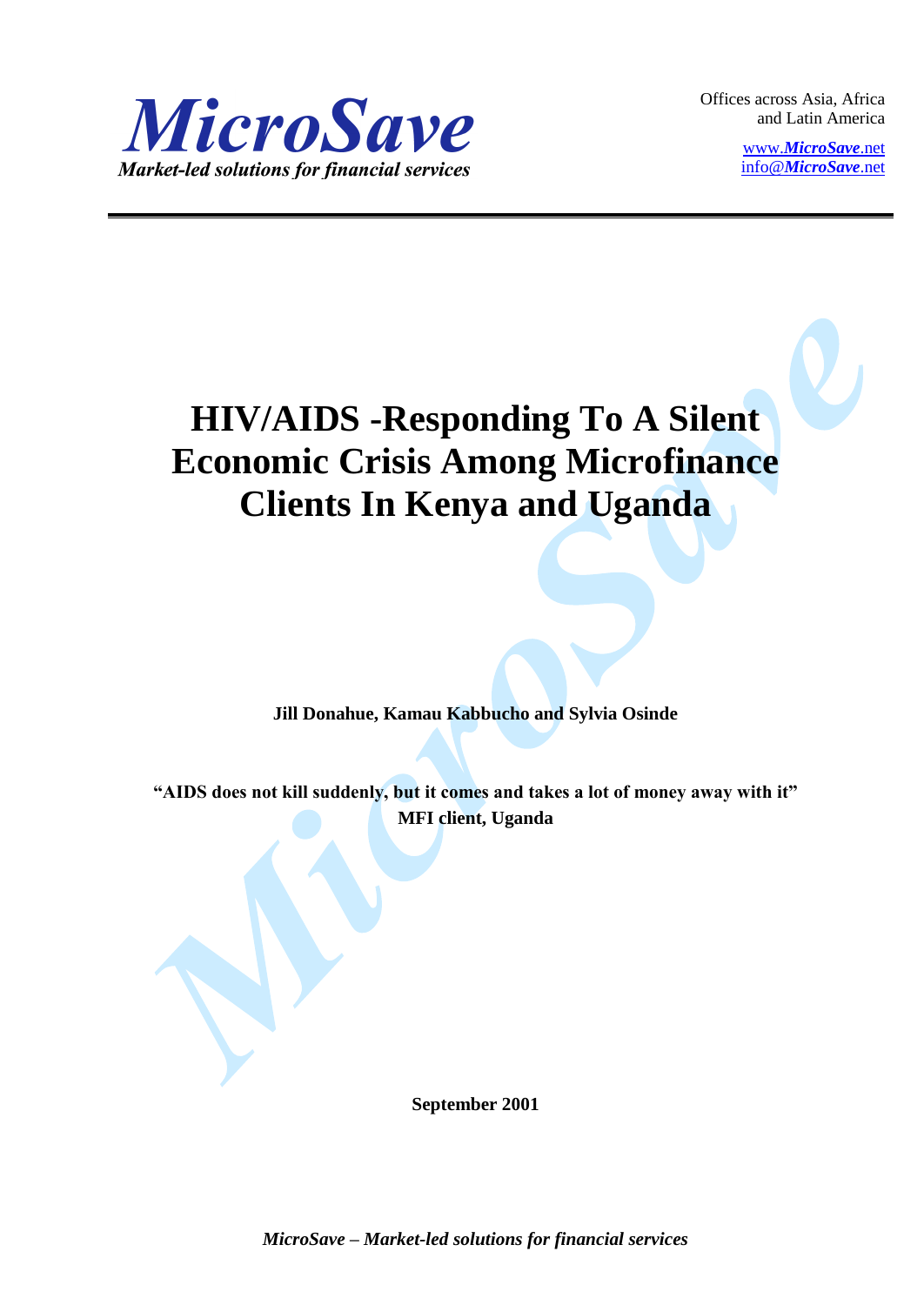# *T ABL E O F C O N T E N T S*

| <b>Executive summary</b>                                                     |    |
|------------------------------------------------------------------------------|----|
| 1.                                                                           |    |
| a)                                                                           |    |
| $\mathbf{b}$                                                                 |    |
| $\bf c)$                                                                     |    |
| 2.                                                                           |    |
| a)                                                                           |    |
| $\mathbf{b}$                                                                 |    |
| $\bf c)$                                                                     |    |
| 3.                                                                           |    |
| 4.                                                                           |    |
| $\mathbf{a}$                                                                 |    |
| Economic pressure points<br>i)                                               | 6  |
| Stages of the HIV/AIDS care "cycle" and economic degradation<br>ii)          | 6  |
|                                                                              |    |
| Economic coping mechanisms<br>i)                                             | 11 |
| Community-based coping mechanisms<br>ii)                                     | 12 |
| Non-financial based coping mechanisms<br>iii)                                | 15 |
|                                                                              |    |
|                                                                              |    |
| Effects of HIV/AIDS related crises on the performance of MFI clients<br>i)   | 19 |
| Effects of HIV/AIDS-related crises on group performance<br>ii)               | 22 |
| 6.                                                                           |    |
| a) Refining services to better respond to the economic crises of HIV/AIDS 23 |    |
|                                                                              |    |
|                                                                              |    |
| 7.                                                                           |    |
| 8.                                                                           |    |
| <b>References</b>                                                            | 33 |
| <b>Appendix 1</b>                                                            | 34 |
| <b>Appendix 2</b>                                                            | 34 |
| <b>Appendix 3</b>                                                            | 34 |
| <b>Appendix 4</b>                                                            | 35 |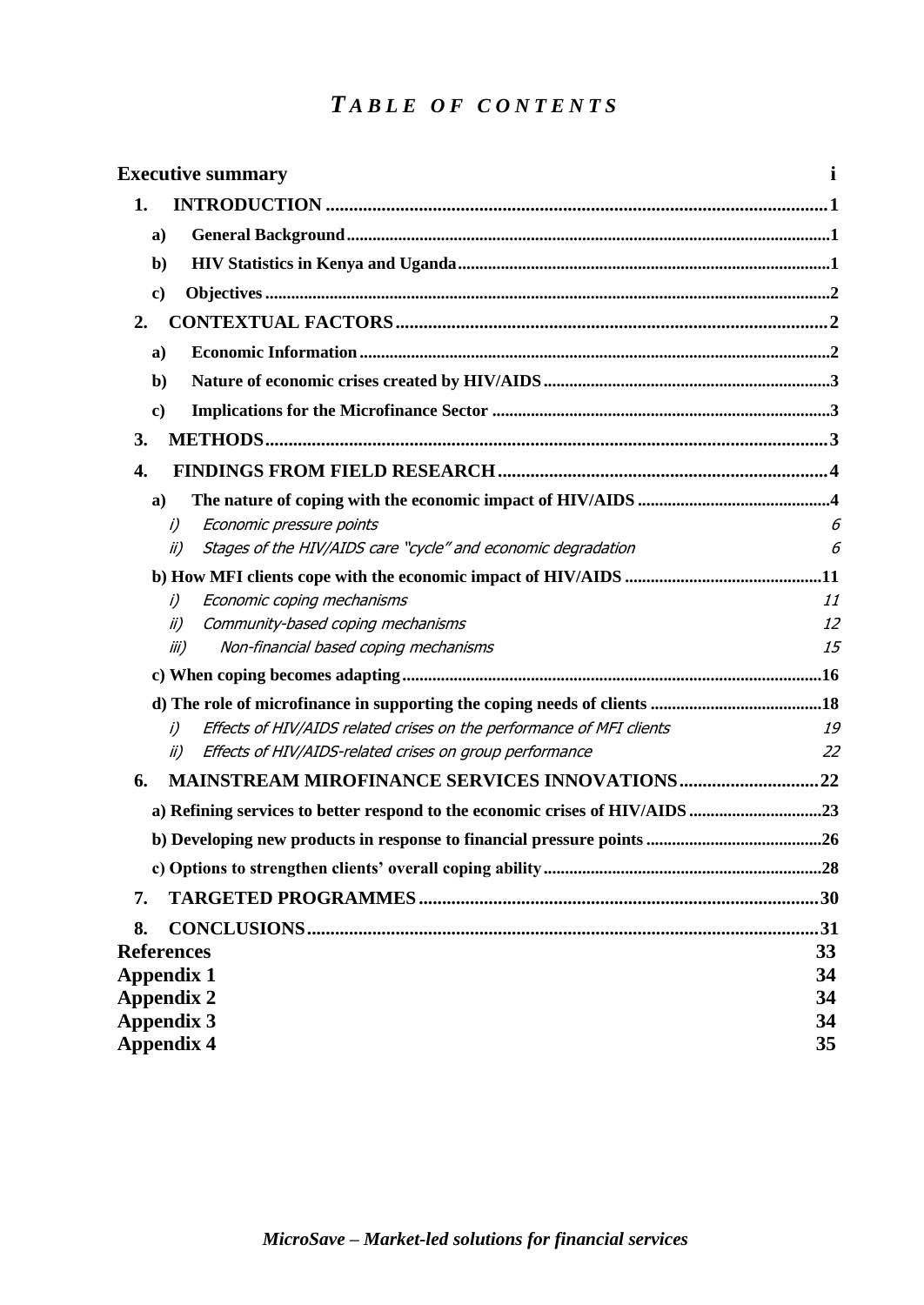# **List of Abbreviations Used**

| <b>ASCA</b>     | <b>Accumulating Savings and Credit Association</b>               |  |
|-----------------|------------------------------------------------------------------|--|
| <b>ASO</b>      | <b>AIDS</b> Support Organisation                                 |  |
| <b>CBO</b>      | <b>Community Based Organisation</b>                              |  |
| <b>CBS</b>      | <b>Central Bureau of Statistics</b>                              |  |
| <b>DFID</b>     | Department for International Development                         |  |
| FGD             | <b>Focus Group Discussions</b>                                   |  |
| <b>HBC</b>      | Home Based Care                                                  |  |
| <b>HIV/AIDS</b> | Human immunodeficiency virus/acquired immune deficiency syndrome |  |
| <b>KEPP</b>     | Kenya Enterprise Promotion Project                               |  |
| MFI             | Microfinance Institution                                         |  |
| <b>NGO</b>      | Non Government Organisation                                      |  |
| ОI              | <b>Opportunistic Illness</b>                                     |  |
| <b>OVC</b>      | Orphans and Vulnerable Children                                  |  |
| <b>PRA</b>      | Participatory Rapid Appraisal                                    |  |
| <b>PLWA</b>     | People (or person) living With AIDS                              |  |
| RoSCA           | Rotating Savings and Credit Association                          |  |
| <b>SACCO</b>    | Savings and Credit Co-operative                                  |  |
| TB              | Tuberculosis                                                     |  |
| <b>UWFT</b>     | Ugandan Women's Finance Trust                                    |  |
| <b>WOFAK</b>    | Women Fighting AIDS in Kenya                                     |  |
|                 |                                                                  |  |

# **List of Luganda/Kiswahili Words Used**

| Bubonda      | RoSCA (Uganda)                                                           |
|--------------|--------------------------------------------------------------------------|
| Harrambe     | Fundraising event calling upon the resources of the household's extended |
|              | family network and closest friends                                       |
| Munno Mukabi | A "Friend in Need" Association – self/mutual help group                  |
| Mwethya      | RoSCA (Kenya)                                                            |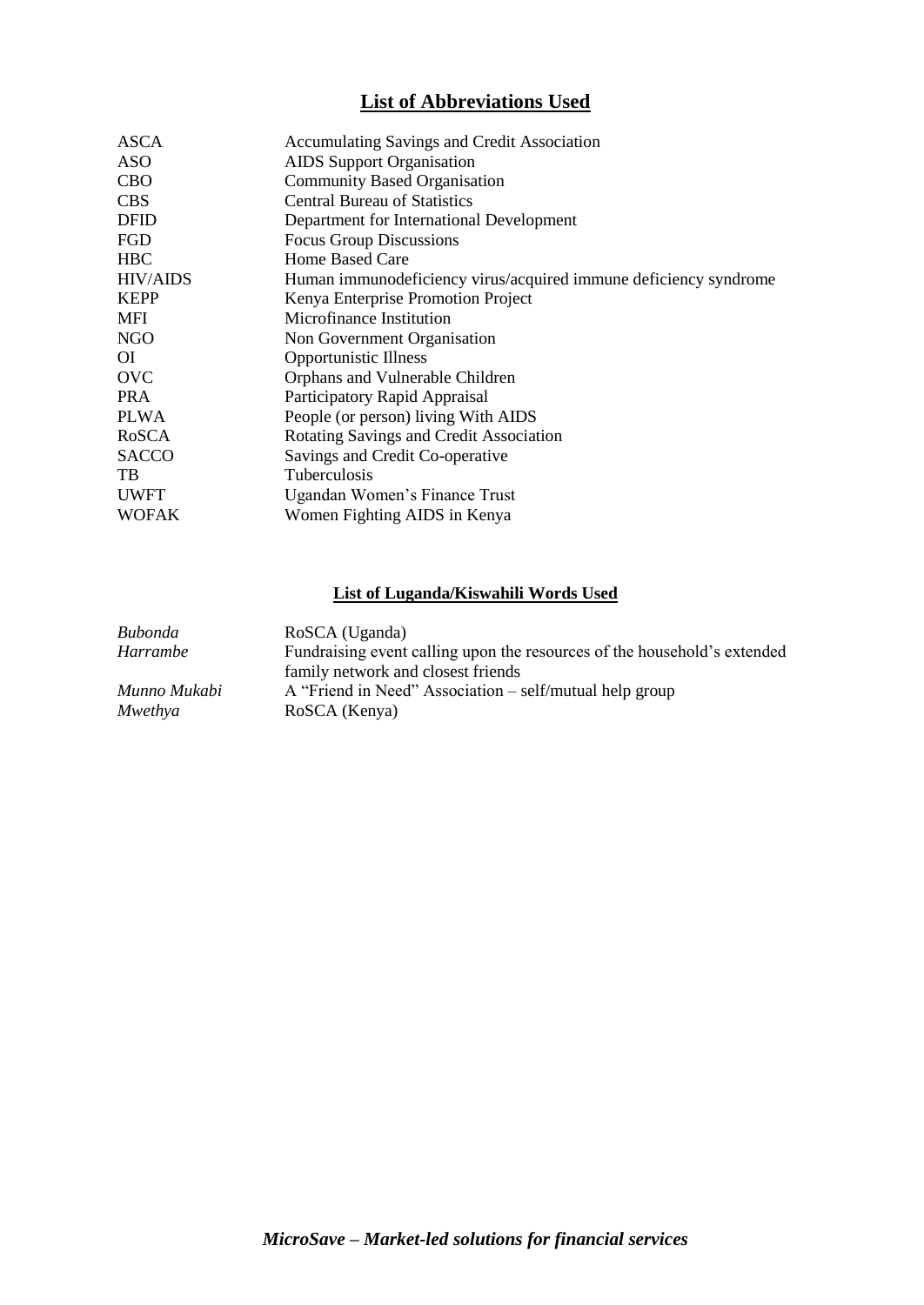# <span id="page-3-0"></span>**HIV/AIDS—Responding to a Silent Economic Crisis Among Microfinance Clients in Kenya and Uganda**

Jill Donahue, Kamau Kabbucho and Sylvia Osinde

#### **Executive Summary**

#### **Purpose of study and research methods**

Issues related to HIV/AIDS tend to evoke an image of concern for health and community welfare. Many microfinance practitioners see this as having nothing to do with them because of the apparent health and welfare focus. Yet, with the HIV prevalence, AIDS deaths and orphaning rates as high as they are in several African countries, it is a given that the pandemic has serious economic implications for the general population. This includes households that constitute the marketplace for microfinance institutions. Microfinance institutions (MFIs) may be missing important signals from their clients that would help them manage the risk of operating in an environment heavily affected by HIV/AIDS.

On the other hand, microfinance is widely seen as improving livelihoods, reducing vulnerability, and fostering social as well as economic empowerment. This makes it particularly attractive as a tool to help the poor (CGAP Focus Note 20). In the rush to mitigate poverty worsened by the impact of HIV/AIDS, donors may inadvertently pressure some microfinance institutions into activities without an adequate assessment of the implications to institutional sustainability.

Understanding the economic repercussions of AIDS could help ensure that institutions and donors develop rational strategies to respond to the pandemic. However, most studies and papers written about HIV/AIDS describe it as a health crisis and focus on the plight of people infected with HIV who then suffer from AIDS related illnesses and finally die. Not much light has been shed on the toll it exacts from those playing an economic support and care giving role for people living with AIDS and the children who are left behind.

Consequently, *MicroSave* commissioned a study in Uganda and Kenya on HIV/AIDS—The Economic Crisis. The study team used qualitative methods that relied on focus group discussions using Participatory Rapid Appraisal (PRA) tools. It set out to detect general trends in microfinance clients' economic coping strategies and patterns in their use of microfinance services. Specifically, the study examined:

- The nature of the economic impact of HIV/AIDS on clients;
- Clients' economic strategies to cope with HIV/AIDS related crises;
- The role of microfinance services in meeting the coping needs of clients; and
- Improvements to microfinance services that would strengthen clients' economic coping strategies.

## **Nature of economic impact and coping mechanisms**

Every MFI group the team visited had clients who had cared for and lost close family members to HIV/AIDS and/or were caring for the orphaned children. The care of family members with AIDS has tremendous financial repercussions not only in terms of medical costs, but also in terms of lost business income as most care givers reduce their income earning activities and draw from their business capital to meet expenses. Although crises not related to HIV/AIDS happen more frequently, they come in isolation. HIV/AIDS, on the other hand, triggers of a series of crises that require an entire arsenal of coping mechanisms.

As the effects of the disease and care giving demands evolve within a household, there are distinct financial pressure peaks. In general, focus group participants defined these points as: (a) **early stages** when the family is first called on for assistance or the first signs of AIDS appear, (b) **frequent hospital visits**, where the person living with AIDS (PLWA) is in and out of hospital, (c) **bedridden**—either at home or in the hospital, (d) **death** and burial and (e) **care for orphaned children** including payment for their education. The most severe economic stress occurs: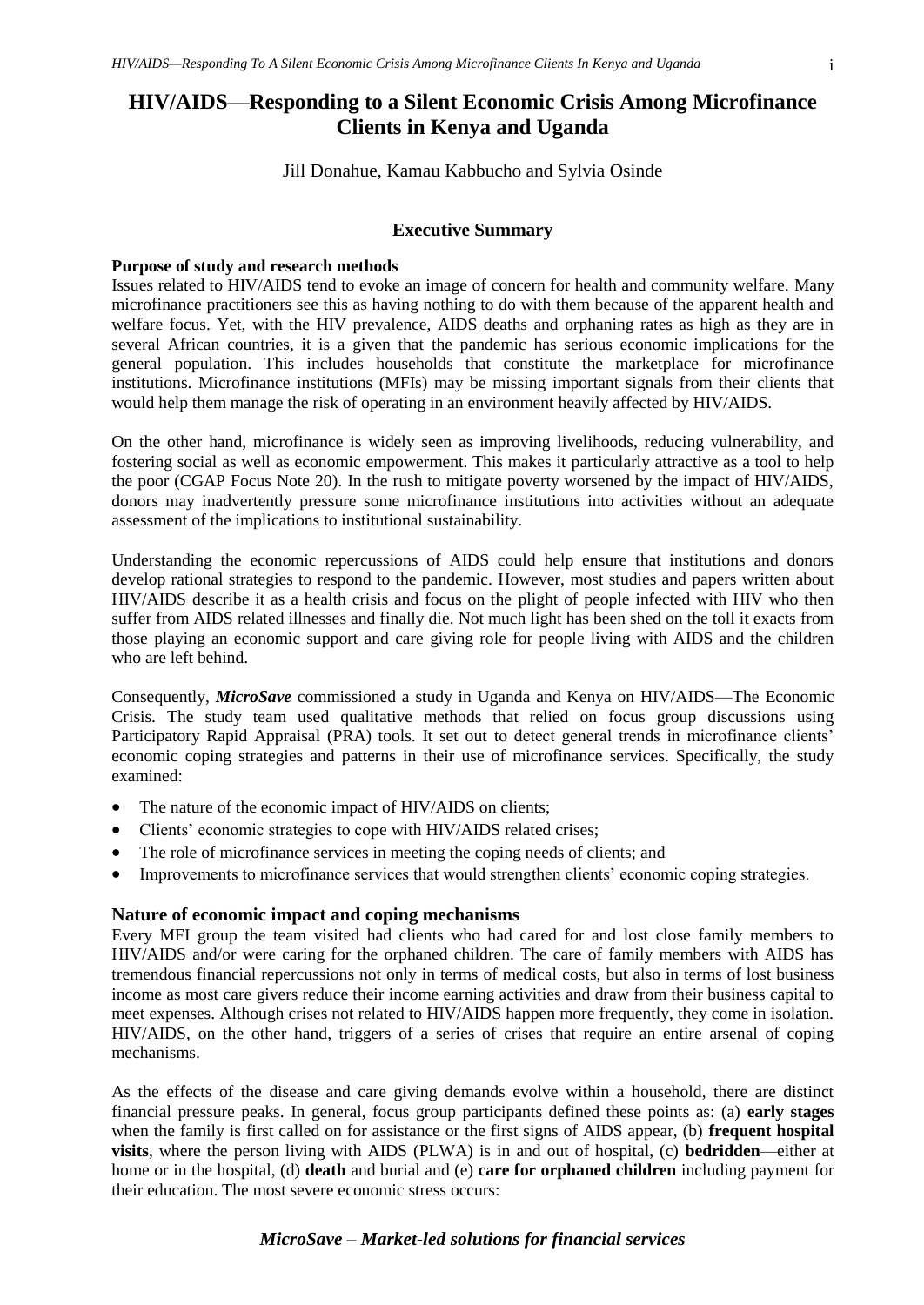- Before the care givers and the person infected with HIV know their sero-status when the family and the person with HIV spare no expense in looking for a cure;
- When the family member with AIDS is bedridden and the care giver assumes the financial burden for health and child care at the expense of time in her/his business; and
- When a care giver assumes responsibility (particularly school fees) for the children whose parent(s) have died.

The economic degradation experienced by care giving clients is not much different from that experienced by the person with AIDS.

# **Clients' coping strategies**

Clients described a very clear sequence of asset liquidation in order to cope with the impact of HIV/AIDS. They liquidate savings and protective assets first and sell productive assets only when they run out of other options. The sequence is as follows:

- **1.** Savings accumulated outside of the MFI
- **2.** Business income
- **3.** Household assets
- **4.** Productive assets
- **5.** Land.

-

While individual assets and income play an important role, poor communities have developed a range of informal mechanisms that enables them to respond to crises. However, their economic burden continues after the person dies in the form of the responsibility for the orphaned children and repaying debts or outstanding hospital bills of the deceased. The severity of economic impact depends on:

- The economic resources (including strength of business) a client has when crisis begins to affect her/him;
- The duration of a given crisis, how many crises occur and the timing in between them;
- The relationship between the care giver and the infected person (clients caring for his/her spouse or adult children are generally affected more than the extended family);
- Quality and number of coping mechanisms available to the client; and
- Networks that client belongs to (especially informal) and knowledge of the resources available to her/him (both formal and informal).

These mechanisms serve as substitute buffers and derive their strength from the way clients weave them together—where one strategy falters, another sustains.

In Uganda, clients told the research team that they experienced less financial strain due to HIV/AIDS related crises now than they did five years ago. They attributed this to better coping mechanisms. A closer look at mechanisms that appear to reduce pressure should provide insight into how people are moving from coping over the short term to adapting or permanently changing the mix of strategies used to fulfil the household's basic needs. The following list summarizes the factors that participants felt contributed to improving coping strategies:

- Access to microfinance to start, improve or diversify their business activities;
- Better money management skills and savings discipline;
- More and better-organized informal support groups where members pool savings against future emergencies; and
- More readily available information<sup>1</sup> about treatment for family members with AIDS, which enables care givers to manage their family member's AIDS-related illnesses more rationally.

In Kenya, some of the trends in coping mechanisms seem to indicate a move towards adapting similar to that found in Uganda. For example, MFI clients reported increased reliance on informal support mechanisms such as Rotating Savings and Credit Association (RoSCAs) and Accumulating Savings and Credit Association (ASCAs). In addition, they often mentioned wanting more information about AIDS for their communities and for their own needs to care more effectively for family members. Access to

<sup>&</sup>lt;sup>1</sup> Information encouraged openness, which in turn reduced stigma. Those who no longer fear stigma tend to go for an HIV test, begin treatment earlier, maintain their health better and thus live longer. This reduces the burden on their care givers.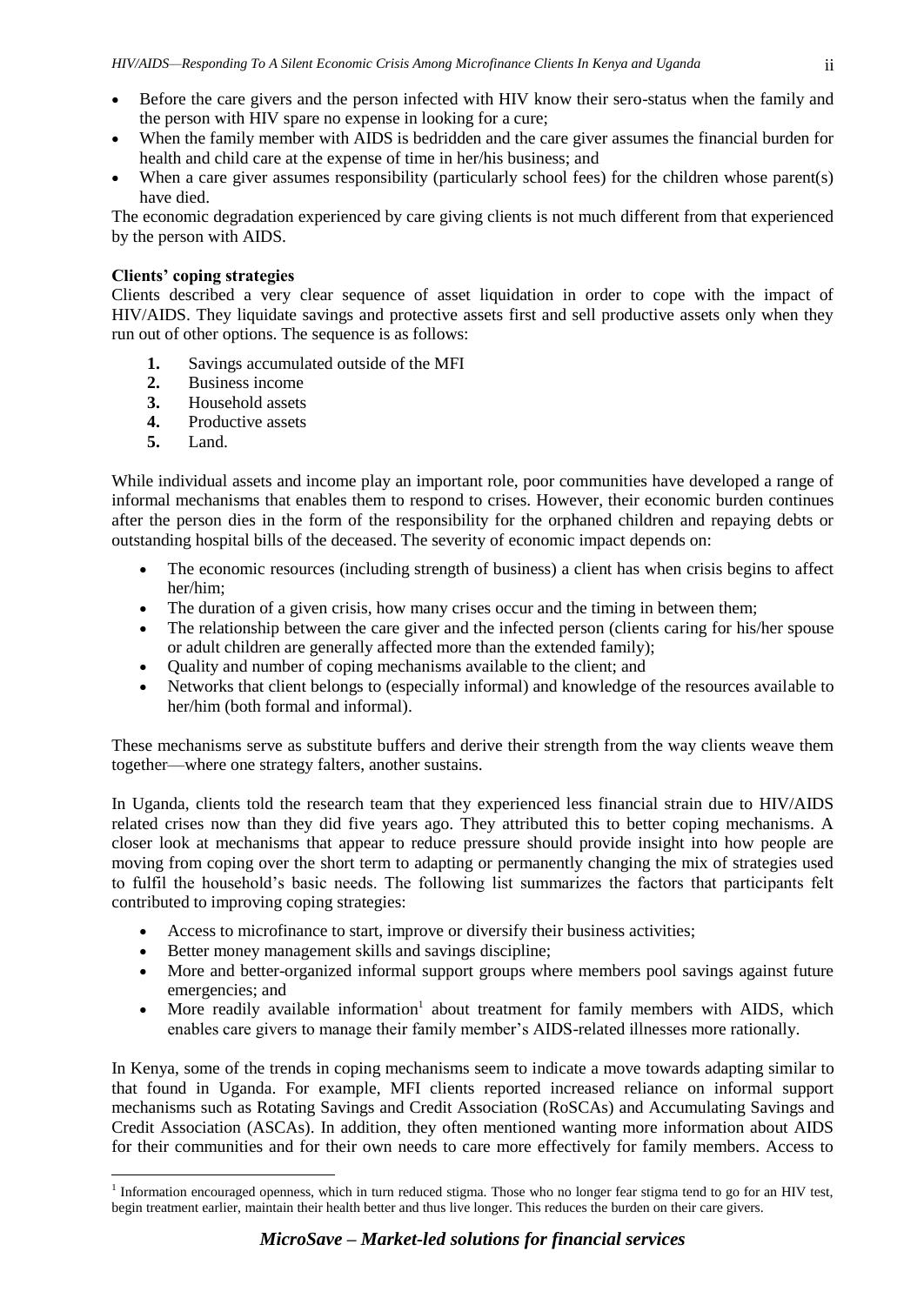accurate information about AIDS also helps care givers avoid exhausting their meagre resources on dubious treatment or drugs.

# **Role of microfinance**

Microfinance loans serve a critical role that enables clients to enhance their business' volume and/or diversify their economic activities. The resulting increase in income facilitates the creation of savings and asset accumulation. Loans also provide an important source of lump sums of cash, which helps clients avoid depleting their business capital.

However, loans lose their attractiveness to clients as a coping mechanism when a client experiencing HIV/AIDS related crises has too many competing demands for lump sums of cash. Closing the business to fulfil care giving responsibilities exacerbates this situation because it disrupts the flow of income to the household.

Nonetheless, clients go to great lengths to repay their loans in order to safeguard their future position in their solidarity group. They see their business and access to loans as the ticket to "bouncing back" once the crisis has passed. Clients make a firm connection between access to loans and the restoration of their business activities.

# **Innovative microfinance**

During the study, some microfinance practitioners said, "Our services already reach clients who are affected by HIV/AIDS." Simply reaching clients with a service is not synonymous with being responsive to their economic needs. In the words of one client, "Loans are only good if there are no problems. When there are serious problems, the loan becomes a burden." Product or service development and refinement should capitalize on clients' ability to:

- Plan for future crisis (anticipate needs for lump sums of cash);
- Improve and maintain income flows;
- Avoid selling productive assets, which would undermine future income earning capacity; and
- Retain access to financial services, particularly post-crises.

# Specific **refinements** include:

- Fluctuating loan sizes and terms to coincide with ebb and flow of business cycles;
- Encourage savings by:
	- (a) paying out interest on voluntary savings (where MFIs are able to intermediate such accounts);
	- (b) allowing frequent access to savings that are not guaranteeing the loan; and
	- (c) liasing between groups with banks. (Alternatively, the MFIs can encourage/support the development of ASCAs within their solidarity groups).
- Seek out connections to business development service organisations;
- Allow clients to miss meetings as long as they send in payments;
- Allow clients to not take out back-to-back loans (allowing for a "resting" period) while still maintaining current client status;
- Encourage informal, group based coping strategies that reduce financial pressure; and
- Allow clients to take out smaller loans without subsequent penalties.

# Ideas for **product development** include:

- Providing access to medical, life and/or death insurance;
- Contractual savings products (especially for school fees);
- School fee loans;
- Emergency loans;
- Promoting informal coping mechanisms;
- Using a "*credit with education"* approach to provide direct exposure to HIV/AIDS education through MFI staff; and
- Cultivating links to:
	- $\checkmark$  AIDS Support Organisations (ASOs)
	- $\checkmark$  Home-based care (HBC) projects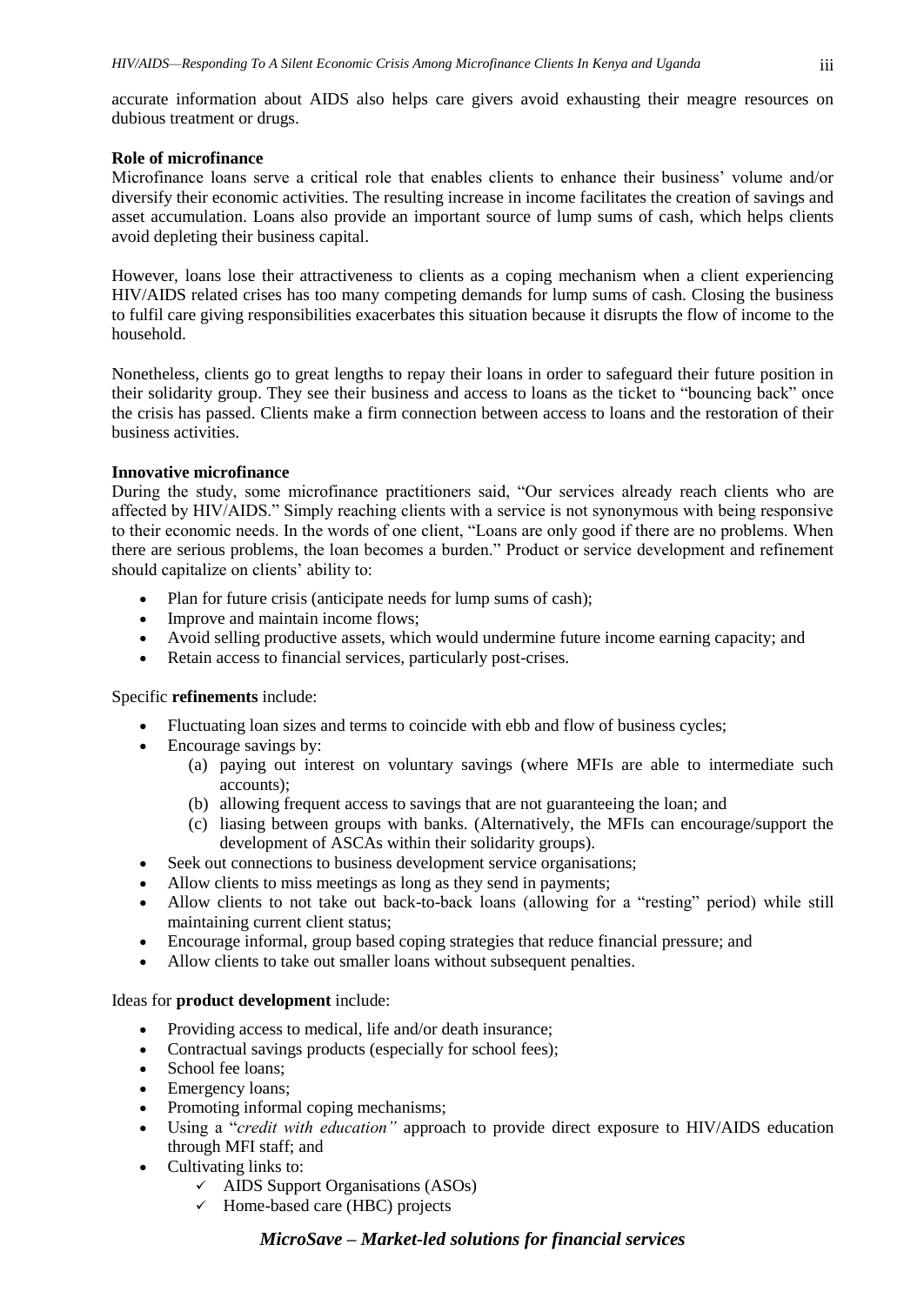$\checkmark$  Other social service organisations

The last point on linkages deserves special mention. Throughout the focus group discussions, the team found examples of very poor people taking the initiative to mobilise external and community resources and networks in the face of seemingly insurmountable difficulties. Their spirit in so doing is an important indicator of potential approaches that could form the basis of linkages between MFIs and ASOs or other social service organisations.

#### **Conclusions**

As financial institutions, MFIs should not provide AIDS support services or indeed relax lending discipline. On the other hand, as development institutions with poverty alleviation goals, they cannot afford to disregard the fact that HIV/AIDS is a major contributor to poverty and one that is already having disastrous economic effects on their market segment. Eliciting client feedback on how products mitigate (or worsen) this impact can reveal innovative ways to refine services. Similarly, seeking to understand clients' economic coping strategies provides an opportunity for MFIs to develop new products that reflect what clients value and find relevant.

Microfinance institutions and AIDS Support Organisations can best respond to the impact of AIDS by building on their respective institutional and technical strengths. Supporting income generation is important, unfortunately those who implement HIV/AIDS health and social based projects are not equipped to accomplish this with respect to systems, education and experience any more that MFIs are equipped to respond directly to the broad ranging social and medical impacts of HIV/AIDS.

The two most important individual resources to prepare for a crisis are savings or easily liquidated assets, and business volume or diversity in business activities. Clients also prefer mechanisms that provide regular and reliable access to lump sums of cash that do not negatively affect their future income earning capacity.

Where individual, financial capital (savings and/or business assets) is weak or drained, a variety of informal and community-based coping mechanisms can provide a substitute buffer. These elements can have the same effect as financial capital on strengthening a care taking client's safety net and avert a final slide into destitution.

While MFI clients value access to credit, credit alone is not enough. Microfinance institutions do not need to directly deliver social services to their clients in order for them to benefit from such services. Clients value linkages to non-financial service providers. Irrespective of which organisation delivers the service, clients attach great importance to having access to additional, non-financial services and, by extension, to the organisation that afforded them the access.

MFIs should not specifically target HIV/AIDS infected/affected people. Explicit targeting compromises the integrity and sustainability of their services. Client loan groups can absorb some losses, but concentrating the potential for defaults within loan groups undermines their viability. In addition, targeting client segments within a broader clientele with preferential loan terms or products does not get good results. It tends to create a negative dynamic where the general clientele resents the perceived preferential treatment of the targeted group. This will increase stigma when others feel that they also warrant special consideration.

#### **Changing the paradigm**

During the study, several microfinance practitioners were wary about delving into HIV/AIDS related issues of their clients. A common refrain was, "We cannot get embroiled in the social problems of our clients. We can't solve all their problems for them." It is the team's hope that this study will catalyse a new attitude among mainstream microfinance—one of listening and learning from clients and seeking to create responsive services because HIV/AIDS is has a significant influence on the environment in which MFIs operate. This does not mean that MFIs should forget sound practices and undermine institutional integrity. One participant at the team's presentation of their findings said it best, "Our clients are not mere transactions. They are valuable in good health and ill health—we must make an investment in them."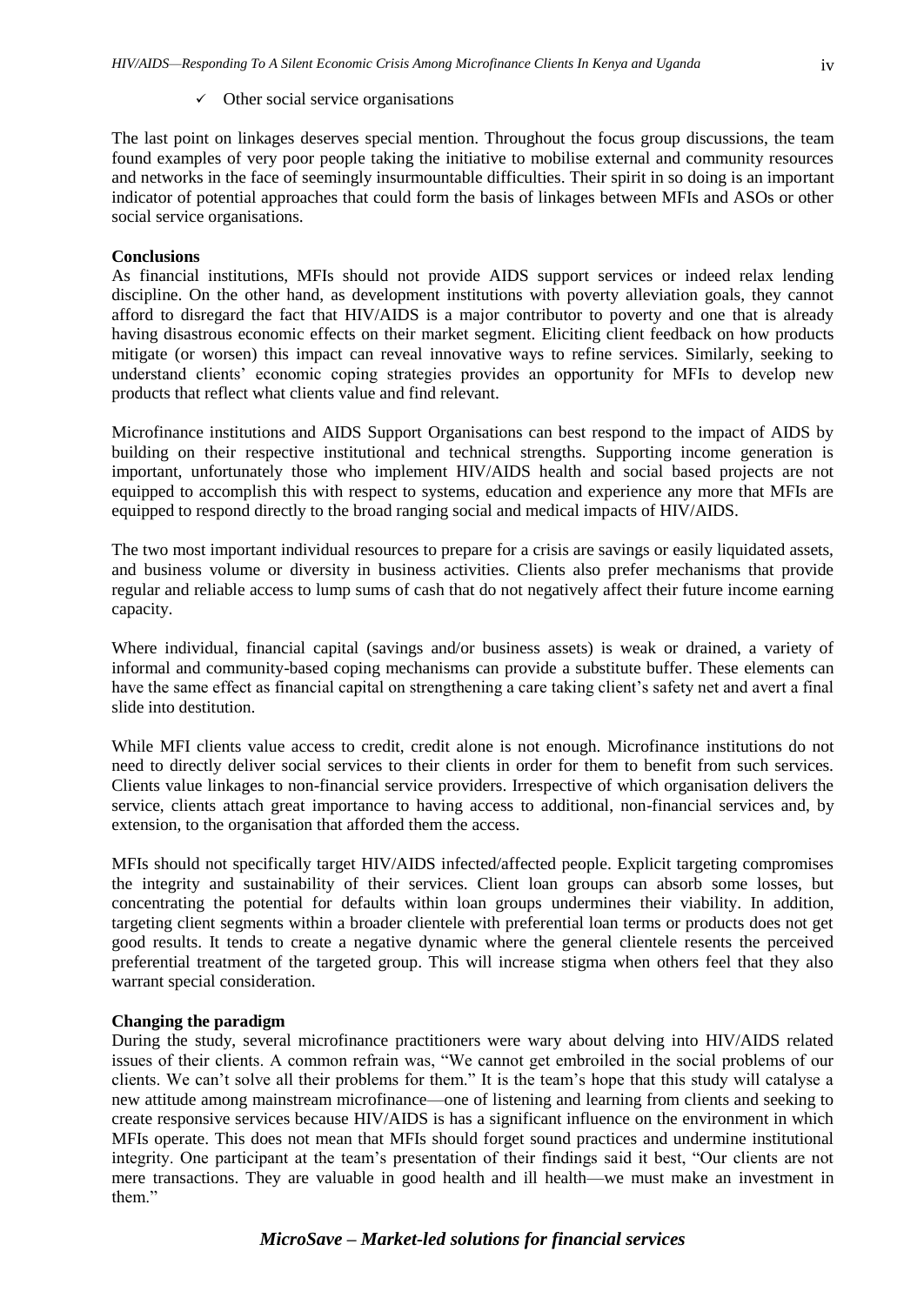# <span id="page-7-0"></span>**HIV/AIDS—Responding to a Silent Economic Crisis Among Microfinance Clients in Kenya and Uganda**

Jill Donahue, Kamau Kabbucho and Sylvia Osinde

# **1. INTRODUCTION**

# **a) General Background**

<span id="page-7-1"></span>Of the estimated 2.6 million people worldwide who died of AIDS in 1999, three quarters are Africans, and sub-Saharan Africa is home to more than 70 percent of the world's HIV-infected people. The death toll due to AIDS is numbing; 5,000 Africans die of AIDS *everyday*. HIV/AIDS puts enormous economic stress on households as they care for sick family members, experience the loss of productive adults and absorb the costs of taking care of orphans (Armstrong 2000). The greatest economic impact of HIV/AIDS comes from the high costs of treatment and assistance the "survivors". In other words, families and communities coping with AIDS–related illness and death shoulder much of the burden, and the epidemic therefore takes the heaviest toll at the household and community level (Over 1998).

Many in the development community recognize that the ability of a household to mitigate the impact of HIV/AIDS relies largely on their capacity to stabilize or increase incomes. Consequently, NGOs are under tremendous pressure to develop income-generating schemes. Yet, NGOs involved with HIV/AIDS related issues tend to come from health and social development fields where experience with microenterprise development is limited (Donahue, 1998).

On the other hand, the microfinance field has evolved specifically to fight poverty by strengthening the economic position of households at, or below, the poverty line. Poor, and indeed not-so-poor, people coping with the impact of HIV/AIDS within their household represent a highly vulnerable group and one that is in particular need of microfinance services. Microfinance services are best positioned to serve those that serve as the safety net for people living with AIDS. Microfinance is also important to households not affected by HIV/AIDS, but which, at any given time, may well become so. Having access to financial services will enable them to shore up their resources ahead of time in an effort to cope financially with any crisis that may arise.

To date however, the microfinance industry has paid little attention to its role within a marketplace affected so severely by HIV/AIDS. If we want to understand how HIV/AIDS is affecting microfinance, we first need to understand how HIV/AIDS relates to clients' economic coping strategies and their everyday struggle to avoid poverty or slipping further into it.

# <span id="page-7-2"></span>**b) HIV Statistics in Kenya and Uganda**

Among the adult population in Kenya, statistics report HIV/AIDS prevalence rates of 17-18% in urban areas and 12-13% in rural areas (1999). Infection rates in some districts are even higher, reaching 35 – 40% in some parts of Nyanza and Western Kenya. Reports further estimate that at the current rate, 1.9 million infected people in Kenya could rise to 2.5 million by the year 2005 (Kenya National AIDS Control Council, 2000). According to Kenya's Central Bureau of Statistic (CBS), AIDS has lowered life expectancy from 65 years to 46 years.

In Uganda, the HIV/AIDS prevalence rate has lowered from 14% in the early eighties to 8.5% in 2000. While the trend for new infections in Uganda are on the decline overall, indications are that the effects in the rural areas are on the increase.

The epidemic has exacted a terrific toll on the entire population. The fact that 75% of deaths occur in the most economically productive age brackets (20-40 years) creates a significant impact on economic resources of families and the community. The burden of caring is exacerbated by the increasing number of orphans as the majority of people in productive age brackets are also raising children. Estimates indicate that the number of children orphaned by AIDS in Kenya could rise from 900,000 in 2000 to 1.5 million in 2005.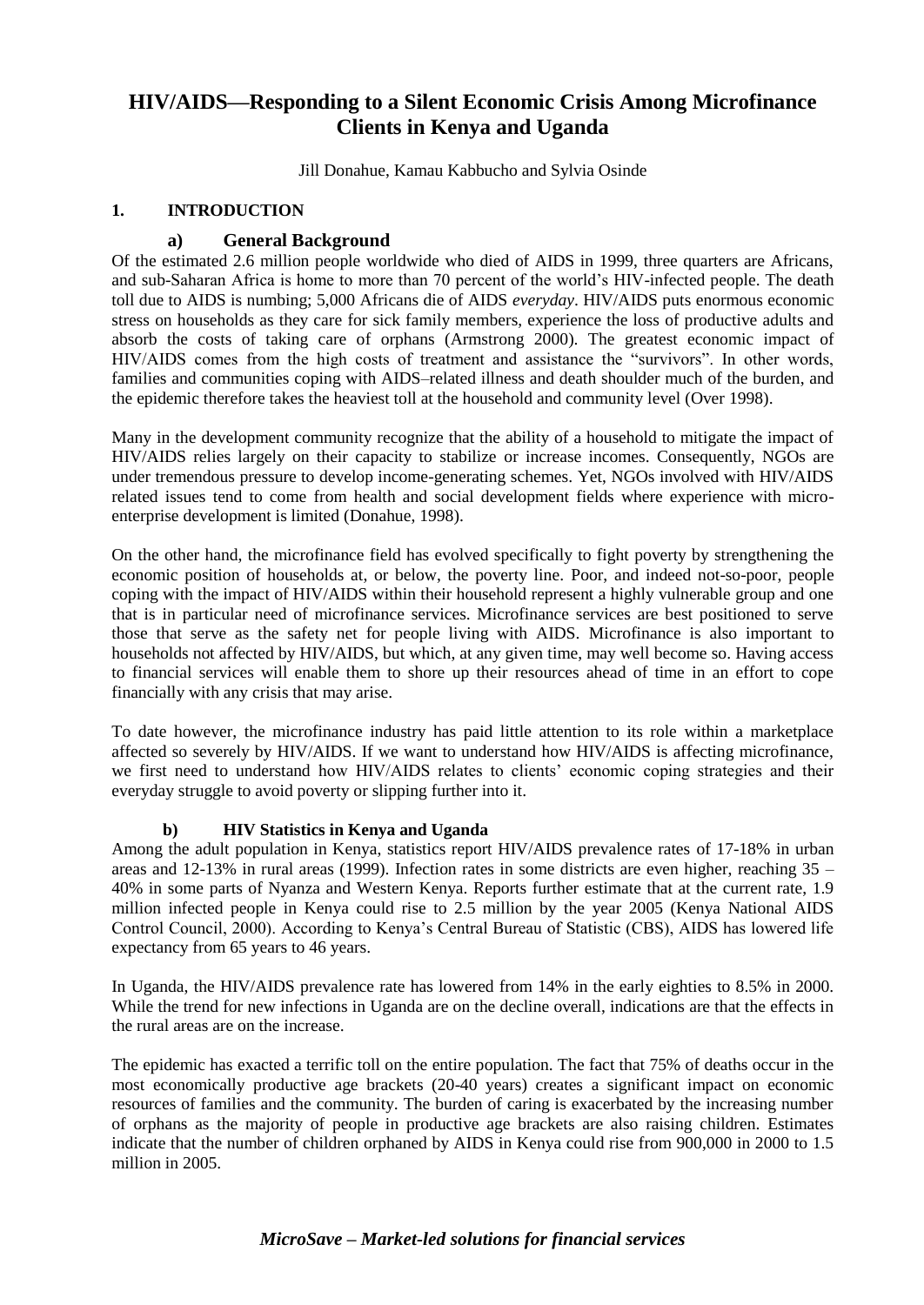#### **c) Objectives**

<span id="page-8-0"></span>When most people think of HIV/AIDS, their thoughts rush to people infected with the virus, sickness and death. Less attention is devoted to those in the care giving role. In Kenya and in Uganda today, many Microfinance Institutions (MFIs) are still reluctant to discuss HIV/AIDS—and understandably so. To them, asking MFIs to respond to HIV/AIDS related issues is asking them to target loans to HIV infected people.

However, this study is not about targeting people who are infected with HIV; nor is it about HIV/AIDS the public health crisis. Its purpose is to throw light on the **economic** effects of HIV/AIDS. The market segment for the study or unit of analysis is clients *affected* by HIV/AIDS; specifically those who—by providing care and/or financial support—serve as the safety net for: (1) immediate or extended family members with AIDS, and (2) children who have lost one or both parents. The research agenda was designed to understand the client's perspective in four broad areas:

- 1) The nature of the economic impact of HIV/AIDS on clients;
- 2) Clients' economic strategies to cope with HIV/AIDS related crises;
- 3) The role of microfinance services in meeting the coping needs of clients; and
- 4) Improvements to microfinance services that would strengthen clients' economic coping strategies.

#### <span id="page-8-1"></span>**2. CONTEXTUAL FACTORS**

#### <span id="page-8-2"></span>**a) Economic Information**

As stated in the introduction to this report, the extent to which clients will be able to cope financially with the effects of HIV/AIDS in the family will depend on the range and type of economic coping options available to the household before, during and after the onset of the crisis. The table below illustrates these options as three broad categories—savings, protective assets and productive assets.

| <b>Asset categories</b>                                                                                                                        | <b>Examples</b>                                                         |  |                          |
|------------------------------------------------------------------------------------------------------------------------------------------------|-------------------------------------------------------------------------|--|--------------------------|
|                                                                                                                                                | <b>Cash</b> saved in formal financial institutions (banks), semi-formal |  |                          |
|                                                                                                                                                | institutions (MFIs) or via informal mechanisms                          |  |                          |
| <b>Savings</b>                                                                                                                                 | Small livestock (chickens, goats, etc.)                                 |  |                          |
| <b>Agricultural produce</b> (from small gardens or stored harvests)<br><b>Social capital</b> (goodwill from relatives, friends and neighbours) |                                                                         |  |                          |
|                                                                                                                                                |                                                                         |  |                          |
| <b>Protective</b><br>Residential plots                                                                                                         |                                                                         |  |                          |
|                                                                                                                                                | <b>Household items</b> (TVs, radios, jewellery, furniture, clothing)    |  |                          |
|                                                                                                                                                | Agricultural land                                                       |  |                          |
| <b>Productive</b><br>Small business capital (tools and equipment)<br>Dairy and draft <b>animals</b>                                            |                                                                         |  |                          |
|                                                                                                                                                |                                                                         |  | <b>Rental properties</b> |

Table 1. Family Economic Coping Strategies

While these assets play an important role in helping clients cope with economic crisis, the team noted that acts of commission and/or omission by the government often leads to the loss of many of these assets—leaving individuals and communities bereft of coping strategies. In Uganda for example, the HIV/AIDS epidemic in Soroti and surrounding districts found a community whose economic base was already weakened by the 1980-90 insurgency. Widespread instances of cattle rustling during much of 1995 followed the insurgency and led to major losses of livestock—the most easily liquidated form of savings and productive assets among rural communities. In Kenya, politically instigated ethnic violence in many parts of the country has created internally displaced communities with no asset base. In urban centres, MFI clients participating in the team's focus group discussions emphasized that demolition and burning of informal sector business and residential premises by government authorities is now one of the biggest threats to their economic welfare.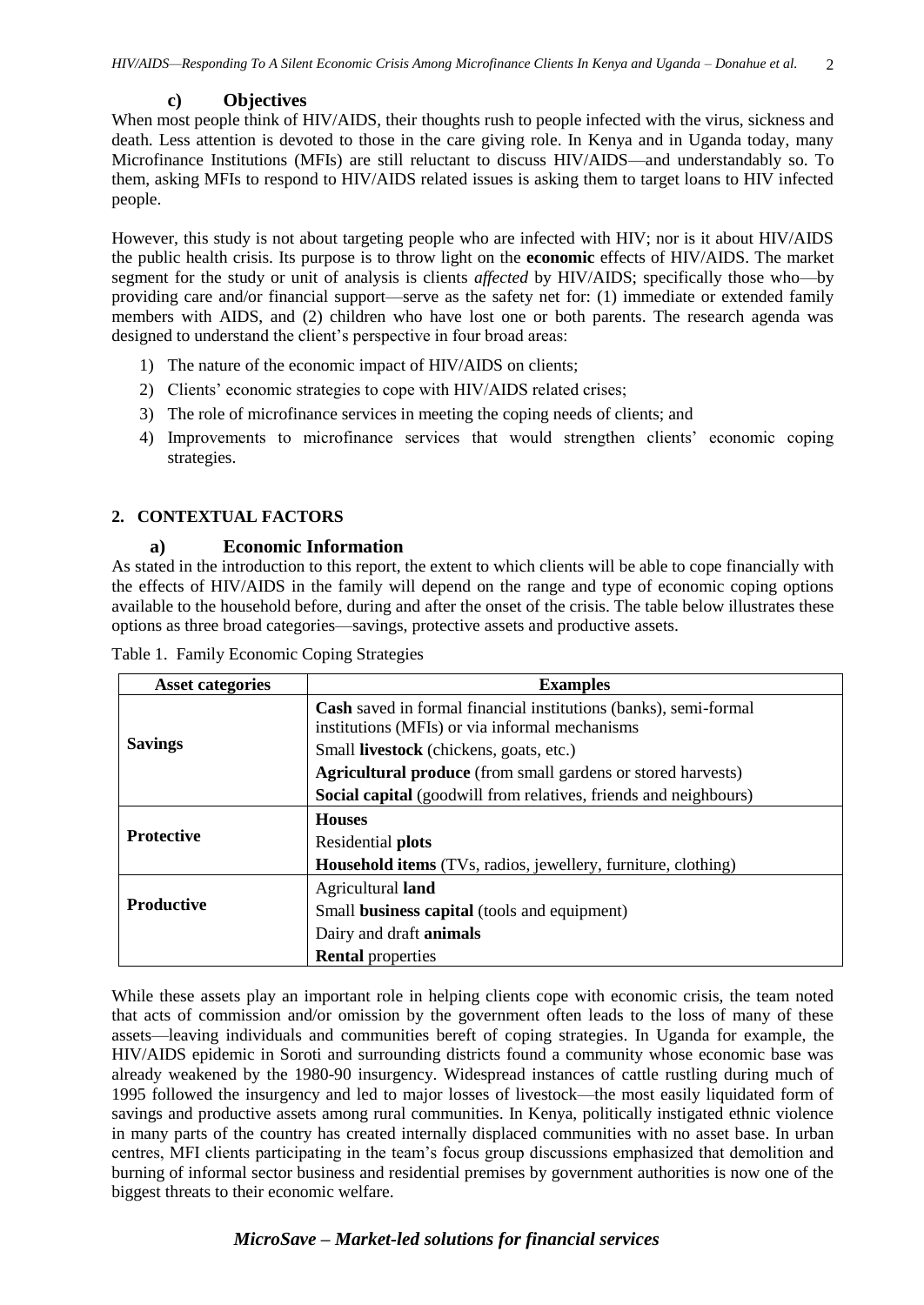#### **b) Nature of economic crises created by HIV/AIDS**

<span id="page-9-0"></span>Asked to define the economic crisis that they experience once a family member is HIV positive, Ugandan and Kenyan clients in focus group discussions described a similar pattern of events that has caused severe financial constraints. These include the cost of initial diagnosis and treatment of opportunistic infections. In Kenya, this tended to cost more than in Uganda. Kenyan clients, especially in the rural areas, indicated that due to either tests being unavailable or medical personnel being reluctant to disclose the sero-status of a patient, families spent a lot of money at this stage looking for a cure. In both Uganda and Kenya, the cost of treatment in and out of a hospital during a prolonged illness coupled with the cost of special diets supplied and delivered by the patient's family constituted another major area of financial constraint. Given the high cost of medical care in Kenya (as compared with that in Uganda), the effects on the clients tended to be more severe than in Uganda where, in addition to lower costs, MFI clients seemed to have better access to support from community AIDS support organisations.

In both countries, the most severe economic constraints occur when the patient is bedridden either at home or in hospital. This stage inflicts a tremendous financial and emotional toll on MFI clients as their family member requires full time attention. Clients are often forced to partially close their businesses and commonly fail to meet their MFI group obligations to attend meetings, make loan repayments, and deposit savings. The financial demands of the illness alongside the day-to-day burdens of providing for the family at a time when the client is unable to devote time and energy to economically productive activities compounds her/his stress. Upon the death of the family member, there are often newly orphaned children who must be cared for when an MFI client is at her/his most economically vulnerable.

#### **c) Implications for the Microfinance Sector**

<span id="page-9-1"></span>Given the widespread poverty status in both Uganda and Kenya, HIV/AIDS has had a devastating outcome on the economic status of poor and low-income people who constitute the market segment of MFIs. As financial institutions, MFIs should not necessarily provide AIDS support services or indeed relax lending discipline. On the other hand, as development institutions targeting poverty alleviation, they cannot afford to disregard the fact that HIV/AIDS is a major contributor to poverty and one that is already having disastrous economic effects on their market segment. While the extent of the risk to MFI portfolios was beyond the purview of the scope of this study, indications are that MFIs are already affected as their clients experience AIDS-related economic crises.

Asked to state in what ways HIV/AIDS-related crises affect their ability to meet their MFI group obligations, clients listed areas such as:

- irregularity in attendance to group meetings and inability to fully attend to their business (especially when a client has a bedridden patient);
- diversion of loan money to meet demands for lump sum cash;
- inability to meet repayment schedules; and
- constraints regarding savings contributions.

None of these four difficulties can be viewed as self-contained. For example, given that attendance at meetings is central to the group-based lending methodologies adopted by the majority of the institutions participating in this study, increases in the number of MFI clients either taking care of sick relatives or adopting orphaned children, by implication, threatens the MFI's portfolio. The MFIs face the risk of increased dropouts as group members expel clients with irregular attendance. Similarly, since most MFIs expect group members to make payments for their colleagues who don't attend meetings or fail to meet repayment schedules, increasing incidents of affected clients could weaken the solidarity of the group thereby threatening the entire group portfolio.

# <span id="page-9-2"></span>**3. METHODS**

The nature of the research methods is deliberately qualitative and used the *MicroSave* "Participatory Rapid Appraisal for Microfinance" toolkit as well s *MicroSave*'s systematic approach to conducting Focus Group Discussions. The team selected groups of microfinance clients based on their availability and coincidence of regular weekly/monthly meetings. The study used Focus Group Discussions,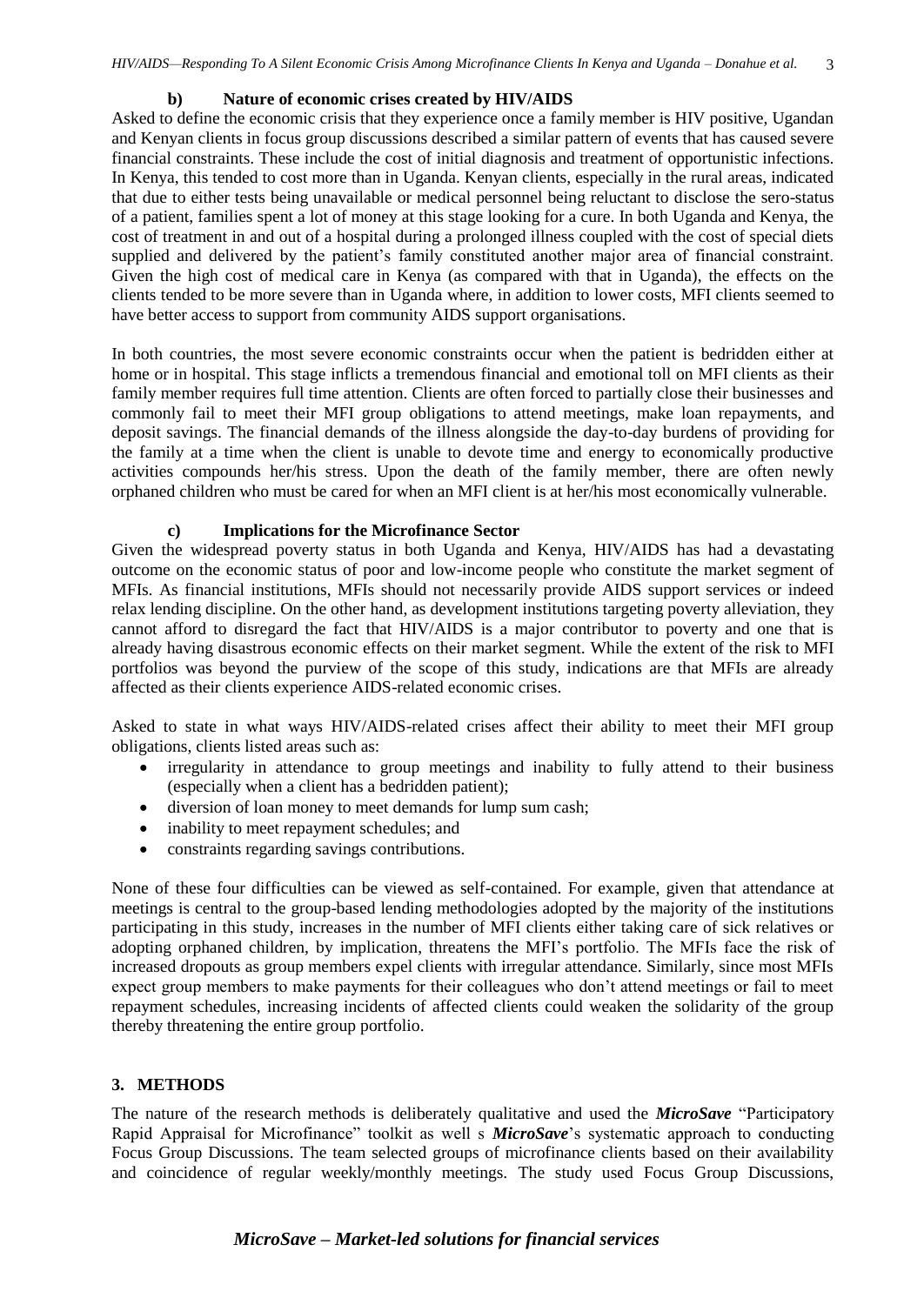Participatory Rapid Appraisal (PRA) and Individual In-Depth Interviews to identify **common trends** and **patterns**, and **recurring issues** rather than to quantify data and information gathered.

# **Box 1. Qualitative vs. Quantitative Research Methods** From Hulme, 1998

"According to this line of argument the scientific [quantitative] method fails as it ignores the complexity, diversity and contingency of winning a livelihood; it reduces causality to simple unidirectional chains, rather than complex webs; it measures the irrelevant or pretends to measure the immeasurable; and it empowers professionals, policymakers and elites, thus reinforcing the *status quo*  and directly retarding the achievement of programme goals. At heart, PLA [Participatory Learning and Action] theorists do not agree that ultimately there is one objective reality that must be understood. Rather, there are multiple realities and before any analysis or action is taken the individuals concerned must ask themselves, 'whose reality counts?' The answer must be that the perceived reality of the poor must take pride of place" [p. 16]

# <span id="page-10-0"></span>**4. FINDINGS FROM FIELD RESEARCH**

# **a) The nature of coping with the economic impact of HIV/AIDS**

<span id="page-10-1"></span>During focus group discussions (FGDs), the team asked participants to list the different crises that

impose a financial burden on them (see Figure 1 below for the crises that were most frequently mentioned). At the mention of illness, disease or death, the moderator would probe for the major diseases and causes of death. Participants usually mentioned HIV/AIDS immediately. Without exception, every MFI group the team visited had clients who had cared for and lost close family members to HIV/AIDS and/or were caring for their orphaned children. They could speak from personal experience about the impact on their businesses, their income and their ability to manage credit. In some cases, it was as if clients had been waiting for just such a study so that they could describe the economic effects of AIDS upon their households.

**Box 2. Effect of HIV/AIDS-Related Crises**

- Prolonged illnesses of extended family member or spouse
- Multiple deaths in close succession
- Death and burial
	- Care of orphans and the cost of their education.

Clients stated that crises not related to HIV/AIDS (i.e. business or agricultural losses) put financial pressure on them more frequently, however HIV/AIDS related crises tended to hit harder than the other types of crises did.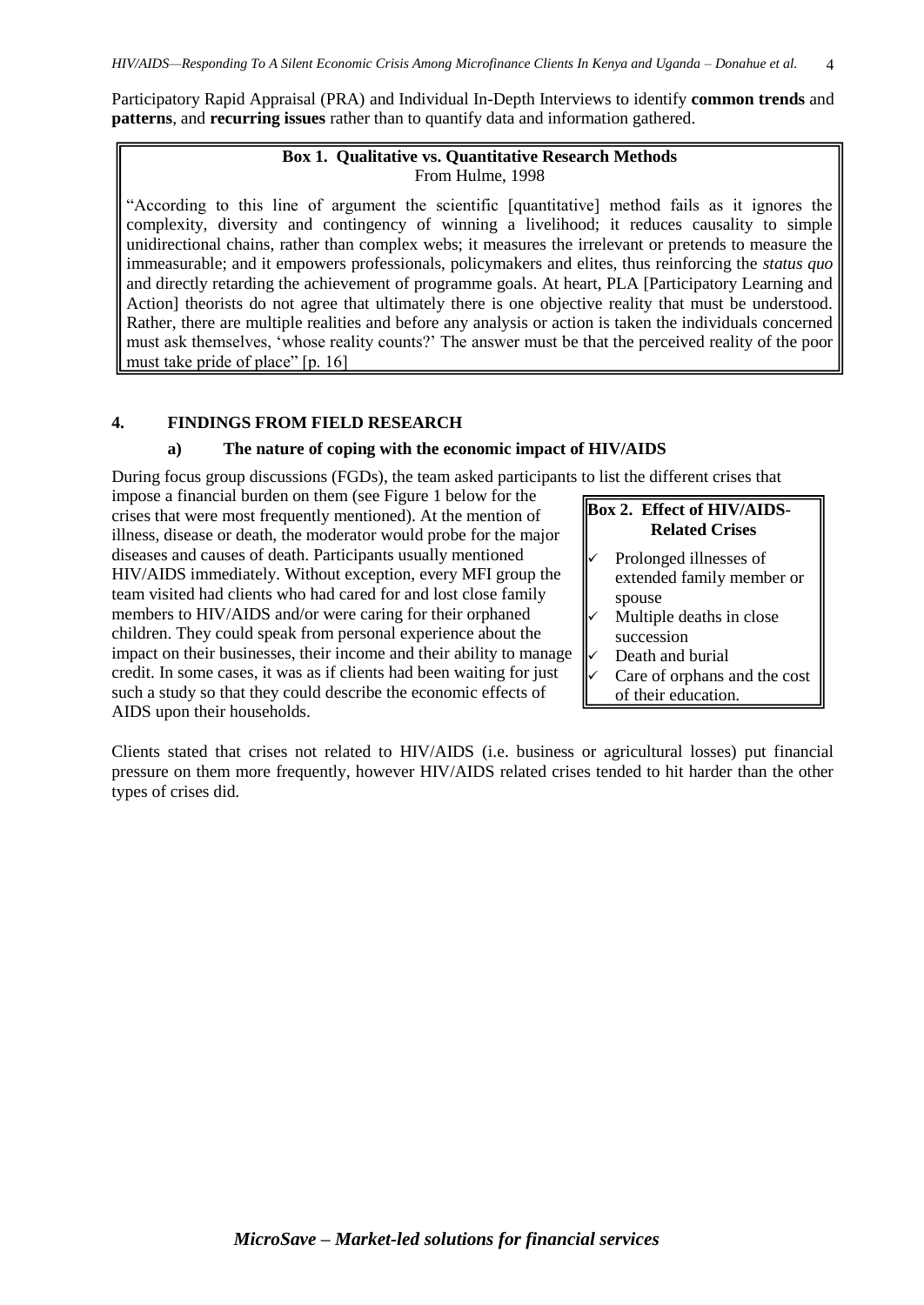

Figure 1. Most Common Economic Crisis as Mentioned in Focus Group Discussions (FGDs)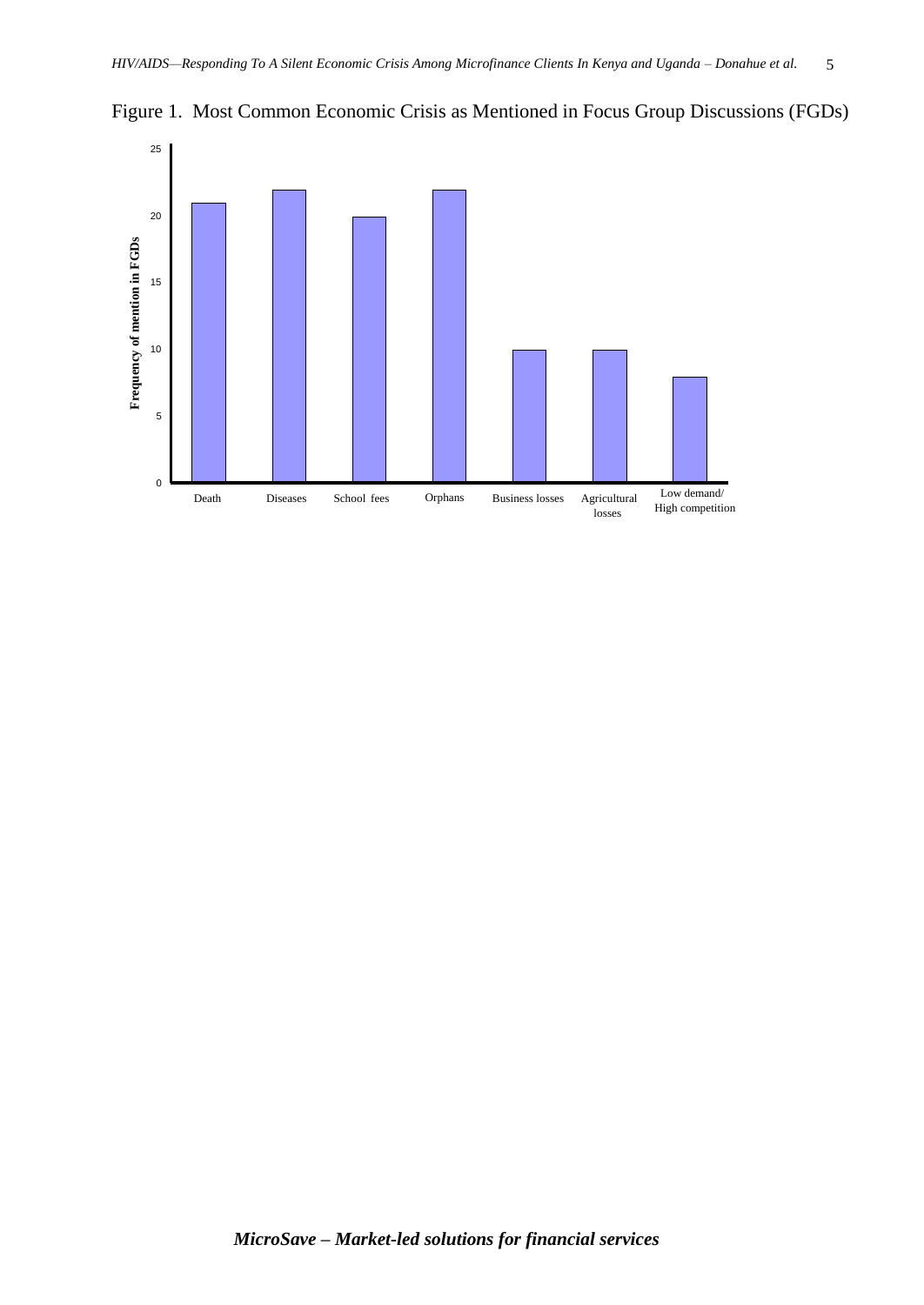#### *i)* **Economic pressure points**

<span id="page-12-0"></span>Figure 2 compiles Focus Group Discussion responses to the question, "which factors in HIV/AIDSrelated crises cause the greatest financial pressure?" Clients described a domino affect, where the advent of an AIDS related crisis triggers multiple and unplanned for demands for lumps sums of cash that clients and their families are hard pressed to come by. The more economically vulnerable clients were before such crises, the more likely they were to fall through their safety net. The care of family members with AIDS has tremendous financial repercussions not only in terms of medical costs, but also in terms of lost business income as most care givers reduce their income earning activities (shutting down their businesses) or draw from their business capital to meet expenses.



Figure 2. Most Commonly Mentioned Financial Pressure Points of HIV/AIDS Related Crises

Frequency of mention in FGDs

# *ii)* **Stages of the HIV/AIDS care "cycle" and economic degradation**

<span id="page-12-1"></span>During discussions with MFI clients, it was very clear that there is a pattern or a cycle to caring for AIDS patients. The events occurring within the cycle began to emerge (see figure 2 above) as focus group participants described the circumstances under which HIV/AIDS-related crises created increasing financial pressure for care takers. As the effects of the disease develop within a household, financial pressure occurs (to varying degrees) at points that seemed to be common across the board. In general, the participants defined these points as: (a) **early stages where the first signs of AIDS** appear in the form of opportunistic illnesses (OIs), (b) **frequent hospital visits** where the PLWA experiences more serious OIs, (c) **bedridden**—either at home or in the hospital, (d) **death and burial** and (e) **care for orphaned children** including payment for their education.

**The first signs of AIDS—**During this period, the HIV infected person is still economically active and experiences the first signs of weakening health. The person may or may not know, or wish to find out, her/his sero-status. The eventual care givers may not be aware of the crisis looming on their horizon, but this is where the first calls for financial assistance occur. Focus group participants in Kenya and Uganda said that the financial pressure experienced by care givers and extended families is low here as compared to later stages.

It is impossible to generalize how long this period lasts. However, according to MFI clients' perceptions of when their financial burden as care takers escalates, this stage seems to be shorter in Kenya than in Uganda. The research team attributed this to the following reasons: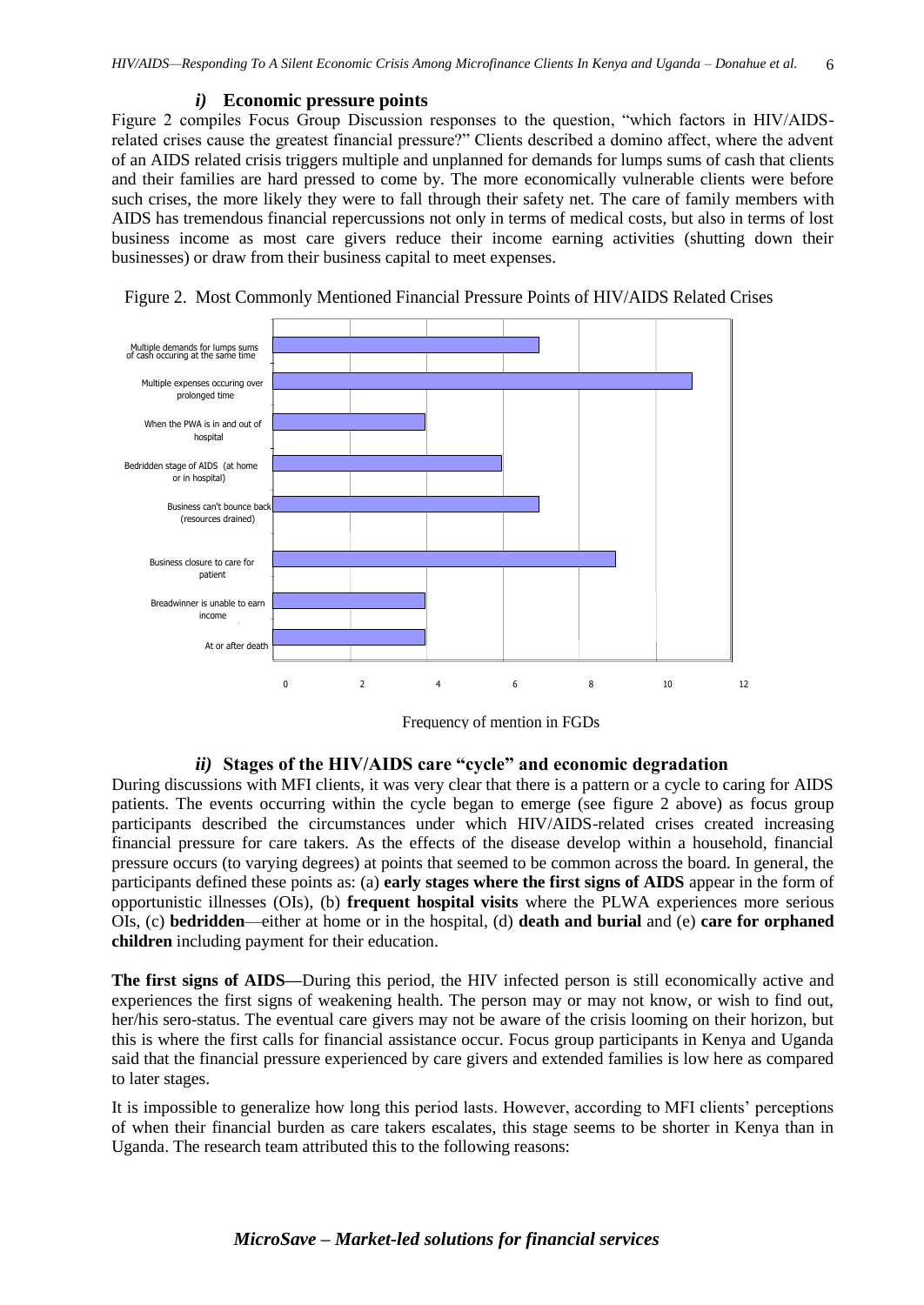- Levels of awareness about HIV/AIDS have been high in Uganda for much longer and as a result, the stigma attached to having HIV and AIDS is significantly lower. Thus, Ugandan participants consistently mentioned that that people will generally go for a test as soon as they suspect they may be HIV positive.
- Uganda focus group participants said that people are less fearful now (as opposed to earlier in the epidemic) of being identified with the disease and more willing to enrol with or seek information from AIDS support organisations (ASOs). Participants in both countries mentioned that having access to counselling, better treatment and appropriate medication reduces financial burdens. Early detection and treatment enables a PLWA to manage OIs early on before they become debilitating. It also allows the PLWA and their family to learn where to get access to palliative care and medication, and what types of treatment are most effective. Traditional medicine can be effective and inexpensive but accurate information is imperative. All of these factors makes managing the illness easier and enables the PLWA to be productive for much longer, thus reducing the economic burden on family and relatives.

# **Box 3. Giving-up Prematurely**

A client of WOFAK, a Kenyan HIV/AIDS support organisation that also gives credit to its members through a revolving fund, related her story. As soon as it was evident that she had AIDS, her landlord threw her out and her community asked her to close her vegetable selling business for fear she would infect other people. Although her health was fragile, she was still economically productive and began running her business in another neighbourhood.

Unfortunately, her experience is all too common in Kenya. Many are unwilling to go for an HIV test because it signifies the start of extreme discrimination. WOFAK members shared their observations with the team that not many people have the courage to survive the psychological stress of stigma for long and they quickly begin to deteriorate after they find out their sero-status. In several Focus Groups, clients said, "In Kenya, once a person learns that they are positive, they lose all hope and stop trying to do anything. Instead, they begin to act like they are dying tomorrow even if they could still live and be economically productive for much longer." This premature loss of productive capacity means that the extended family experiences a greater economic burden of their care much earlier.

However, in Kenya the stigma attached to being HIV positive is still very strong. Consequently, people are afraid to go for an HIV test and to seek help. Many infected people begin to face discrimination as soon as they exhibit symptoms identified with AIDS. In the worst cases, the community will drive someone they suspect has HIV out of their businesses. This speeds up the PLWA's deterioration and, as described in box 3, they need to depend on their care givers much sooner.

**Frequent Hospital Visits—**At the point that the AIDS victim requires frequent hospital visits, his/her productive capacity declines sharply. Many of these patients have to close their businesses at this point and begin to sell off assets to raise money for treatment. However, PLWA who do not have much to start with begin to call upon their families early in this stage. Closer family members (spouse and siblings) tend to experience the financial pressure more severely and sooner than do more distant family members. Many households sell what is left of the infected person's assets before they touch their own. As the disease progresses, the PLWA experiences less frequent periods of health and care takers have to spend more time taking care of the patient. This means more time away from the business and for MFI clients, time away from group meetings.

This phase of the illness can be particularly expensive when the patient and his/her family are in denial. There is pressure on the family to spare no expense because they want to believe that the ill family member will recover. They often liquidate not only all of the patient's assets but also many of their own. MFI clients taking care of family members with AIDS often use a loan to cover lump sum medical expenses instead of drawing money out of the business or selling business equipment. Since clients see their business as the best way for them to bounce back once the crisis passes, they try to protect it at all costs. Nonetheless, clients continue to repay their loans in order to preserve their access to credit, but run the risk of over extending their ability to cover the loan payments.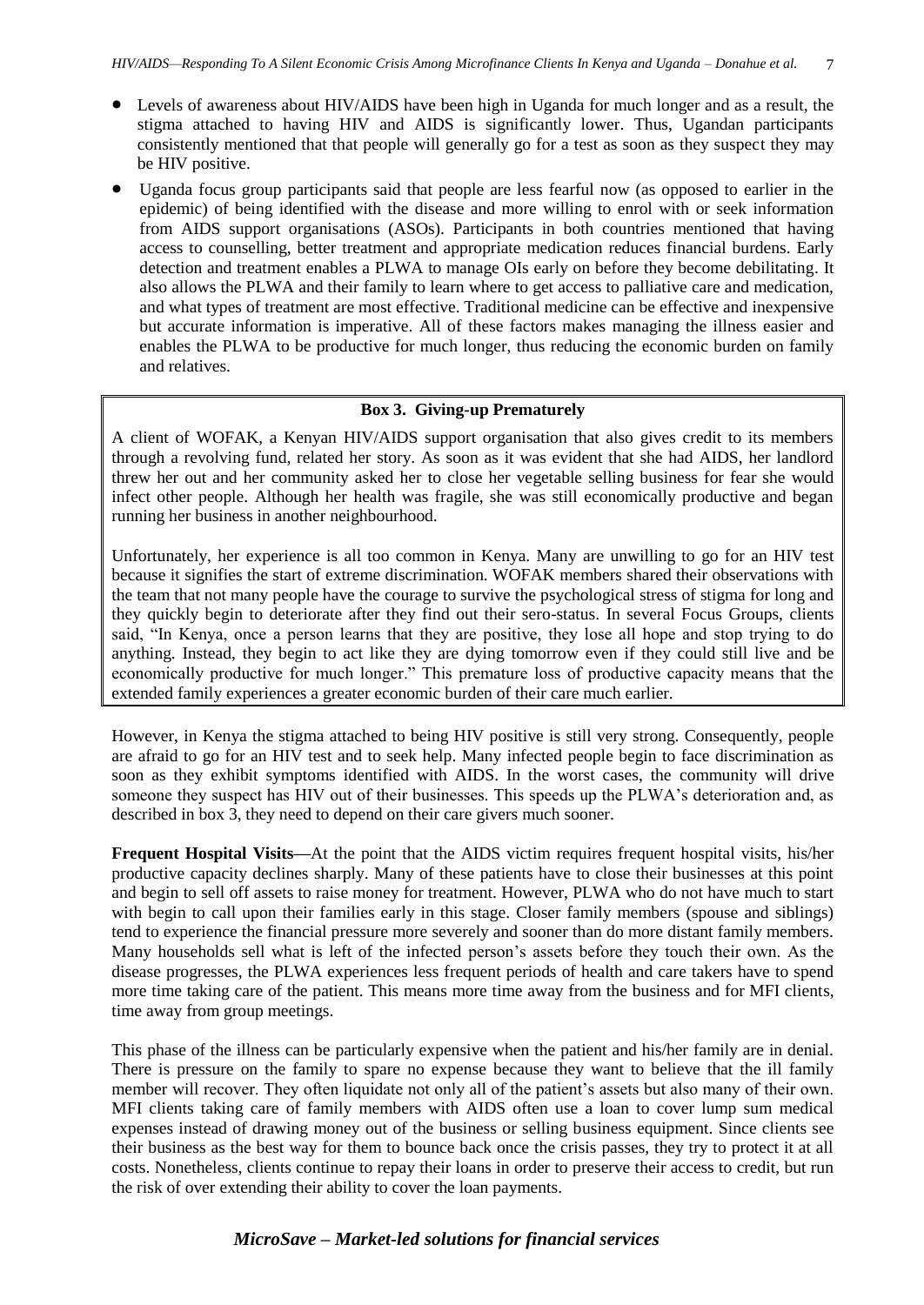**Bedridden, at home or in the hospital—**Ugandan and Kenyan focus group participants stated that the most financially strenuous time for households was when the family member suffering from AIDS becomes bedridden. At this stage, it is likely the care givers of the PWLA have exhausted most of their economic resources, especially if the patient is in hospital. Care givers are forced to shut not only their businesses to be with the patient, but they must also pay hospital and/or medication bills and other daily household expenses. If necessary, households will liquidate assets that remain to pay for the patient's medical expenses. In the extreme cases, there are those who sell off their land. Households that sell land typically did not have much to fall back on in the first place, or they cared for someone during a particularly prolonged illness or cared for several family members in close succession. Households with significant levels of savings, household assets and/or livestock fare much better. In cases where the PWLA is a sibling or an extended family member, the care giver often takes over responsibility for their children. All of this occurs during an income lapse for the care giver (see box 4).

# **Box 4. Spare No Expense**

"Mary" was an MFI client in rural Uganda who cared for two of her adult children throughout prolonged AIDS related illnesses. She spared no expense in trying to help them gain their health back, certain that they would eventually recover. When they did, she was sure that they would help her recover what she spent on their behalf. Unfortunately, her children did not get better. Instead, once her children had sold off all their assets, Mary found herself supporting them. When the first child became sick enough to be hospitalised, Mary had to sell her own small assets (livestock, household possessions). She also took time away from her business to attend to her child and started missing MFI meetings. Yet, she always sent someone to make her repayments.

Expenses began eating into her business capital while she was spending less time earning income because she needed to be at home caring for her child. When the first child died, the grandchildren became Mary's responsibility. The second child fell sick and Mary felt helpless and sold some of her land to pay hospital bills. By the time her second child died, her business was dead too—and more orphans came to live with her. Still she did not default on her loan, even though she was absent from the meetings during most of her children's illnesses.

She went back to her group only to discover they had pushed her out because of poor attendance at meetings. They allowed her to continue saving with them, but refused to accept her as a borrowing member. She says that, "I scratch around, but I can't start anything big because I don't have enough cash to restart my business. I cannot get that sum of cash by my own personal means. Caring for my children drained all my resources, but I still know how to run a business, I still have my skills."

Some households decide to make their family member as comfortable as possible but otherwise not liquidate any additional assets for expensive treatment or hospital care. For many MFI clients, attendance of weekly meetings becomes very irregular. Some will have repayment problems as medical expenses assume priority over servicing the loans; others will lose their place within the group. Those who do lose their place and reach an extreme level of economic degradation seem to have trouble "bouncing back" as illustrated in box 5.

# **Box 5. Expensive Treatment Eats Money**

"Margaret" runs a business in Kibera slum in Nairobi. In 1999, Margaret's brother contracted AIDS. He was a wealthy man and was able to purchase anti-retroviral drugs for a whole year. He was bedridden on and off, but always managed to bounce back. Eventually he consumed his resources on the expensive treatment. Faced with the choice of school fees for his children over the anti-retroviral drugs, he decided to cut down on his expensive treatment. He began to purchase drugs quarterly instead of monthly. Consequently, his health deteriorated rapidly. Before the end of 2000, he had died.

It has been several months now since Margaret's brother died. However, the family is still paying his medical bills. In addition, they must pay school fees for his children. Margaret carries some of this burden and has several coping strategies—including membership in two MFIs.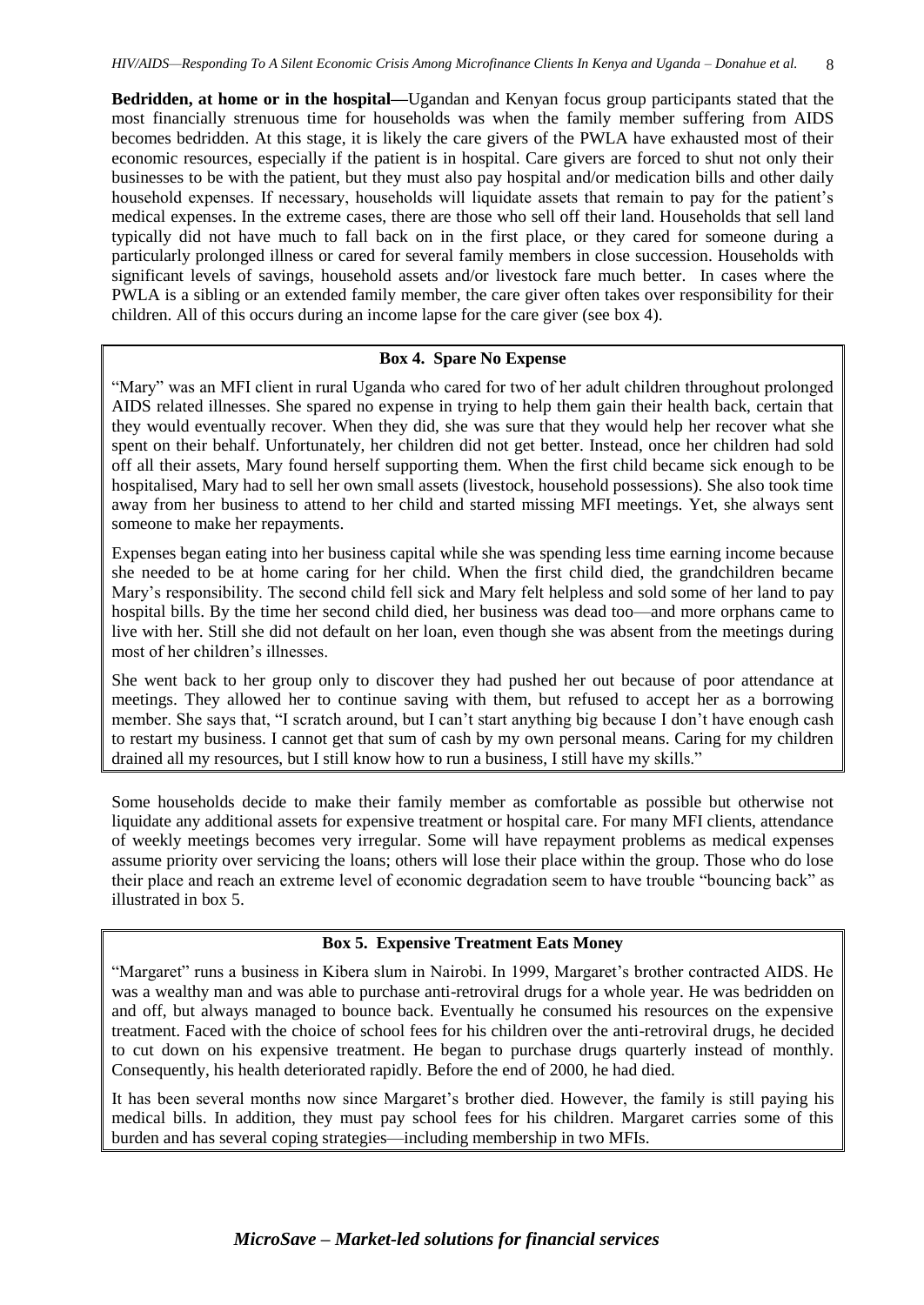**Death and burial—**Ugandan and Kenyan MFI clients and the population in general have developed effective ways of handling the financial pressures imposed by death. The community, extended family members and other well-wishers share the financial burden of burial. Most people in both countries belong to burial associations. Everyone sees it as a reciprocal arrangement (i.e. contributors to someone else's burial activities can count on support when death comes to their household). Nonetheless, despite this reduction in financial pressure, households affected by HIV/AIDS tend to be at their most economically vulnerable when the family member they have been taking care of dies of AIDS.

**Inheritance of orphans and care for them—** Many MFI clients in Uganda and Kenya equate care for orphans with the event of death. The death of an extended family member signifies the advent of a larger household.

# **Box 6. Carrying the Burden**

"You may have followed family planning, but if your brother didn't and he dies—you still get his children".

"You don't know about the burden that someone had to carry until they die and their burden becomes yours."

"You don't inherit the skills or the business of the person who died, just their responsibilities."

"Your business is the same size, but you now have more people to support. Where you used to buy one kilogram of sugar, now you must buy three."

"Your own child will accept going to bed hungry, but an orphan will cry and complain, 'If my parents were alive, they wouldn't allow me to go hungry'. This creates a lot of pressure on you. It makes for a very complex family."

The financial pressure of this stage depends on whether the person taking in orphans also cared for their parents during a period of prolonged illness. If they did, then the pressure, though still very high, is not as severe as during the bedridden stage. If they did not, then the financial pressure at this stage grows more intense as the care taking household struggles to fit the new dependents in. Financial pressure manifested itself most commonly as school fees. Those individuals who retain their MFI membership tend to bounce back by taking a loan to re-build their businesses.

# **Box 7. A Sister Through Thick and Thin**

"Anne" runs a tailor business in Kenya. She and her sister were very close. "She followed me (in age) and we grew up together," she explained. So, when her sister called and asked for help, Anne didn't hesitate. Her sister had been sick for some time and had exhausted her resources. "She first tried to solve her problems on her own. My sister was a successful businesswoman and her husband is in the trucking business. She wasn't poor."

Anne convinced her sister to get an HIV test. It came back positive. The hospital also told her she had TB. Anne gave her sister money for the drugs and her health improved. Unfortunately, after two months, Anne had to admit her sister to hospital, where she spent a lot of money on drugs and special food. After two weeks, the hospital staff advised Anne, "Your sister has AIDS, and we don't have enough beds to maintain her. Besides, it is expensive here. You would be better off coming to the hospital for drugs and advice, but caring for her at home." Anne's sister went back to her own home, husband and six children. Anne saved something every week from her business proceeds so she could help her sister. Anne's husband also helped as care giver, but she couldn't expect him to take over.

During her sister's prolonged illness, Anne spent six hours with her and the rest of the day at her tailoring business. She had to reduce her stock of materials so she would have enough money and time for her sister. She was lucky that her eldest son was able to manage the business so that she didn't have to close it to tend to her sister.

When her sister died, the funeral ate into Anne's resources even further. While Anne's brother-in-law paid for the coffin, Anne covered the mortuary expenses. Anne also made a dress for her sister that cost a considerable amount of money.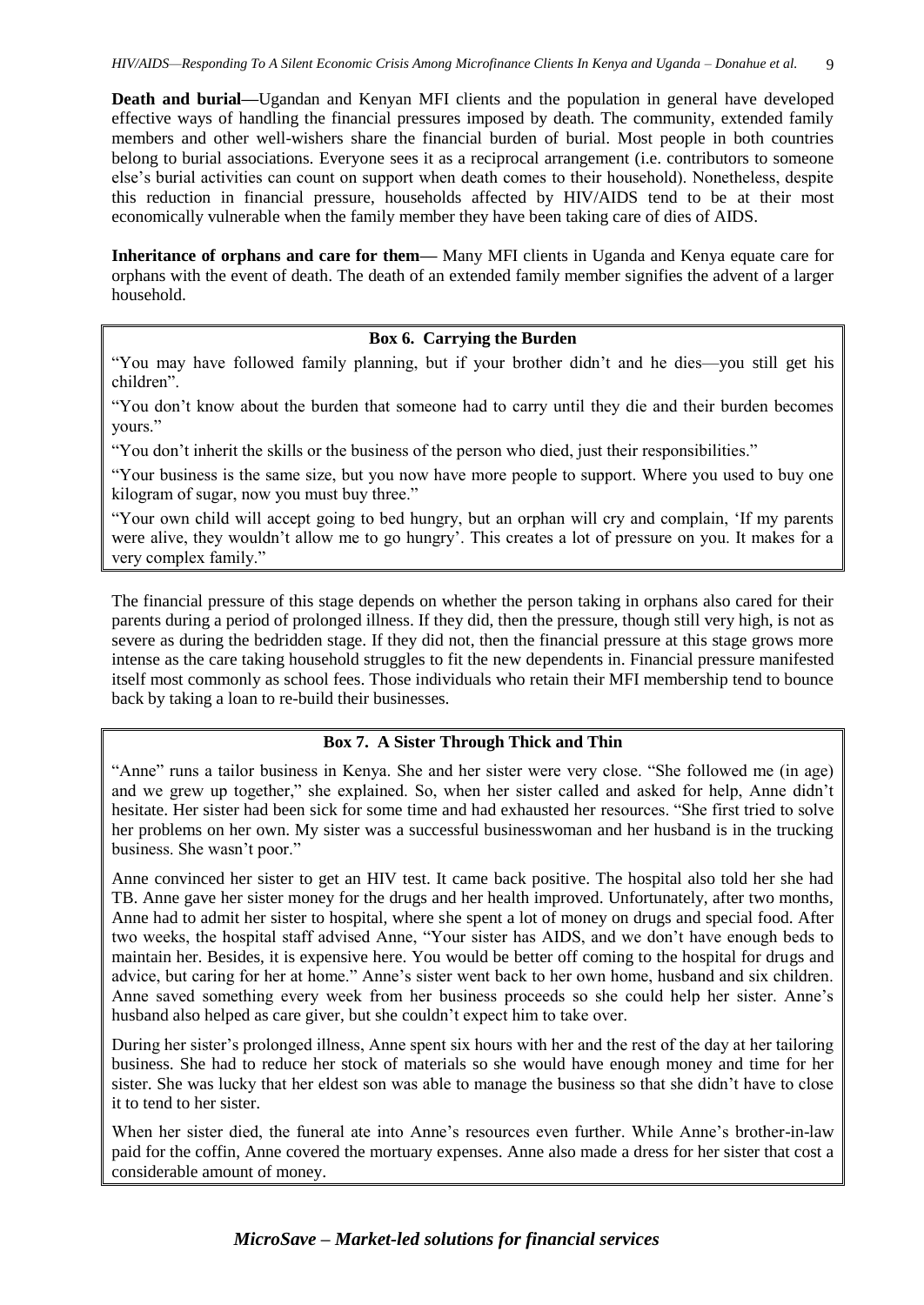Anne's brother-in-law is also HIV+ but spends all his money on treatment, leaving nothing to feed the children. Her eldest nephew took a job with his father's trucking company, so between them, they manage to feed the children and pay for their school fees. She knows that her brother-in-law will die soon and that she will take in the children.

Clients like Anne are not likely to slip into destitution when and HIV/AIDS related crisis faces them. She has a successful business and a husband who receives regular wages. Aside from the week following her sister's funeral, Anne never had to completely close her business. As a result, her business quickly recovered after her sister's death. The micro loan she receives is expected to further boost her business.

Figure 3 is an illustration of the stages of the HIV/AIDS cycle and the levels of economic degradation as expressed by MFI clients<sup>2</sup>. Anne's story (box 7) is an example of a household with a relatively strong safety net, while Mary's case (box 4) is an example of a household with a weaker safety net. While clients do not always drop as far below the poverty line as Mary did, the drop will still affect borrowing and savings patterns and household economic portfolios. In addition, while Mary's story might be an extreme situation, it is not outlandish. Households that are not economically vulnerable today can very easily find themselves beneath the poverty line tomorrow.

The two scenarios in Figure 3 represent better and worse case scenarios of economic degradation due to HIV/AIDS related economic crises. The different rates of degradation appear to pivot on the presence or absence of physical assets, business income and access to credit and/or savings opportunities.



However, there seems to be a third scenario. A few of the focus groups that the team interviewed developed exceptionally resilient support networks, largely in response to the effects of the HIV/AIDS related crises facing them. One of the first things they did for their own economic welfare was to form solidarity groups to access micro-credit. Some created emergency funds<sup>3</sup> within their MFI to help them cope with financial pressure due to HIV/AIDS related crises. Others sought out and received information on how to cope with AIDS and orphans. They took action by pooling their resources and labour to take care of orphans. One group mobilized outside funding to expand one of their day care centres into a feeding centre for vulnerable children. They received training in how to demonstrate palliative care for AIDS related illnesses to PLWA's care givers. Another group added a community bank to their efforts so that women too economically vulnerable to access microfinance services could at least save. Some of the community bank members were able to eventually join the MFI because the tiny businesses they started out of their savings grew strong enough to make use of credit.

-

<sup>2</sup> This generalized representation illustrates overall trends **as described by most focus group participants** who responded to questions about care taking burdens. It is not meant to depict a scientific analysis of the progression of HIV/AIDS-related illnesses and death.

<sup>3</sup> In one case, a Ugandan group called their emergency fund *munno mukabi*, copying the traditional mechanisms of helping friends, family or neighbours in times of trouble. In Kenya, some groups called it a welfare fund.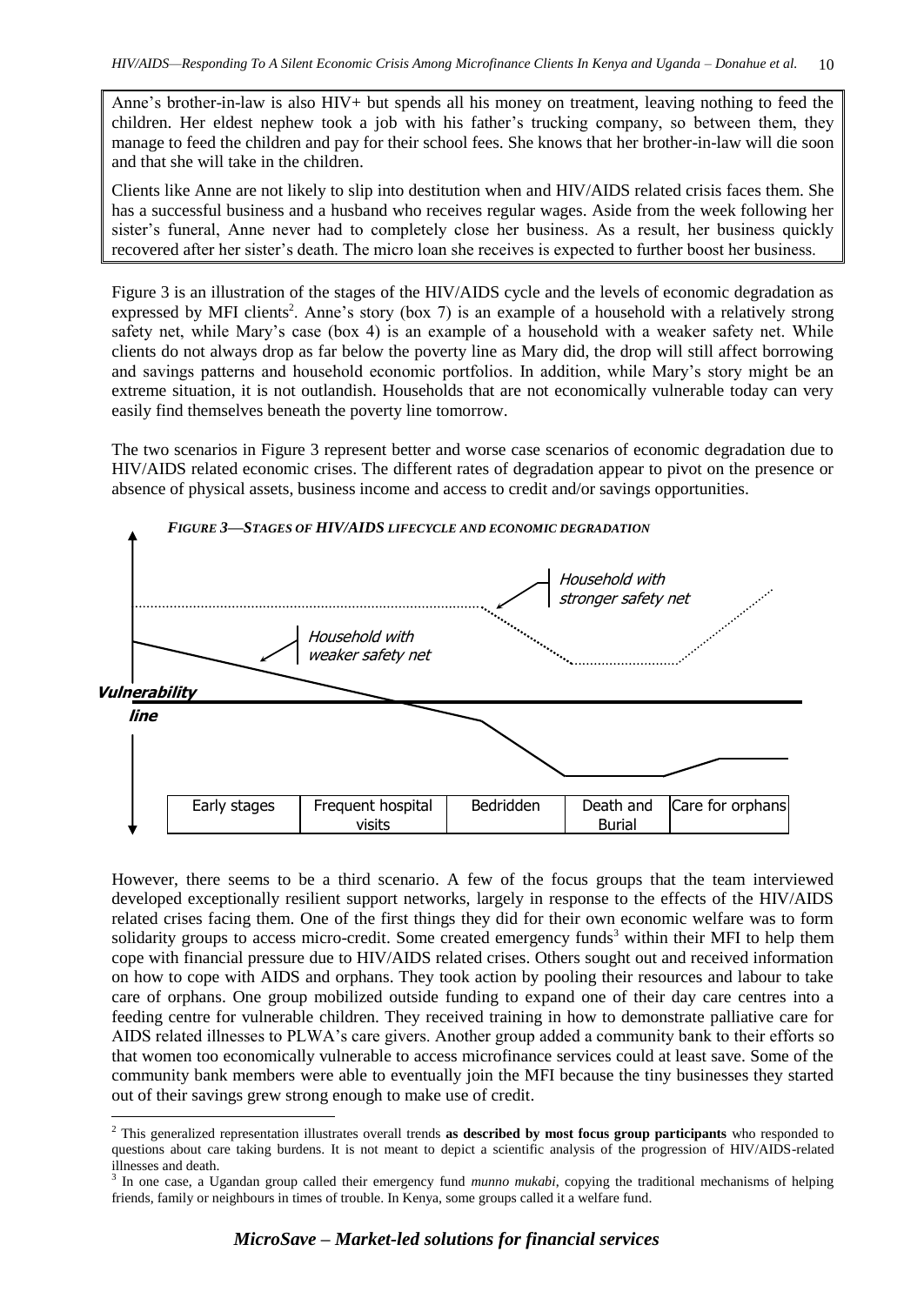It would appear, then, that in the absence of individual economic capital, membership within networks, access to a variety of informal mechanisms and knowledge of the resources available in one's community can offer a buffer. This social capital can play a subtle, but critical role in cushioning financial shocks by facilitating reliable access to lump sums of cash and equipping people with the information they need to plan and adapt as opposed to merely cope. None of the strategies (which includes membership in the MFI) would work as well individually. Their combined power to help during a crisis is exponential not additive offering the additional security that, woven together, if one falters another sustains.

#### <span id="page-17-0"></span>**b) How MFI clients cope with the economic impact of HIV/AIDS**

The description of the HIV/AIDS care cycle in the previous section highlights the economic impact of HIV/AIDS and the role that credit, clients businesses and household assets play in enabling MFI clients to cope with economic pressure. While these factors play an important role, poor communities have developed a range of informal mechanisms over the years that enable them to respond to crises. In Kenya and Uganda, there is a distinction between responses to HIV/AIDS related and other crises. Most other crises come in isolation and clients tackle them without calling upon the full array of available coping mechanisms. HIV/AIDS, on the other hand, triggers of a series of crises and requires an entire arsenal of mechanisms to manage the crisis. Some of these mechanisms are economic in nature while others are not (fig. 4). This section discusses the different mechanisms—financial and non-financial—used by MFI clients and their communities.



Figure 4. Coping mechanisms used by MFI clients affected by HIV/AIDS

# *i)* **Economic coping mechanisms**

<span id="page-17-1"></span>**Individual or household mechanisms—**Liquidation of assets is the most common coping strategy in both Kenya and Uganda. Accumulation of protective assets acts as a safeguard against liquidating productive assets<sup>4</sup>. Productive assets are important to protect because they represent future income generating potential. Clients said that they liquidate savings and protective assets first, whereas they will only sell productive assets when they have exhausted other options (see also Chen and Dunn 1996 and Sebstad and Cohen 2000). The clients described the following sequence of asset liquidation—starting with the liquid protective assets and gradually moving to the productive assets:

-

<sup>&</sup>lt;sup>4</sup> See also description of protective and productive assets under Section 2, Contextual Factors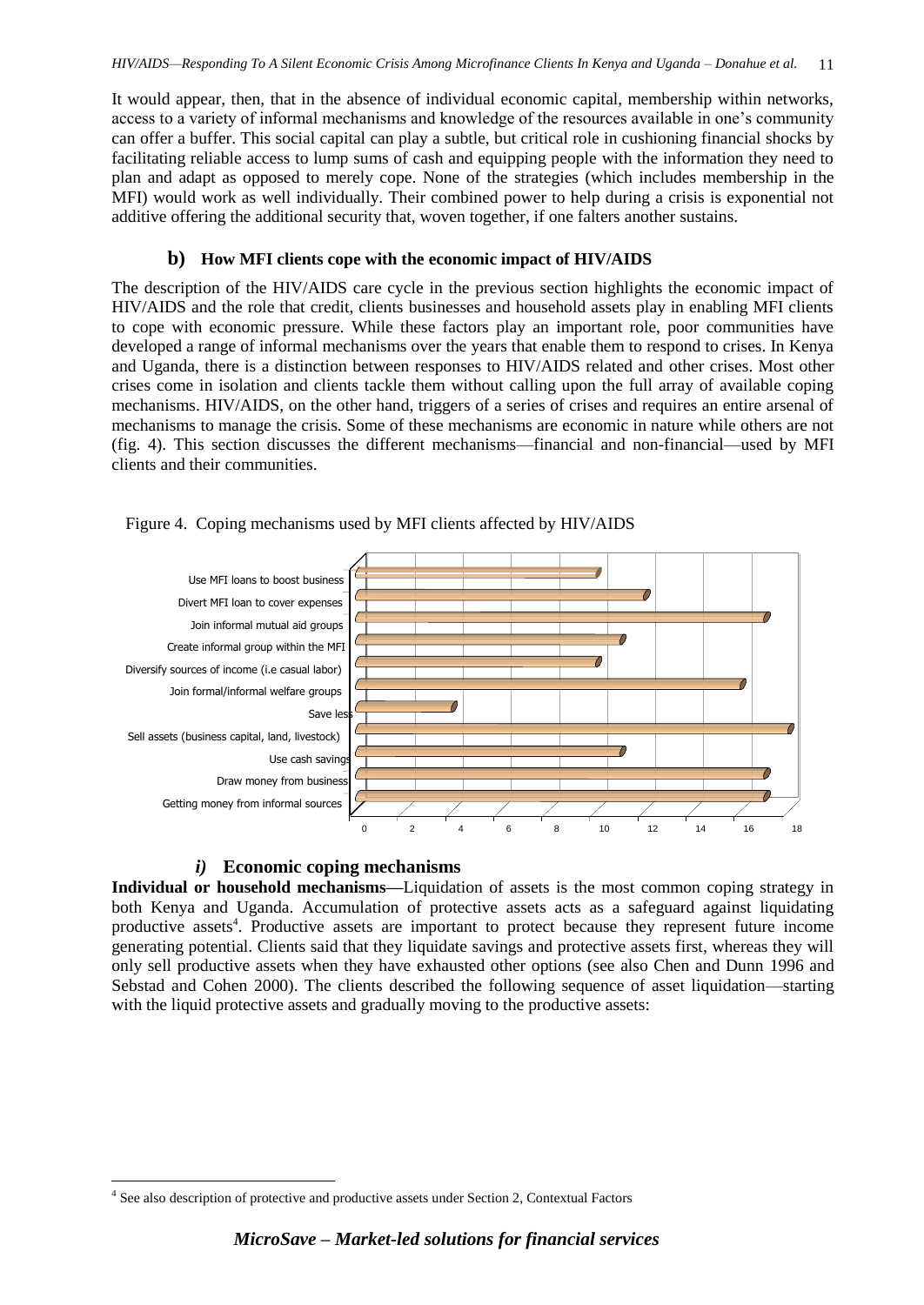|    | <b>Assets</b>   | <b>Description of Liquidation Process</b>                                            |
|----|-----------------|--------------------------------------------------------------------------------------|
|    | Savings         | Liquid protective asset—the first port of call<br>$\bullet$                          |
|    | outside of      | Clients hesitate to access savings in the MFI as this can jeopardize<br>٠            |
|    | <b>MFI</b>      | future access to credit                                                              |
| 2. | <b>Business</b> | MFI clients protect their business capital because it is what will help<br>$\bullet$ |
|    | income          | them bounce back after the crisis.                                                   |
|    |                 | Diversion of MFI loan to avoid liquidating business capital<br>$\bullet$             |
| 3. | Household       | TV, radio, kitchen utensils, furniture<br>$\bullet$                                  |
|    | assets          | Chickens, goats<br>٠                                                                 |
| 4. | Productive      | Business capital<br>$\bullet$                                                        |
|    | assets          | Draft/dairy animals<br>٠                                                             |
| 5. | Land            | Affected households will only sell land when they have exhausted<br>$\bullet$        |
|    |                 | almost all other avenues                                                             |

**Table 2. Productive Assets Available to MFI Clients**

Research conducted in Asia (Hickson 2001) also found that as vulnerable households slip deeper into poverty, they undertake a gradual but deliberate sale of their material and community resources. They first sell relatively liquid and less productive assets, and then call upon social assets (such as credit or favours from friends and relatives). These assets tend to be 'used up' before the household finally resorts to liquidation of productive assets. In the final stages in which all material and conventional social assets are exhausted, individuals exploit their last remaining social assets, the right to dignity and self-esteem, and resort to begging.

# *ii)* **Community-based coping mechanisms**

<span id="page-18-0"></span>**Mechanisms within the MFI Group**—MFI groups often use informal mechanisms (RoSCAs, ASCAs etc.) to cope with HIV/AIDS related crises. These informal strategies exist within communal life and are not unique to MFI clients. However, in cases where groups have effective mechanisms, members seem better able to weather the impact of HIV/AIDS without it affecting the MFI at the institutional level.

# **Box 8. Community Compassion**

"Five years ago, the majority of people could take care of emergencies, now everyone is suffering because of AIDS. You can't have a surplus when your neighbour is going without, you must show mercy. Even if you have no surplus, you must help—after all, they are human beings just like you."

These group-based mechanisms are especially attractive to MFI clients because they can access them repeatedly—unlike family, friends or relatives. They also afford access to lump sums of cash at a cost or risk that users are willing to accept. Some groups are able to effectively manage the additional credit even with infected members in the group. Rose's group provided a concrete example of this.

The example of Rose's group illustrates that MFI groups are likely to contain HIV/AIDS infected, affected and non-affected clients. It also shows that, while HIV/AIDS is a reality, it does not mean automatic default. MFIs are wary of serving clients affected by HIV/AIDS, but trying to screen out such people would be a futile exercise. The non-affected of today are the affected or infected of tomorrow. While MFIs might be reluctant to discuss issues surrounding HIV/AIDS, the fact is that they probably are already serving many HIV/AIDS infected and affected people. Acknowledging the effects of HIV/AIDS on clients does not equate abandoning sound practice. On the contrary, it is a call to combine sound practice with flexibility and product refinements so that services are more responsive to the circumstances of their clients.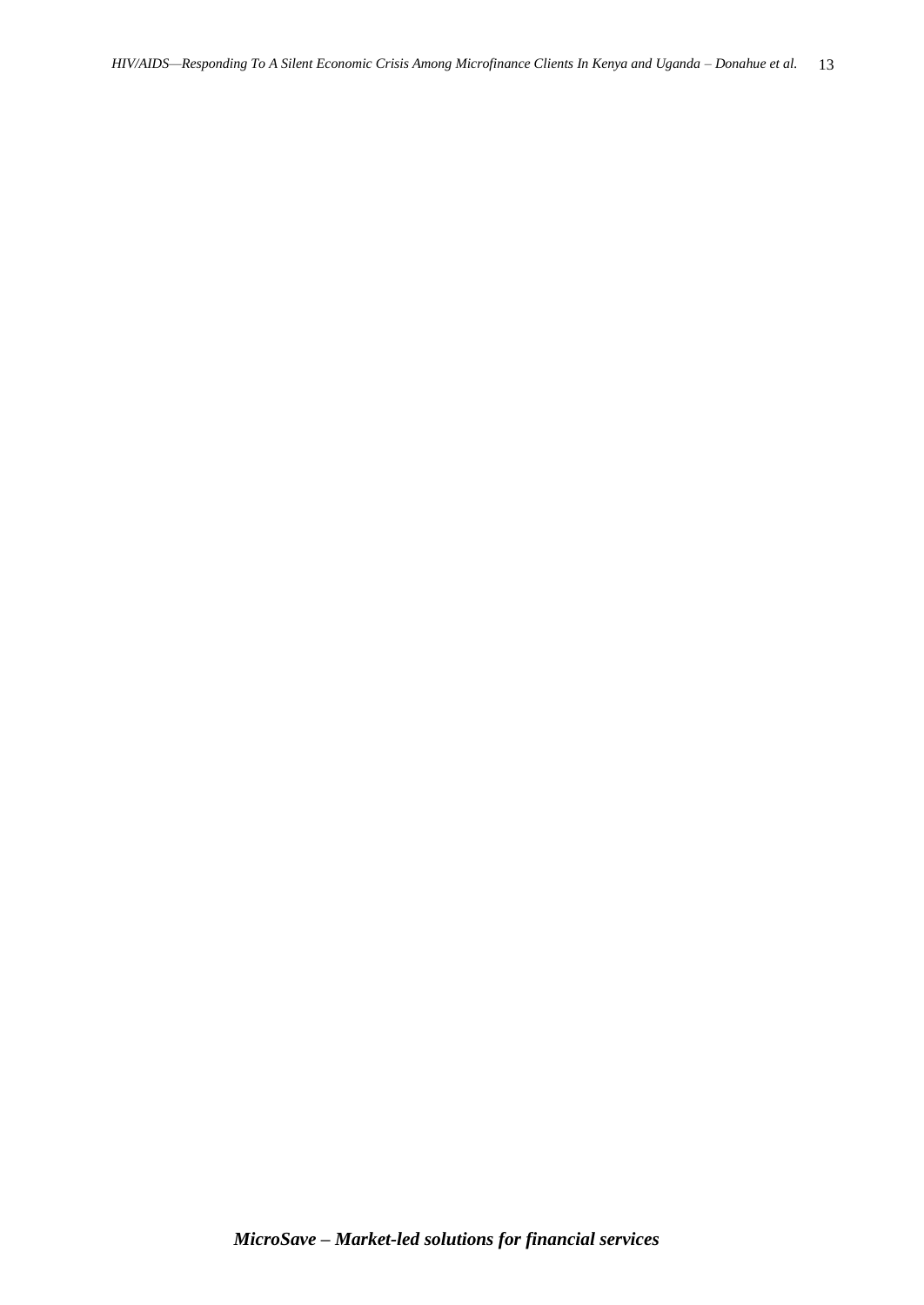#### **Box 9. The UWFT Soroti Story**

Rose's group of 15 women is one of many accessing credit from an MFI in Uganda. However, the group's history and the circumstances under which it was formed make it unique. Rose was among the first women in her community to become an AIDS widow. "I had never run a business," Rose says. "All of a sudden, I found myself with 7 children to take care of and I realized I had to do something in order to provide for my children." Like many others, Rose earned money through casual labour during the planting and harvesting seasons. However, these proceeds were very meagre. So, with her savings and a gift from a sister in Kampala, Rose was able to start a business. Grace also lost her husband to HIV/AIDS. Rose paid Grace a visit and advised her to start up a business so she could take care of her children.

Later, when Apolot lost her husband to AIDS, two other older members of the community became very concerned. They wanted to help the three widows. However, their own means were constrained and they could not come to the widows' rescue continually. They called together 10 others in the community and discussed the matter. They decided to develop a way of assisting the three widows and mobilized another 10 people in the community to start a mushroom farming project in order to help the three widows care for their orphans. It soon became evident that the income from the mushroom project was not adequate and the members began to think of other ways to help the widows. In the meantime, a woman contracted HIV through caring for a sick brother. The group took her in and together they opened a savings account with the Ugandan Women's' Finance Trust. They were later able to access credit. Rose started a second and larger business while Apolot and Grace expanded their businesses too.

When asked whether the HIV status of the infected women in the group influenced performance within the MFI Rose replied, "We realize we are in this together. When one of us is ill, the group makes a collection to fill up that person's weekly payment to fulfil the MFI requirements. Occasionally, one of us is too sick to keep her business open and the group puts together money from their own incomes and from the mushroom project to take that person to hospital." It is not easy for these women. However, the community's support makes all the difference. When asked what the performance of this group was like, the Credit Officer's reply was, "They are one of my best groups."

**Family and relatives**— In order to preserve extended family ties for real emergencies, many MFI clients said they usually relied first on their own personal assets. However, they did go to relatives to guard against the sale of productive assets such as livestock and land.

*Harambee***—**Kenyans use *Harambee* as a fundraising strategy for a variety of significant lump sum cash needs. In the course of focus group discussions, participants mentioned its use for outstanding hospital bills after the event of death or to send older children to university.

*Munno mukabi***—**The *munno mukabi* is a Ugandan informal, community-based, mutual help group that pools resources to respond to emergencies. In early days, it could consist of people carrying someone to the hospital on a stretcher when she/he had no other means of transportation. In case of death, people pool food and cash for the funeral. MFI clients said that it is most useful for small amounts of cash or to meet immediate needs. Some MFI clients in Uganda built a *munno mukabi* into their weekly meeting to pool savings for emergency needs or to top up their weekly repayments when cash is especially tight.

**Welfare fund—**Some Ugandan and Kenyan MFI groups have a 'welfare fund' to which they contribute weekly. When a group member is ill or has a sick family member and is unable to make their payment, the group will use the welfare fund to make the member's payment. Some groups will even take out an additional amount and send it to the affected member with a message of sympathy.

**Accumulating Savings & Credit Associations (ASCAs)—**ASCAs are common in and outside MFI groups. Each member saves a fixed amount and can borrow against their savings at an interest rate set by the group. In the case of MFI groups, a member can borrow against their savings if for any reason they are unable to make their loan payment. They pay it back once the crisis has passed. ASCAs are also a popular way to save for school fees.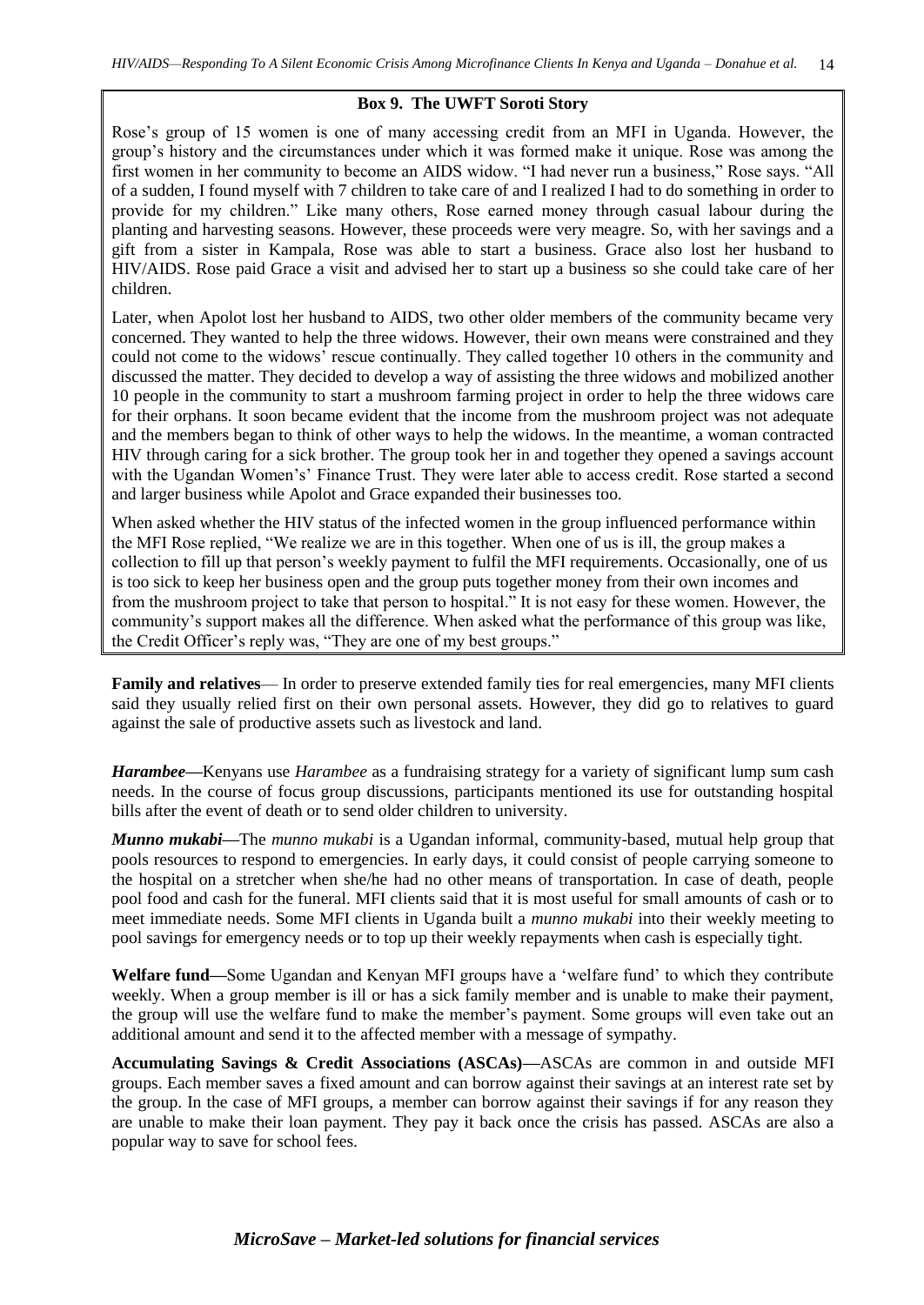**Rotating Credit and Savings Associations (RoSCAs)<sup>5</sup>—Members contribute a fixed amount to a fund** on a regular basis. Distribution of the fund rotates in turn to each member. It is not a loan and the fund does not accumulate. MFI members will often divide into sub-groups to take turns getting RoSCA collections. Clients use it for daily expenses like food and this then enables them to channel the savings for other uses. Clients often belong to several RoSCAs or ASCAs in and outside their MFI group. Those belonging to RoSCAs found them attractive because they paid no interest on the money saved as their ability allowed them and yet were able to access a significant lump sum of cash at a predictable time.

**Burial Associations**—Burial associations are long standing informal institutions. It exists specifically to help with funeral related expenses. They are similar to welfare associations and to *munno mukabi* groups.

### *iii)* **Non-financial based coping mechanisms**

<span id="page-21-0"></span>**Aids Service Organisations (ASOs)—**According to focus group participants, services and information offered by ASOs played an important role in relieving some of the financial pressure that HIV/AIDS has placed on them. Counselling and medical care for infected people enabled PLWA to retain their productive capacity longer. This allowed those infected to not only stay healthy longer but also to acquire enough assets to cover their medical expenses and to care for their children after their death.

#### **Box 11. KEPP Coping with HIV/AIDS**

The chairperson for Tausi, a merry-go-round group that KEPP (Kenya Enterprise Promotion Project) linked to Family Finance's microcredit facility, explained how AIDS has affected them. "Many of us have family members with AIDS, and when we visited them in the hospital, we became very scared. We had no idea how to care for the person and how to prevent contracting HIV ourselves. When you are poor and have to care for someone with AIDS, you really need help to find out how to cope."

KEPP linked Tausi to the municipal council and the World AIDS Organization. In turn, these organisations provided training and information on "how to cope with everything". Specifically:

- How to care for a PWA, including how to cope when you have very little money;
- How to avoid contracting HIV; and
- Counselling about AIDS and how to come to terms with it in your family (i.e. reducing "psychological torture").

**Home-based care (HBC)—**In many countries heavily affected by HIV/AIDS, NGOs or government provides training-of-trainers to community health workers who then train family members. In the best programmes, the community mobilizes to pool labour for homecare (for those skilled in healthcare), and for household and childcare chores. For those that are unable to cover their medical expenses, access to training in home-based care for the family members provides the family with cheaper yet effective alternatives for patient care and thus reduces the financial burden. In communities where communitybased care programmes are available, care takers can continue to work and to meet their obligations to the MFI even during the illness of a family member. The effects of HIV/AIDS are less severe on the family because, despite significant expenses, corresponding income lapses are reduced.

**Other Community Based Organisations (CBO)—In some communities, MFI clients have access to** other CBO services that address issues which, although unrelated to HIV/AIDS and not economic in nature, contribute towards MFI clients' ability to cope with crisis. By offering training on a range of practical subjects such as malaria and pneumonia prevention, sanitation, civil rights, nutrition, and legal issues, these CBOs contribute to better health and less expenditure on medication, allowing households to divert these savings into strengthening their economic potential. In one MFI where clients received training and information, the result has been an increase in their confidence and esteem which has translated into increased confidence in their financial management abilities, better run businesses, increased business incomes and improved crisis coping mechanisms.

<sup>-</sup><sup>5</sup> Also known as merry-go-round and *Mwethya* in Kenya*; bubondo* in Uganda.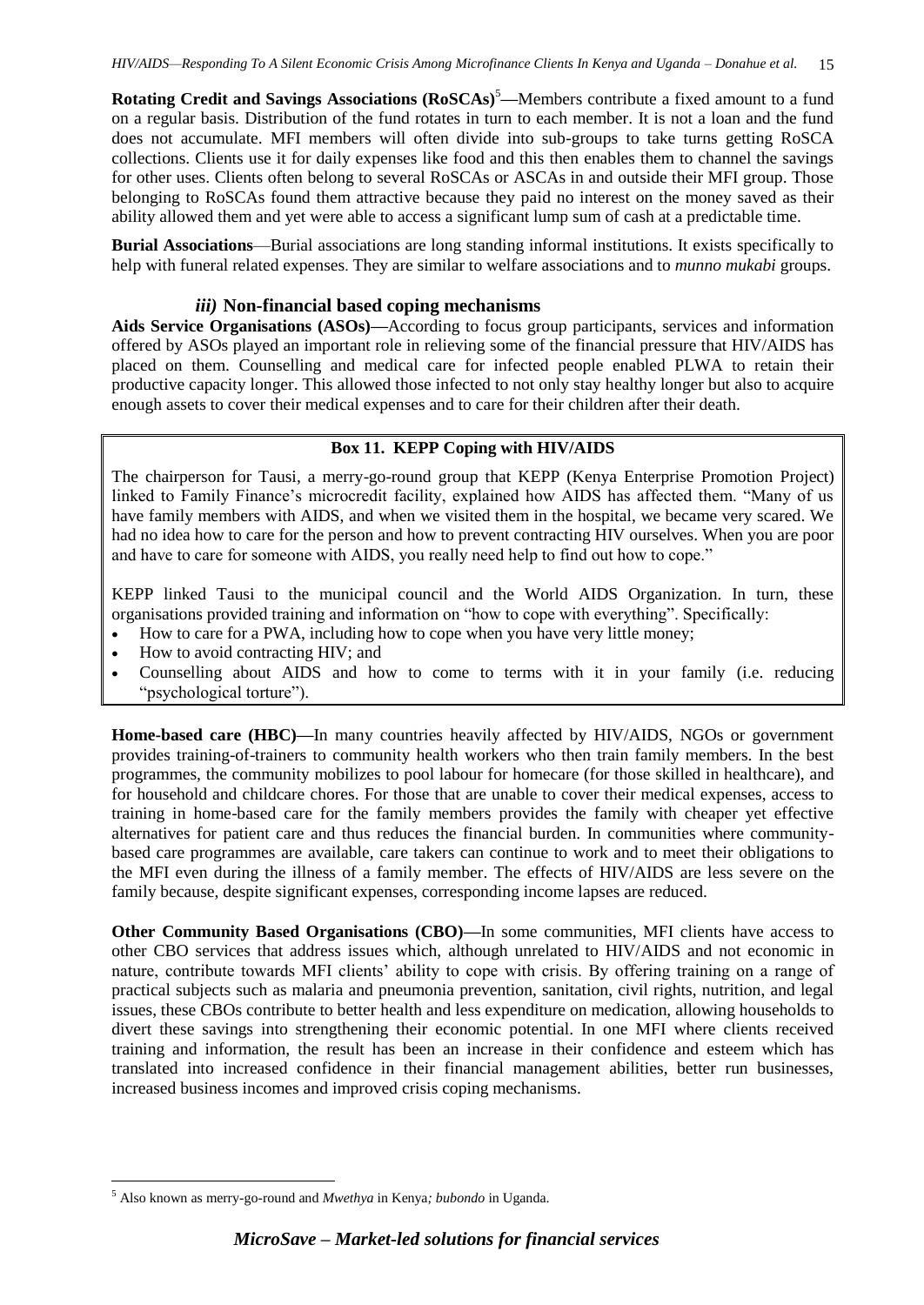# <span id="page-22-0"></span>**c) When coping becomes adapting**

# **UGANDA**

In Uganda, the team asked participants to compare the financial strain they experience now from HIV/AIDS related crises to the strain they experienced five years ago. In urban areas, clients told the team that they felt the financial strain less now. They attributed this not so much to the decline in HIV prevalence rates as they did to better coping mechanisms. Most (but not all) of the rural focus groups described the opposite—financial burdens from HIV/AIDS related crises were on the rise for them. It seems logical that some of this difference is due to the fact that the impact from AIDS was felt first in urban areas, so that there has been a lag in the progression of the epidemic and in its corresponding financial effects. It also seemed reasonable to surmise that the urban population has had more time to hone coping mechanisms.

However, the team felt that it was worthwhile to probe into what focus group participants felt contributed to reducing financial strain. A closer look at mechanisms that appear to reduce pressure provides insight into how people are moving from coping—getting through a crisis in the short term—to adapting permanently changing the mix of strategies used to fulfil the household's basic needs (Wright, et al. 1999). The following list summarizes the factors that participants felt contributed to improving coping strategies:

- Over the last five years, access to microfinance has enabled participants to start, improve or diversify their business activities. Loans also increase access to lumps sums of cash that clients can use to resolve crises and pay back in small amounts over time. Participants prefer this to liquidating business capital or other productive assets like land or cattle.
- People are more aware of the economic impact of AIDS now than they were five years ago. Thus they are more likely to keep a buffer (savings) in case of eventualities—like funerals. Belonging to a microfinance group requires a client to learn financial discipline. Because of these two factors, participants said they are able to make their cash work better for them.
- Many focus group participants mentioned that AIDS made it necessary to rely more on informal support mechanisms. As a result, there are more and better-organized informal support groups—such as *munno mukabi*. In one focus group, their *munno mukabi* served a RoSCA or ASCA-like function where members pooled their savings against future emergencies.
- Access to and information about treatment for family members with AIDS is more readily available through the public domain (billboards, Newspapers, radio, television, schools, etc.), but also through increasingly accessible AIDS support organisations which provide specific counselling about caring for PLWA. This information enables care givers to manage their family member's AIDS-related illnesses more rationally. For example, money and assets are not squandered on non-existent cures. Focus group participants said that such information enabled them to organize and plan in anticipation of crises, which in turn, improved their ability to cope when a crisis confronted them. They especially pointed to an enhanced appreciation of saving against future demands.
- Due to the reduced stigma of being HIV positive and improved access to information, people are much more likely now to go for an HIV test at the first sign of illness. If they are HIV positive, they start taking better care of themselves; plan for anticipated expenses and for the future of their children. This serves to reduce the burden on their and their children's care givers.

In addition, communities in Uganda have response systems to death that seem almost automated. Focus groups described how their community had a standard list of specific items that you are expected to contribute for funerals. For example, each person must contribute a pre-determined amount of wood, food and cash. This tradition of community participation at funerals is not unique to the AIDS crisis, however, people have honed procedures into an efficient system because the sheer volume of AIDS deaths forced them to do so. Burials also happen immediately after a death in Uganda, whereas in Kenya there is usually a lag of several days to coincide with culturally acceptable days of the week for burial activities. Many cultural practices also dictate where the family can bury the deceased. Transportation costs can be very high when the traditional home is far from where someone died.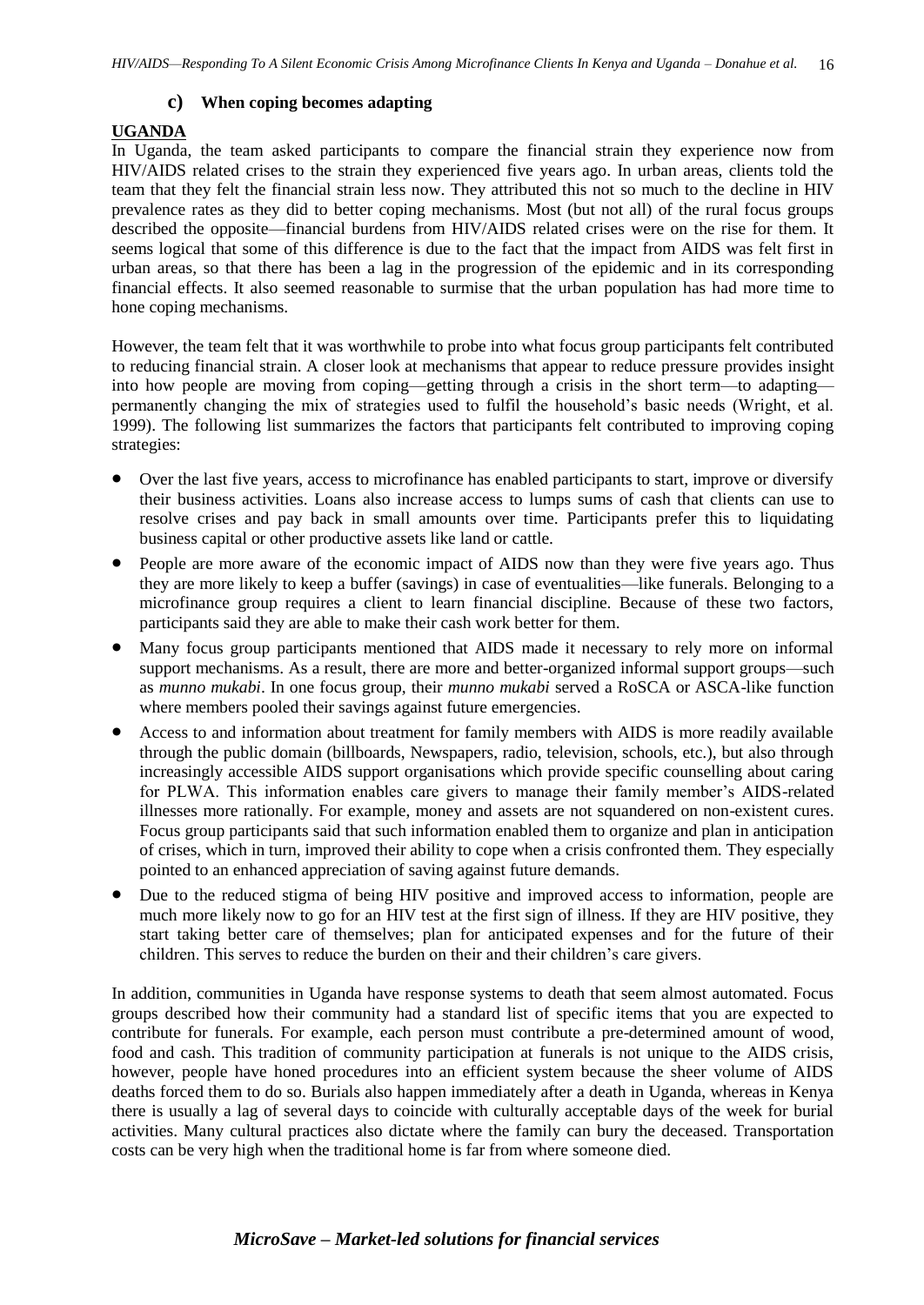#### **KENYA**

In Kenya, the research team got the distinct feeling from talking to MFI clients that people are struggling for ways to respond to the impact of AIDS. There is a furtiveness surrounding the search for, and the extension of information on, what AIDS really is. As a result, an entire extended family network can experience the economic degradation brought on by HIV/AIDS before they know what hit them—and then often it is too late to erase the damage. Medical care in Kenya is much more expensive than in Uganda and thus accelerates the drain on resources. Responses to AIDS related illnesses and death have neither been automated nor extensively/commonly planned for in Kenya. They cannot be automated or planned for when the ordinary person lacks the knowledge and access to information concerning the economic impact of AIDS.

Nonetheless, the research team wanted to determine whether there were any similarities in the coping mechanisms used in Kenya relative to those employed in Uganda. Figure 5 illustrates the results from focus group discussions concerning "coping" mechanisms that turned into "adapting" mechanisms. Of particular interest were trends that seemed to reduce financial strain.



*FIGURE 5—TRENDS IN THE USE OF COPING MECHANISMS IN KENYA*

**Increase in the use of group based mechanisms** to respond to HIV/AIDS related crises. This includes RoSCA and ASCA forms of merry-go-rounds, *harambees* and welfare groups. In the figure 5, clients' use of *harambees* based on friends and relatives has declined more than it has increased. However, reduced use does not mean reduced importance. On the contrary, there was consensus among focus group participants that friends and relatives are still the most important mechanism by which to acquire lump sums of cash in times of crisis. It is flexible, speedy and least damaging to future economic welfare. Understandably, financial crises happen more frequently now in large part because of AIDS—and thus the number of occasions one needs to draw on coping mechanisms has increased. Since family and relatives are so important, there is a tendency to reserve the family and friends *harrambes* until clients really need it.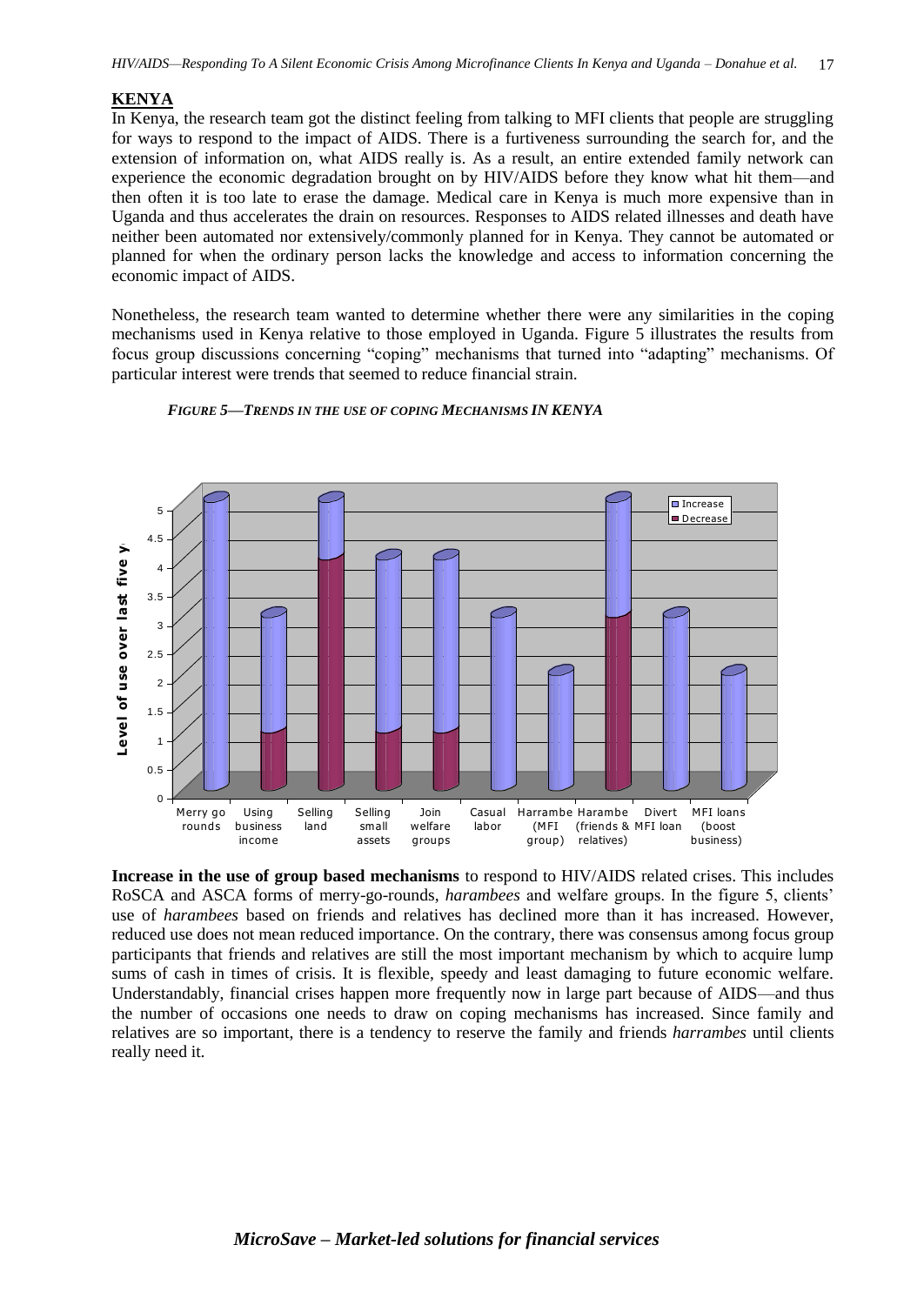# **Box 12.** *Harambees* **Only Go So Far**

"Some of these mechanisms can't be called upon too frequently. This is especially true of *harambee*. While friends are very helpful, you can't call *harambees* too often because then your friends become weary and cease to respond eagerly to calls for help."

At the same time, participants consistently spoke of the increasing use of merry-go-round savings mechanisms. These mechanisms, although not as speedy or flexible as families or relatives, are more resilient. Since members contribute money continuously, they can rely on it repeatedly without destroying the mechanism. One could say that it is a form of investment against future needs, whether planned or unplanned. The same goes for *harambees* within MFI groups. This reasoning is borne out by the fact that, according to focus group participants, the use of merry-go-rounds has not decreased, but increased<sup>6</sup>. *Harambees* within MFI groups has not enjoyed the same popularity, but they too, are increasing. The majority of focus groups stated that the use of welfare groups had also increased, particularly in the case of burial associations.

**Increase in the use of business income and casual labour.** On-farm income used to be the major source of income for most rural clients. Climatic changes, a downturn in world prices and government policies served to negatively affect the major cash crop industries of coffee, tea and milk, especially in Kenya. In addition, many formally employed people have lost their jobs. This reality has not only put economic strain on farmers and the previously employed, it also shrinks the purchasing power upon which the commercial sector relies. It has also catalysed the entry of many more people into the informal sector where, according to MFI clients that the team interviewed, saturation occurs rapidly. The increasing use of MFI loans to boost or start a business reflects the need to turn to off-farm income. It also reflects a growing dependence on debt to finance working capital because of a decline in business volume. In fact, the only focus group to state that they had decreased the use of business income to cope with HIV/AIDS related crises, attributed the decline to reduced market demands due to a reduction in purchasing power. Diverting MFI loans to respond to lump sum cash needs also reflects the limited capacity of businesses to produce enough income to handle unexpected needs for lump sums of cash. Clients see the diversion of loans as a way to avoid drawing on and eroding their business capital.

**Selling assets**. Similar to in Uganda, there was a definite distinction between selling small assets (household possessions or chickens) and selling productive assets (land, business capital cattle). All focus groups viewed selling land as a last resort, while the sale of small assets increased in the last five years, 1995-2000, (perhaps to cover the gap in what could be raised from friends, relatives and business income), selling land decreased. When asked why, participants invariably answered that, "once you know someone is HIV+, there is no sense in selling land to finance their cure—because we all know there is no cure and selling land is not going to help them." Participants who stated that there was a decrease in selling small assets believed it was due to an increase of people who had no assets left because they experienced multiple deaths in close succession within their extended family.

# <span id="page-24-0"></span>**d) The role of microfinance in supporting the coping needs of clients**

Microfinance loans become less of a preferred coping mechanism once an HIV/AIDS related crisis begins eating into a household's productive assets. The pace at which the "care-cycle" stage happens varies among households. However, the turning point of a loan changing from boon to burden seems to be when it increases pressure and competition for lump sums of cash just as a client experiences a dip in income flow—usually due to closing the business to undertake care taking responsibilities.

However, the declining health status of a PWA and the economic degradation of the care taking household do not happen at the same rate in every case. The severity of the strain and resulting economic degradation depends on:

-

<sup>6</sup> However, focus group participants also said that merry-go-rounds had more problems now than previously. There were more instances of people exiting merry-go-rounds immediately after their turn had passed. This significantly weakens the effectiveness of the mechanism. Nonetheless, when asked, many clients in Kenya said they belonged to one or more merry-gorounds.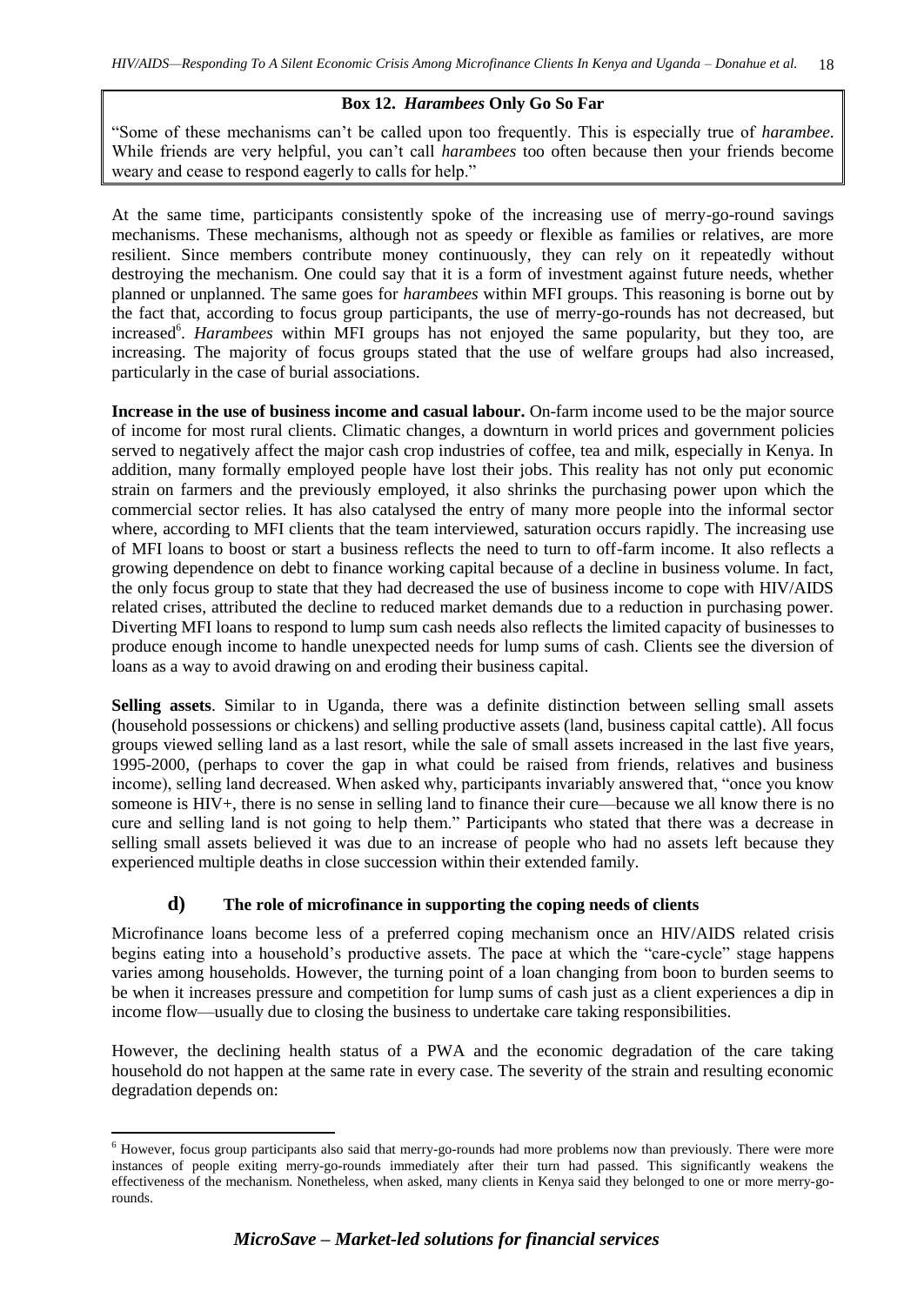- The economic resources (including strength of business) available to a client when the crisis begins to affect her/him;
- How many crises occur;
- The duration of the crisis;
- The timing in between crises;
- Type of crisis (dealing with prolonged illnesses and then absorbing orphans is more economically stressful than absorbing orphans only);
- The relationship between the care giver to the infected person (clients caring for his/her spouse or adult children are generally affected more than the extended family);
- Quality and number of coping mechanisms available to the client; and
- Networks that client belongs to (especially informal) and knowledge of resources available to her/him to tap into (both formal and informal).

It is important to point out here that, because the typical MFI loan cycle is 3 to 4 months and AIDS related crises draw out over longer periods, many care giving clients will opt out of the programme before the loans place an inordinate burden upon them. In other words, since most MFIs strip clients of membership for not continuing to take consecutive loans, such clients will drop out between loan cycles and terminate their membership rather than take a loan they know they will have trouble repaying. The same appears to occur for HIV infected clients who begin to suffer severely from AIDS-related illnesses.

# *i)* **Effects of HIV/AIDS related crises on the performance of MFI clients**

<span id="page-25-0"></span>The coping mechanisms mentioned in the previous section all play an important role in empowering MFI clients to handle crises. The more coping mechanisms a client or group of clients have at their disposal, the better equipped they are to respond to crisis without their performance within the MFI being affected. However, because some clients or client groups have developed or have access to fewer mechanisms for these people, it is not long before crisis begins to take its toll on their performance within the MFI. It is difficult to separate the effects of HIV/AIDS on an individual group member's performance from the effects suffered by the group. Below is a broad description of how HIV/AIDS affects individuals and groups within an MFI.

# **Effect on Loan Repayment**

**At start of a crisis—**When HIV/AIDS related crises strike, they tend to re-arrange clients' priorities. Suddenly, medical care assumes a much higher priority than loan repayment. Interestingly, it is usually not possible to detect this re-arrangement until clients' coping mechanisms begin to weaken. Initially, clients will continue to service the loan as best they can from savings, the sale of assets, gifts from friends and relatives, and even from the loan – if the client received the loan shortly before the crisis struck. Clients with a wider range of coping mechanisms are able to service their loans more effectively for a longer time before they begin to have repayment difficulties.

**In the middle of a crisis—**As a crisis progresses, a client will draw on one coping mechanism after another or several simultaneously. Some will need to draw on only a few coping mechanisms before the crisis ends. Others will have to draw on the whole range of coping mechanisms available to them. For those who experience a prolonged crisis, the middle of the crisis is the point at which most clients feel the heaviest financial burden because: (a) the business has been drawn down significantly; and (b) the client continues to experience the financial pressures of daily living in addition to the extra pressure placed on them by the crisis.

The following three factors mean that the client is particularly economically vulnerable and is thus more likely to have repayment problems. Loans are only likely to become delinquent if the client:

- did not have much to draw on in the first place;
- has a crisis that begins at the beginning of, and continues throughout, a loan cycle; and/or
- recently experienced another crisis from which they had not yet fully bounced back.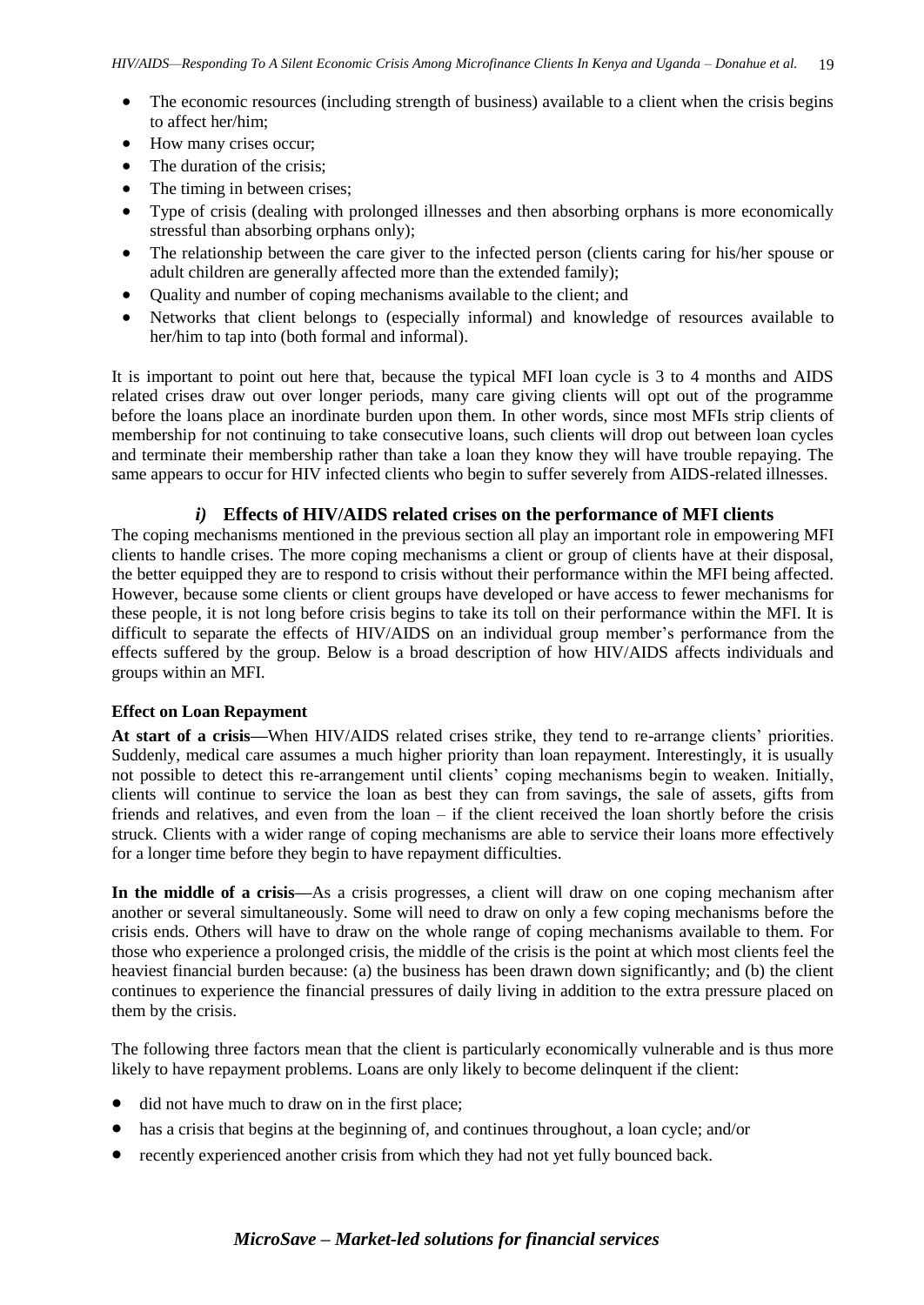A vulnerable client is more likely to service the loan fully if the crisis strikes midway through the loan cycle because it is reasonable to assume that s/he had already invested the loan in the business. Chances are also good that they will not have exhausted the range of coping mechanisms available to them. On the other hand, if the crisis strikes just after loan disbursement, it is more likely to become delinquent because the client may divert the loan to the crisis at disbursement. Once a client exhausts individual coping mechanisms, the loan will become delinquent unless the group helps.

**At the end of a crisis—**Clients whose loans become delinquent after a crisis has passed are usually the minority. They tended to be those who:

- took out a loan just at the beginning of a crisis;
- took out the loan with the specific intention of dealing with the crisis
- diverted the entire loan to the crisis;
- were already vulnerable before the crisis hit; and/or
- did not have a very wide range of coping mechanisms available to them.

#### **Box 12. Juggling Loans and School**

An MFI client in Uganda explained how he coped with paying for school fees for his and his late brother's children. "I can't send my children to school and not my brother's. So, I take a larger loan than I need for my business and use a third of it for school fees and the rest for my business. This has worked well for me."

#### **Effects of crisis on clients' borrowing patterns**

**At start of a crisis—**Clients who experience a crisis towards the end of one loan cycle sometimes try to borrow more then they need for the business in order to divert some funds into the crisis. They tend to carefully consider the implications of this course of action and usually manage to service the loan without trouble if the crisis is of a predictable nature (for example, knowing that you need to take in orphans). If the crisis is not predictable in terms of its intensity and duration, then the client is likely to have problems with repayment.

**In the middle of a crisis—**Clients who are mid-way through a crisis at the completion of a loan cycle are already vulnerable. For subsequent loans, such clients tend to take a smaller amount because they suspect that the loan will become a burden. Some will want to miss out an entire loan cycle altogether and borrow again when they are able.

**At the end of a crisis—**Those who have not left or driven out by their group by the end of the crisis are vulnerable, but need access to credit to recuperate financially. Therefore most of these clients want to take a smaller loan given their reduced ability to absorb debt. They have most likely balanced their previous loan against their savings and they therefore do not have much in their savings account with which to secure a loan.

# **Box 13. Robbing Peter to Pay Paul is a Rational Decision—Hajat's Story**

Hajat Kityo is a member of a Ugandan MFI that targets women. Hajat owns a coffee farm and runs a poultry business. She and the rest of her group members are primarily farmers. A few years ago, Hajat lost her brother to HIV/AIDS. He left her responsible for the care of 38 children. Shortly after that, her sister died of AIDS and left her with two more orphans. Then her daughter too began to weaken from HIV/AIDS related infections. "We took her to hospital and she was admitted for a while", Hajat reminisces, "but then when it looked like she certain to die, I brought her back home. She was gone within a few days, leaving me with her two children." Hajat now cares for 42 orphaned children. Asked how she manages to care for them all and keep them in school, her reply was, "The MFI loans have been very helpful. I know that they tell us we must use the loans for business and so I tell them what they want to hear when I apply for the loans. However, I use them to pay fees for my children. What do you expect me to do?"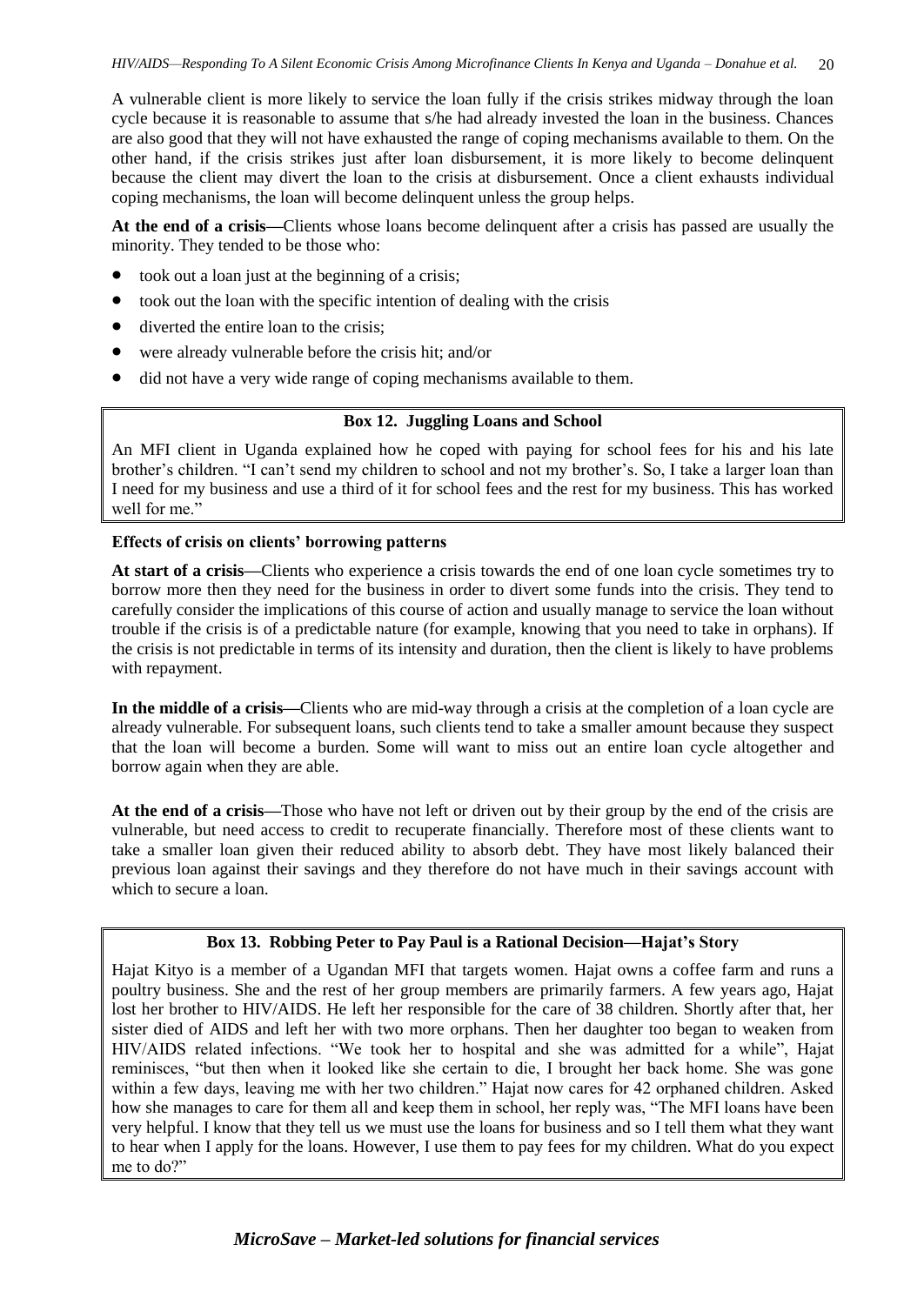Hajat inherited rental houses from her late brother. She uses the rent income and sales from her poultry farm to repay the loans. She feeds her 42 children from the produce of her farm. For Hajat and many like her, the decision to divert the loan is rational one. She has carefully considered her decision and is ready to take the risk. There are many like her for whom microfinance is a major coping strategy. Without the MFI loans, Hajat would not be able to send her children to school.

Microfinance is serving many HIV/AIDS affected people—perhaps unwittingly. Most clients are healthy, economically productive and repay their loans. While MFIs are wary of serving highly vulnerable clients, Hajat's story demonstrates the value of credit to such people and their ability to manage credit.

HIV/AIDS affects the behaviour of MFI clients, as Hajat's story demonstrates. MFIs need to acknowledge that they are serving many clients affected by HIV/AIDS. This could pave the way for product refinements that enable MFI clients, like Hajat, to reap increased benefits from microfinance.

#### **Effect of crisis on clients' savings patterns**

**At start of crisis—**Clients adhere to their normal savings patterns at the start of a crisis. They make their loan and savings payment as normal.

**In the middle of crisis—**The amount a client is able to save depends on (a) the range of coping mechanisms available to client before crisis (b) economic position of client before crisis and (c) the intensity and duration of crisis. If a client has a smaller range of coping mechanisms, was already vulnerable before the crisis and the crisis is intense and drawn out, clients might decide to balance their loans off from their savings. Most will then save less because of the other financial demands placed on them coupled with the decrease income. Generally, however, clients realise that they need to save in order to have future access to credit and many of them will continue.

**At the end of a crisis—**After a crisis, clients are ready to actively participate in the group and MFI again. If they have retained their membership and the group did not push them out, they will resume saving or continue to save within the MFI.

# **Box 14. Hang onto Life – The Saving "Boomerang"**

Betty is a single mother with one child. She is a member of an MFI in Eastern Uganda. Betty joined this MFI when it first began to extend its services to the people in her community and is one of its oldest clients. She has been through 4 loan cycles. She invested the first 3 loans into a brewing business. By the fourth loan, Betty's business had grown significantly. She decided to purchase molasses in bulk in order to make an even larger profit from the loan. Unfortunately, Betty purchased adulterated molasses. The spoiled molasses severely affected the quality of her brew and Betty steadily lost customers. She still serviced the loan as best she could off her limited sales.

Midway through the loan cycle, Betty's son fell ill and was hospitalised. She had to close her business to take care of him. She continued to make the loan payments off her savings even though her business was closed. Eventually, she exhausted her savings. She managed to repay the loan and was anxious to maintain her group membership. She realized that once the crisis passed, she would need a loan to bounce back. So, she put aside small amounts of money from contributions by sympathetic friends and relatives who came to visit her in hospital. Each week, she faithfully sent money to the group.

On her return, the group asked Betty to leave because she had been absent for several meetings. But because of the commitment she had demonstrated, she was able to persuade the credit officer and the group to let her stay. The condition was that she misses a loan cycle.

Betty is still a member of the group. She uses an old sewing machine to mend clothes for people. "It does not bring in much", she says, "but it brings in enough to keep me and my son going and to make my weekly savings. When I am able to take a loan again, I shall rebuild my brewing business."

For Betty and many like her, access to credit after a crisis makes all the difference between bouncing back or not. Many clients, like Betty, go to great lengths to retain access to financial services. The nature of financial services required by people hit by crisis changes as the crisis evolves. At certain points, they are no longer able to service credit because they do not have an income. Nonetheless, the MFI then plays an important role in enabling them to bounce back.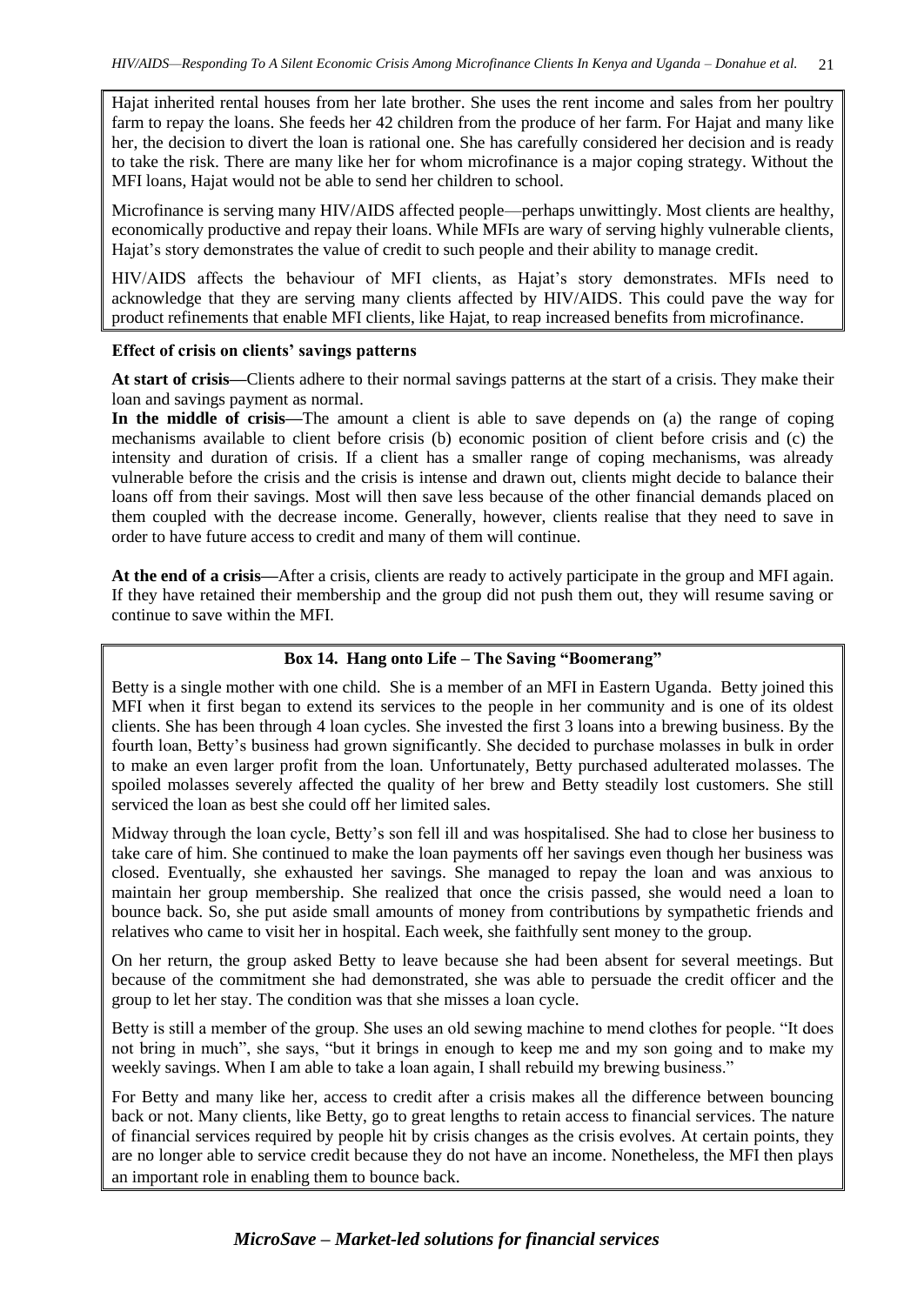#### **Effect of crisis on clients' attendance**

**At the start of a crisis—**Initially, when a client has an HIV/AIDS infected family member that they are taking care of from home, they often are unable to attend some of the group meetings.

**In the middle of a crisis—**As the patient begins to weaken and to require more attention, the client is unable to attend weekly meetings. S/he may still send her loan repayment to the group. Nonetheless, some groups push the client out at that point, especially in MFIs that place emphasis on ability to attend meetings. The client would genuinely like to attend the meetings, however they are constrained by their circumstances.

**After a crisis—**After the crisis, those clients that still have loans to repay but have exhausted coping mechanisms tend to avoid their group's meetings because they are unable to make the loan repayments. They know if they come to the group without their payment the group will not understand. Many clients however are able to fully repay their loans even during crisis times. In MFIs that do not require attendance as long as the payment comes in, the group accepts the client back.

# *ii)* **Effects of HIV/AIDS-related crises on group performance**

<span id="page-28-0"></span>Once an individual within a group is affected by a crisis, the effects inevitably spread out to the rest of the group. This is especially true if the crisis is severe or prolonged. Effects on the group include:

**Undermining Cohesion—**While not universally true, some MFI groups have reported decreased cohesion stemming from frequent absences of members experiencing HIV/AIDS related crises. This is especially true if the group has to cover the loan repayment instalments of absent members repeatedly.

**Making payments for affected members—**MFI groups often have to make payments for affected members who are unable to come to meetings. If she runs out of options and her outstanding loan balance is still larger than her savings, the group will cover or top-up her instalment. First, however, the affected member is obligated to service the loan and the group expects her to repay them.

**Delay in disbursement of subsequent loans—**In accordance with best practice, most MFIs will not disburse new loans when there are arrears within a group. Since a crisis in individual members' lives will sometimes interfere with their ability to service their loan, the result is that the MFI will delay subsequent loan disbursement for the entire group. Usually, the group will cover the missing instalments so that this does not happen. If this occurs too frequently, it can discourage those members not in crisis and lead to their departure from the programme<sup>7</sup>.

# <span id="page-28-1"></span>**6. MAINSTREAM MIROFINANCE SERVICES INNOVATIONS**

This section discusses how clients use microfinance services before, during and after HIV/AIDS related crises and what adjustments MFIs can make to business loan services to increase their relevance to care giving clients. The challenge of devising MFI responses to client care givers impacted by HIV/AIDS rests on three factors:

- 1. the financial needs and abilities of MFI clients change as HIV/AIDS-related crises evolve;
- 2. the fact that HIV/AIDS does not affect each client in the same way; and
- 3. the individual MFI's capacity to innovate.

-

Therefore, it will not be possible or desirable for this study to propose a "one-size-fits-all" solution or a neat package of responses to financial stress brought on by HIV/AIDS.

In addition, the main purpose of this study is to illuminate the economic dynamics introduced by HIV/AIDS and the manner in which this affects client behaviour and, ultimately, the MFI. Understanding these dynamics serves as a foundation upon which further market research on new products or refinements should take place. Nothing can substitute for an institution doing its own homework about its

<sup>&</sup>lt;sup>7</sup> See Stuart Rutherford's discussion of the "unzipping" of groups in "Optimising Systems for the Client and the Institution" in Wright, 2000a.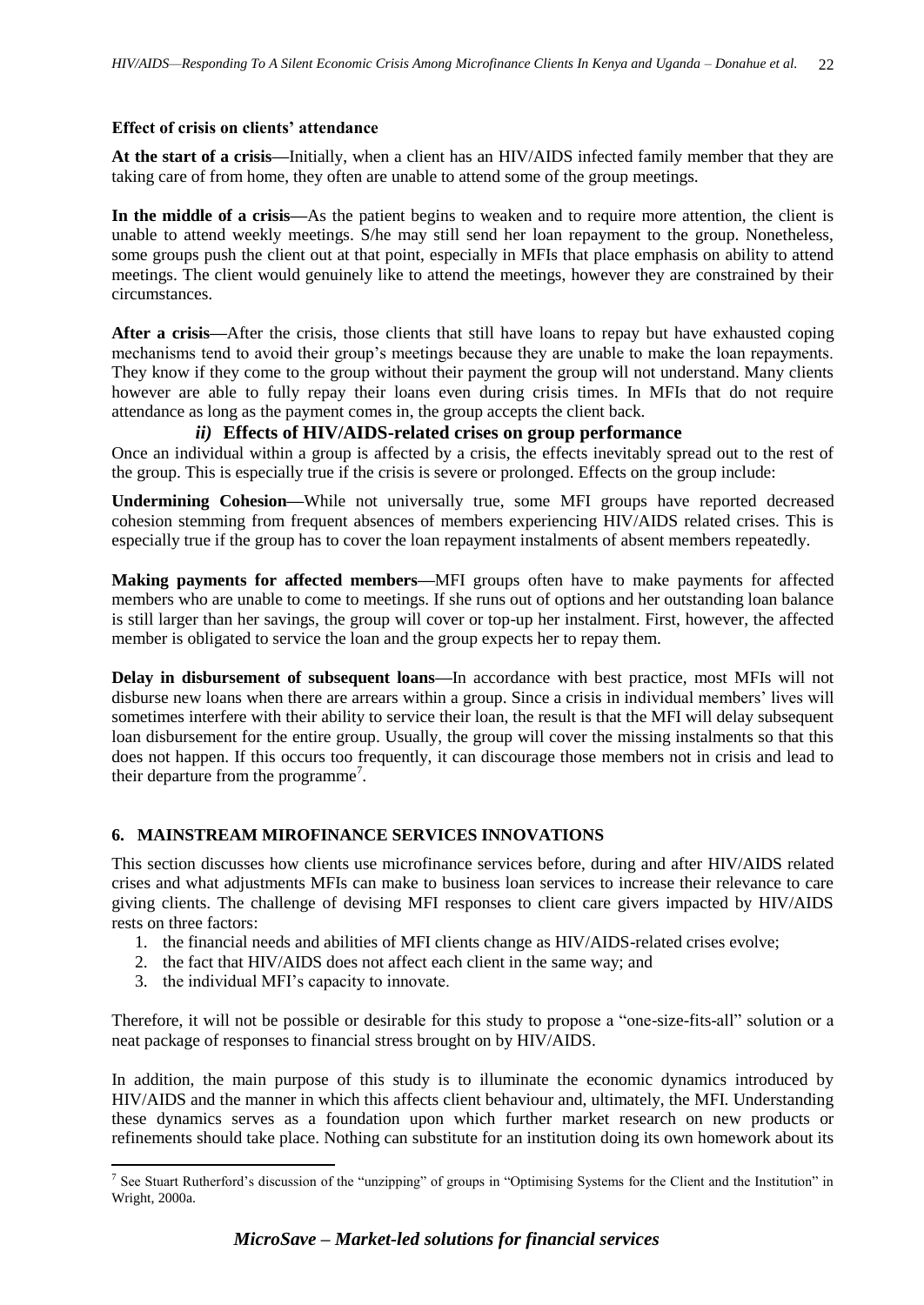clients. Each MFI needs to approach the process of product development in its own institutional context (i.e. what works for one MFI may not work for another because of different basic methodologies and institutional capabilities - see, for example, Wright 2000a).

Another important point worthy of clear, unambiguous emphasis is that MFIs should **not** be specifically targeting HIV+ clients with special loans. Microfinance programmes work best when they rely on client self-selection and focus on packaging financial services to attract the desired clientele. Artificially engineering or predetermining the composition of groups undermines the delicate mix of peer pressure and group accountability upon which many lending programmes build their success. Explicit targeting of HIV+ clients tends to increase stigma and has negative outcomes. In addition, targeting prevents clients from spreading the risk of default among their group members because they are all particularly vulnerable.

# <span id="page-29-0"></span>**a) Refining services to better respond to the economic crises of HIV/AIDS**

During the course of the study, MFI clients indicated that they highly value access to any service that alleviates financial pressure. Reducing pressure in just one aspect of their lives often is enough to enable clients to manage the rest. Reducing vulnerability and financial strain is in the best interest of the MFI because it will improve clients' ability to repay and remain as clients in good standing. Even though HIV/AIDS affects clients differently and financial needs evolve during a crisis (or crises), the more economically vulnerable the client, the sooner they fall through her/his personal and extended family safety nets, and the sooner they have problems in the MFI programme.

The following sections focus on suggestions for capitalizing on clients' ability to:

- Plan for future crisis (anticipate needs for lump sums of cash);
- Improve and maintain income flows:
- Avoid selling productive assets, which undermines future income earning capacity; and
- Retain access to financial services, particularly post-crises.

# **Box 15. From the Client's Point of View…**

"The best way an MFI can help people is to empower them to increase their incomes and profits so that they are better placed to handle multiple expenses."

"Loans are only good if there are no problems. When there are serious problems, the loan becomes a burden; in fact, you may have to sell an asset to make repayments."

"Others not in MFIs may get grants or welfare, but women in MFIs work hard and create wealth. They cope differently, like wells. You take out water from it, but the well does not dry up. It keeps refilling."

The following table illustrates the role of financial services throughout an HIV/AIDS related crisis and the corresponding product refinements.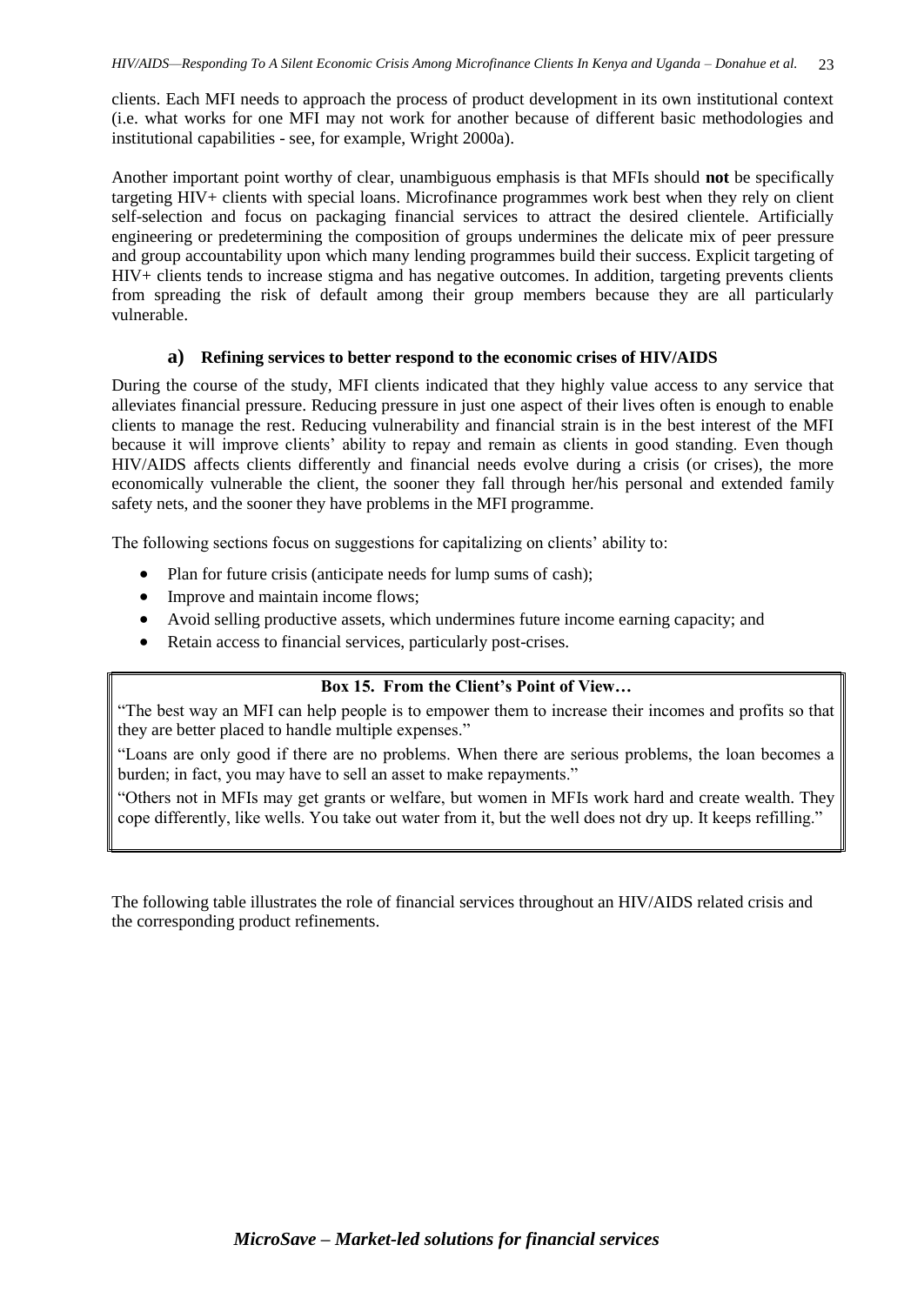| <b>Crisis-cycle</b>               | <b>Microfinance role</b>                                                                                                                         | <b>Suggested MFI refinements</b>                                                                                                                                                                                                                                                                                                                                                                                                                                                                                                                                                      |
|-----------------------------------|--------------------------------------------------------------------------------------------------------------------------------------------------|---------------------------------------------------------------------------------------------------------------------------------------------------------------------------------------------------------------------------------------------------------------------------------------------------------------------------------------------------------------------------------------------------------------------------------------------------------------------------------------------------------------------------------------------------------------------------------------|
| stage                             |                                                                                                                                                  |                                                                                                                                                                                                                                                                                                                                                                                                                                                                                                                                                                                       |
|                                   | Encourage clients to build up savings and<br>assets<br>Teach and require financial discipline and<br>planning ahead for future lump sum<br>needs | Fluctuating loan sizes and terms to coincide with ebb and flow of clients' business<br>$\bullet$<br>cycles throughout the year such that clients can take out larger loans when market demand<br>is high and their business volume is greatest. Then, when the purchasing power of the<br>marketplace shrinks, clients would return to smaller loan amounts to reflect reduced<br>volume. This is especially relevant for clients in communities where their customers' cash                                                                                                          |
| <b>Before</b> an                  | Assist clients to increase business volume                                                                                                       | income is tied to agricultural cycles.                                                                                                                                                                                                                                                                                                                                                                                                                                                                                                                                                |
| <b>HIV/AIDS</b><br>related crisis | or diversify business activities (vertical or<br>horizontal growth)                                                                              | Spread interest out over the loan period (for MFIs that charge interest up-front) as<br>$\bullet$<br>opposed to requiring clients to pay the entire amount of interest up-front even before loan                                                                                                                                                                                                                                                                                                                                                                                      |
| occurs                            | Make networks more accessible (both<br>$\bullet$                                                                                                 | begins to generate a profit for the business.                                                                                                                                                                                                                                                                                                                                                                                                                                                                                                                                         |
|                                   | social and economic)                                                                                                                             | <b>Encourage savings</b> by: (a) <b>paying out interest</b> on voluntary savings <sup>8</sup> ; (b) allowing<br>$\bullet$<br>frequent access to savings that are not guaranteeing the loan; (c) linking up groups with<br><b>banks</b> in which they can save (if the MFI is reluctant to take on the additional cost and<br>administrative burden). Linkages are already within easy reach of MFIs given that most<br>clients already service their loans through commercial banks. Some MFIs, already link their<br>clients to banks for savings that exceed the mandatory amounts. |
|                                   |                                                                                                                                                  | In some countries, the legal and regulatory framework does not permit MFIs to mobilize<br>savings. Alternatively, MFIs can encourage/support the development of ASCAs within<br>their solidarity groups that can then function as useful savings mechanisms and rapid<br>emergency response facilities.<br><b>Educate clients on the benefits of saving.</b> In order for MFIs to encourage savings, they                                                                                                                                                                             |
|                                   |                                                                                                                                                  | will need to allow clients who are in crisis to stay within the group without taking a loan<br>and to continue to save without taking a loan.                                                                                                                                                                                                                                                                                                                                                                                                                                         |
|                                   |                                                                                                                                                  | Seek out linkages to business development service organisations in the interest of<br>stimulating the growth of clients' businesses.                                                                                                                                                                                                                                                                                                                                                                                                                                                  |
|                                   |                                                                                                                                                  | Adapt orientation sessions to include discussions about how the groups and individual<br>will handle crises, particularly but not exclusively, when they are HIV/AIDS related.                                                                                                                                                                                                                                                                                                                                                                                                        |

**Table 3. How MFIs Can Improve Clients' Ability to Weather an HIV/AIDS related Crisis**

 $\overline{a}$ <sup>8</sup> However, paying out interest rates will only be possible for those institutions that can intermediate voluntary savings for their clients.

*MicroSave – Market-led solutions for financial services*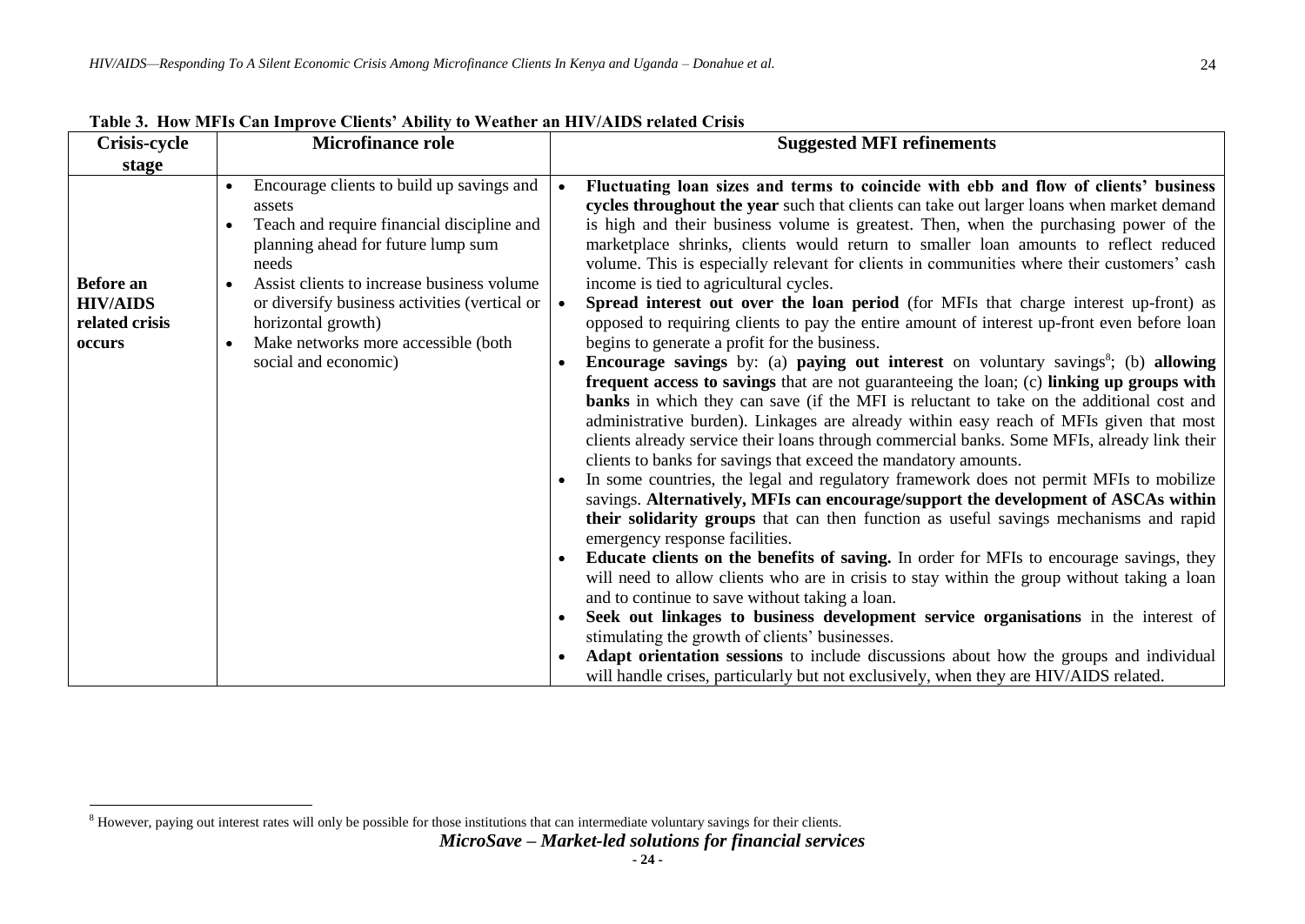| <b>Crisis-cycle</b>                                                                          | <b>Microfinance role</b>                                                                                                                                                                                                                                                                                                                                                                                                                                        | <b>Suggested refinements</b>                                                                                                                                                                                                                                                                                                                                                                                                                                                                                                                                                                                                                                                                                                                                                                                                                                                                                                                                                                                           |  |
|----------------------------------------------------------------------------------------------|-----------------------------------------------------------------------------------------------------------------------------------------------------------------------------------------------------------------------------------------------------------------------------------------------------------------------------------------------------------------------------------------------------------------------------------------------------------------|------------------------------------------------------------------------------------------------------------------------------------------------------------------------------------------------------------------------------------------------------------------------------------------------------------------------------------------------------------------------------------------------------------------------------------------------------------------------------------------------------------------------------------------------------------------------------------------------------------------------------------------------------------------------------------------------------------------------------------------------------------------------------------------------------------------------------------------------------------------------------------------------------------------------------------------------------------------------------------------------------------------------|--|
| stage                                                                                        |                                                                                                                                                                                                                                                                                                                                                                                                                                                                 |                                                                                                                                                                                                                                                                                                                                                                                                                                                                                                                                                                                                                                                                                                                                                                                                                                                                                                                                                                                                                        |  |
| <b>Beginning to</b><br>middle of crisis<br>(Early stages and<br>Frequent hospital<br>visits) | Protects clients by providing options<br>$\bullet$<br>other than selling productive assets to<br>acquire lumps sum of cash<br>Makes acquisition of lump sums<br>$\bullet$<br>convenient by providing loans that are<br>repaid in instalments<br>Promote client's creditworthiness in the<br>$\bullet$<br>MFI as leverage to other sources of credit<br>Group behaviour mitigates financial<br>$\bullet$<br>pressure<br>Allows clients to draw on savings to     | Allow clients to miss meetings as long as they send in payments. It is possible that<br>frequent absences of different group members could undermine the group guarantee<br>mechanism. However, some MFIs have been able to exercise this type of flexibility without<br>adverse consequences.<br>Allow clients to rest between cycles without pushing them out. This implies changing an<br>$\bullet$<br>MFI's incentive system. Most MFIs tag loan officer incentives to the number of active loans<br>and outstanding loan balances. This puts pressure on the loan officer to force clients to either<br>take out a loan or exit. This can lead to delinquency, (because the client feels compelled to<br>take a loan that s/he is not ready for) or loss of a trusted client with an established credit<br>history (because they exit rather than take a loan they feel they will have trouble repaying).<br>Encourage informal, group-based coping strategies that reduce financial pressure. It is<br>$\bullet$ |  |
| <b>Height of crisis</b><br>(Bedridden)                                                       | respond to financial pressures<br>If at beginning of a cycle, the client diverts<br>$\bullet$<br>the loan to cover lumps sum needs for cash<br>rather than using it for their business<br>activities<br>Loan repayment creates added strain,<br>$\bullet$<br>forcing client to sell assets<br>Can undermine ties with group or informal<br>group arrangements form a central part of<br>clients' coping strategies<br>Client may exit MFI to access the savings | in the MFIs interests to pay attention to which informal coping strategies are effective and<br>why. They can then encourage their clients to use effective strategies so that when crisis<br>strikes, the individual crisis does not severely undermine group cohesion and group<br>performance within the MFI.                                                                                                                                                                                                                                                                                                                                                                                                                                                                                                                                                                                                                                                                                                       |  |
| <b>After</b><br>(Death and care for<br>orphans)                                              | • If client maintained her credit worthiness,<br>she rejoins and uses credit to restore her<br>business and "bounces back".<br>• If pushed out, then it is unlikely she will be<br>able to rejoin.                                                                                                                                                                                                                                                              | Allow clients to take out smaller loans without fear of penalties. After a crisis, many<br>$\bullet$<br>clients want a smaller loan than they had previously. Some MFIs allow clients affected by a<br>crisis to quickly move up through the loan cycles once they return. For others, the client has<br>to work their way up again if they opt for a smaller loan. To avoid this, some clients end up<br>taking a larger loan than they can service.<br>Allow longer loan terms so clients can spread smaller loan payments over a longer<br>period—perhaps with reduced interest rates. The organisation would need to build in<br>controls so that this does not become the norm for those not affected by crisis.                                                                                                                                                                                                                                                                                                  |  |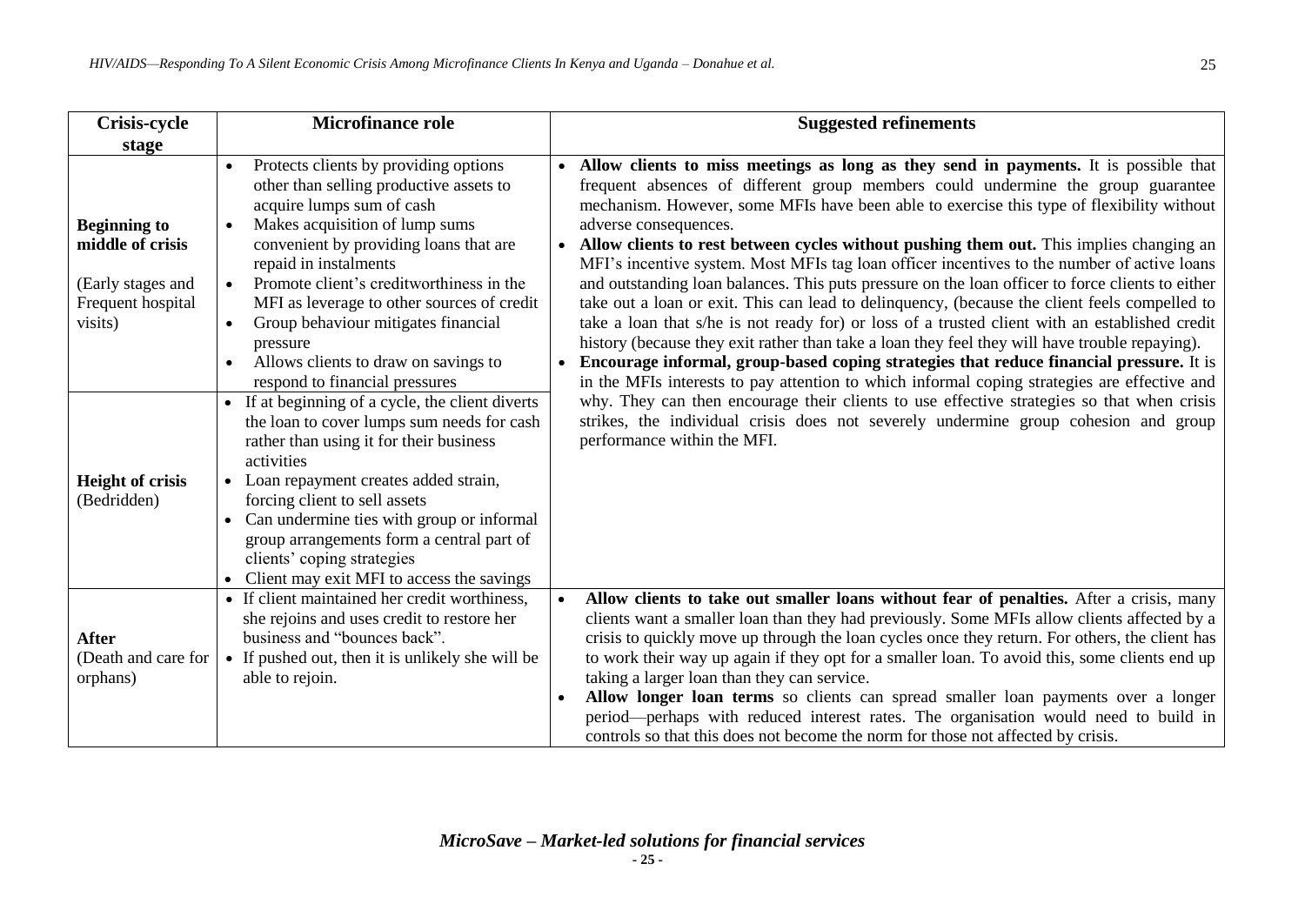### <span id="page-32-0"></span>**b) Developing new products in response to financial pressure points**

In general, clients who participated in this study indicated that HIV/AIDS related crises had three major pressure points. This section will discuss how microfinance can respond to each of these pressure points in a way that enables institutions to mitigate their clients' financial pressure and thus reduce the risks to the institution.

# **Pressure Point 1—Before care givers and infected people know that they are to be affected by HIV/AIDS:**

This point is especially burdensome in Kenya where people who experience AIDS related symptoms tend to avoid HIV tests. This means that the family concentrates on treating each symptom in isolation without the benefit of knowing that they arise from a common and fatal cause. Consequently, the family spares no expense since they view each symptom as an isolated attack of a different disease. Taking care of sick family members often forces microfinance clients to close their businesses and liquidate personal assets. The convergence of high medical expenditures and dips in income at this and future pressure points constitute a major financial burden that affects the clients' ability to service credit.

According to the majority of focus group participants, the most effective way to relieve pressure at this point is to reach a level of awareness that enables a PLWA to disclose their HIV status without fear of discrimination. Clients felt that until people's attitudes changed, they (as extended family members, parents or spouses) would continue to endure the impact via caring for PLWA and taking in orphaned children almost in solitude. Thus, MFIs clients appeared to want organisations to deliver their general message on AIDS prevention and awareness to their community at large, not just to them.

Clients also had direct interest in practical topics relating to managing economic stress, and planning and caring for someone suffering from AIDS related illnesses. They specifically valued information about AIDS so they could prepare for and anticipate the financial burden brought on by the disease. They saw this as an important factor in reducing the economic effect of AIDS. Planning included devising better ways to save, such as organizing group-based mechanisms (for example emergency or welfare funds, RoSCAs or burial associations) that could respond to sudden economic stress. Similarly, clients wanted information about how to cope—economically and psychologically—with AIDS-related crises when they strike. Given the varied interests that clients reported to the team, an MFI should be sure they understand what information their specific clientele wants and communicate this with an ASO.

MFIs cannot directly respond to these needs without diverting some attention and resources from their core activities (i.e. delivering financial services). At the same time, they cannot ignore the effect of financial pressures on their clients and the subsequent impact on the MFIs themselves. Options for providing some relief for clients include:

- **Linkages with ASOs** that provide MFI clients and their communities with information and education that increases levels of awareness. It has the advantage of allowing both the MFI and the ASO to concentrate on their comparative advantages and individual mandates while jointly helping decrease their client's vulnerability to the risks created by HIV/AIDS related crises.
- **•** Direct exposure to HIV/AIDS education through MFI staff (credit with education methodology). This does not have to compromise best practice. Only one (FOCCAS) of the MFIs that participated in the study had a credit with education approach. However, their credit officers' portfolio sizes, client numbers and performance levels were similar to those of a credit only MFI. Nonetheless, the dangers of this approach would be that: a) it could create additional strain to already over-stretched credit officers and compromise their effectiveness in managing their credit portfolio and b) the credit officers lack the specialized skills required to deal with the complex nature of HIV/AIDS related issues. However, in situations where ASOs are not readily accessible, this is a second best option.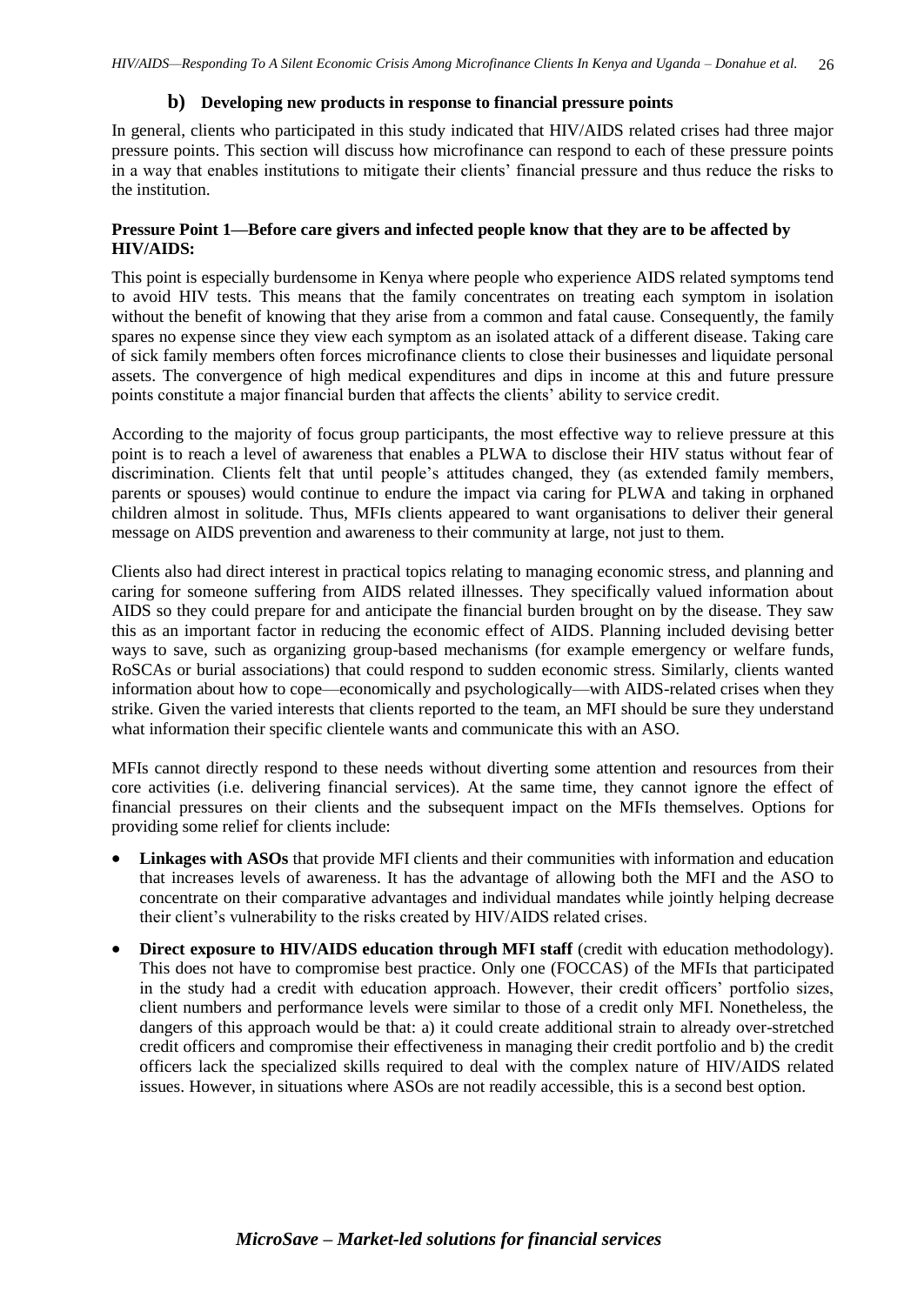### **Pressure Point 2—Family member with AIDS is bedridden at home or in hospital:**

As discussed earlier, in Uganda and Kenya the most financially burdensome stage of HIV for those MFI clients in a care giver position is when the person they are taking care of is bedridden. High medical expenses, loan repayments and ordinary household expenses converging during an income lapse (because the care giver is forced to close her/his business) create this burden. MFIs can help relieve some of their clients' financial pressure at this point by:

**Providing access to medical insurance:** For many MFI clients, the costs of medical care caused significant financial pressure. One health emergency could wipe out their savings. Clients recognize that diverting the loan to pay medical expenses is not a productive use of the loan. In instances where they divert the loan anyway, it is because they find themselves with no other option. Some MFIs have sought to respond to this problem through an internally managed health insurance scheme<sup>9</sup>.

However, where MFIs have attempted to directly provide medical insurance, clients' perceptions have not been very positive. The clients of one MFI that participated in the study had had the opportunity of accessing health insurance first from an external service provider then later from the MFI. They pointed out that the conditions offered by the external service provider were much more generous and efficient. Many of them had subsequently not renewed their subscriptions once the external service provider phased out. It is therefore advisable for MFIs that are offering this product as well as for those who plan to offer similar products to take more time to understand their clients' needs in this regard in order to refine the product.

Clearly there is a general scarcity of appropriate insurance providers and products in the marketplace. In Uganda, MicroCare's use of MFIs as a vehicle for the provision of prepaid, preventative health care represents potential for the sector. In Kenya, there is limited coverage provided in-house by some MFIs<sup>10</sup>. In general, the insurance industry continues to exclude the sector both by their focus and by HIV/AIDS exclusion clauses, especially in Kenya. Nonetheless, a better option to internal management of insurance might be to create linkages with someone who specializes in providing that kind of service<sup>11</sup>. As is typical to the insurance industry, the methodologies explored in the course of this study use 'risk pooling.' This enables clients and their family members have access to a range of medical services for only a fraction of their cost and creates not only a saving for clients but significant relief in the financial pressure experienced at this point through eliminating the need to raise a lump sum in order to access medical care. These linkages would be mutually beneficial to the MFI and their client because the access to health insurance: a) Minimizes time away from the business for the client due to sickness; b) Eases the burden of medical expenses for clients - thus reducing the need to divert loans; c) Enables clients to pay for premiums over time through weekly savings and they would therefore not require large lump sums of money.

To the health insurance provider, the linkage with the MFI provides them with access to a pool of people who are not self-selected according to poor health and hence minimizes their risk. The group arrangement also allows the insurance provider reduce the transaction cost for collecting the premiums.

 **Linkages with home-based care (HBC) projects:** These are NGOs or CBOs that catalyse community members to respond to AIDS impact by providing training to family members in palliative care at home for AIDS patients. NGOs, often in collaboration with government field staff, provide training-of-trainers to community health workers who in turn train family members. Clients said they valued counselling, information on opportunistic illnesses and palliative care, planning for medical expenses, where to get advice and treatment and the types of herbal medicines to use. In addition, the best programmes mobilise the community to pool labour for home care (for those skilled in health care), for household or childcare chores (for others). This would allow clients caring for PLWAs to keep the business open longer and more often. MFI management should be aware of and prepared for the organisational politics potentially associated with linkages and partnerships.

-

<sup>&</sup>lt;sup>9</sup> Although most experts would argue that MFIs have neither the technical skills nor financial resources to underwrite/insure this complex risk (see *MicroSave*'s MicroInsurance Centre[: www.microinsurancecentre.org.](http://www.microinsurancecentre.org/))

<sup>&</sup>lt;sup>10</sup> Faulu/Kenya who reported progress in the area of forming a partnership with an external insurance provider.

<sup>&</sup>lt;sup>11</sup> As is now being started by a consortium of K-Rep Development Agency, K-Rep Bank and the health management organisation African Air Rescue (AAR).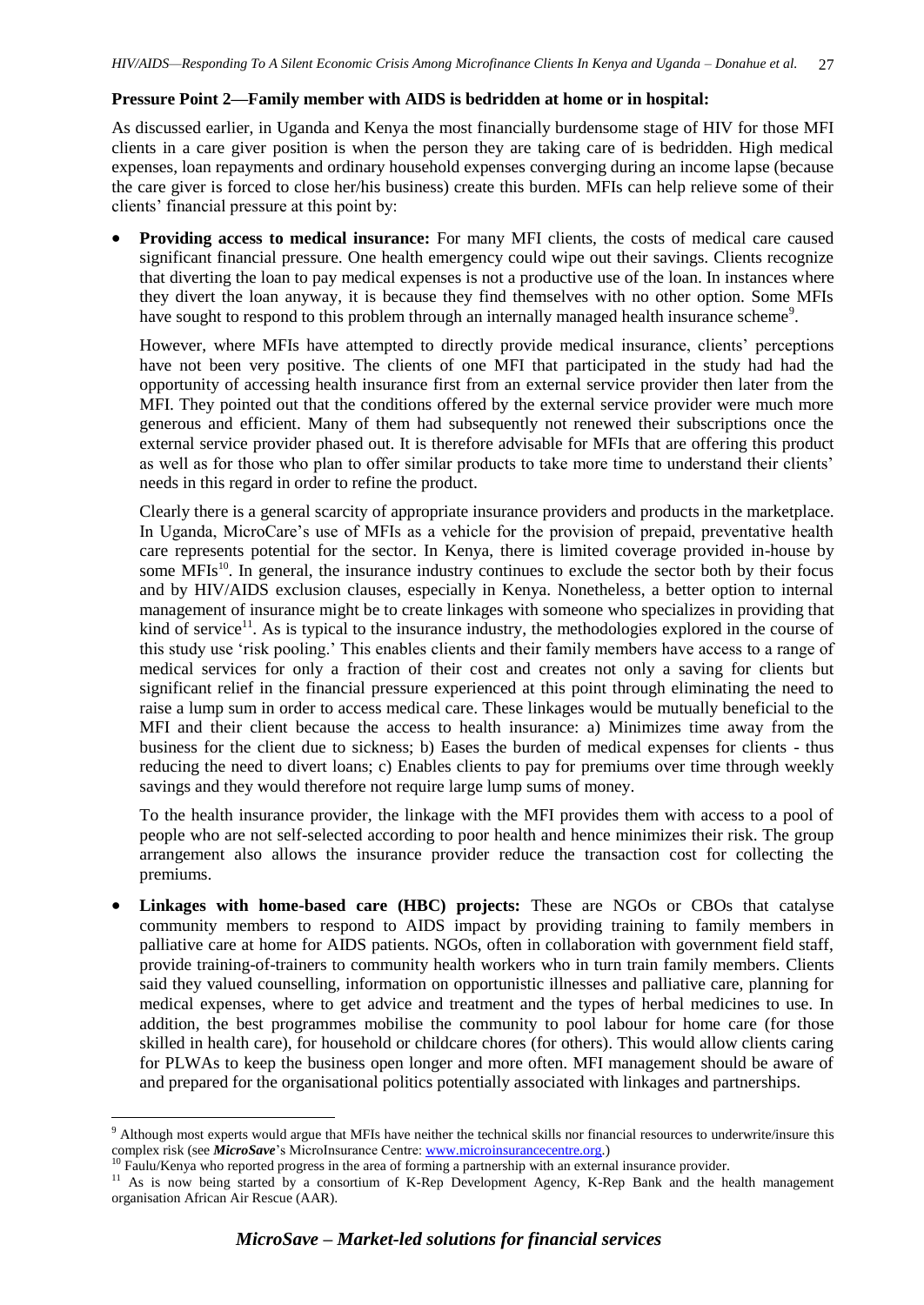# **Pressure Point 3—Caring for orphans and payment of their school fees**

A third major pressure point occurs when MFI clients take in children whose parent(s) have died from AIDS. This pressure typically manifests itself in the form of school fees. Currently, some MFI clients cope by sending children to cheaper schools and/or diverting credit to pay fees. Because paying for school fees is a predictable expenditure for which clients can plan, this area offers opportunity for product innovation that would enable clients to accumulate lump sums for this expressed purpose. Options include:

- **Contractual Savings Products:** The team ran a very preliminary concept test (a series of focus group discussions to assess the acceptability of a product "concept" or idea – see Wright, 2000) with the clients concerning savings options that would allow for the accumulation of lump sums for fees. Most indicated that they appreciated the idea of a contractual savings product but would only be attracted to such a product if: a) it was coupled with another liquid savings account that can be used to respond to other more abrupt crises that cannot be easily planned for; and b) if there were adequate returns to justify tying up these savings. Another option to address emergency finance needs is to allow clients to borrow against their contractual savings account.
- **School Fees Loans**: In the preliminary concept test, most of the participating clients indicated a preference for school fees related savings rather than loan products. The exception was in case where the savings were less than what was needed and the savings could be used as leverage to obtain a larger amount of cash. However, clients acknowledged that, because of the financial pressures they faced on a day-to-day basis, there would always be those who were unable to save and for these, a school fee loan would provide financial relief. Besides the preliminary concept test, the team interviewed two MFIs that had school fee loans. They reported mixed experiences with this type of product. One institution treated the school fee loan as a non-income-generating loan and therefore charged a lower interest. This created an unintentional incentive to take the lower-interest, school fee loan and use it to invest in business. Staff from this institution also noticed that clients had trouble servicing two loans. Clients who pointed out that the additional loan did cause them problems corroborate this opinion. However, what was not clear during the study was since some MFI clients who take loans from more than one institution do not appear to have a significant difficulty servicing two loans, why does there appear to be great difficulty for those taking multiple loans from the same institution? One explanation could be that, for clients experiencing a crisis, such a loan comes at a point when the client is already economically vulnerable. While it does create immediate relief, the relief is short-lived and the client is likely to have difficulty servicing this loan in addition to the regular business/working capital loan from the MFI.

# <span id="page-34-0"></span>**c) Options to strengthen clients' overall coping ability**

As mentioned earlier, clients with a more coping mechanisms are in a better position to manage HIV/AIDS related crises. Also, clients view their coping ability as an integrated issue; ability to cope in one area provides relief so that resources can be diverted to cope with another crises or pressing need. This section discusses options that decrease MFI clients' overall vulnerability and hence strengthen their coping ability. With regard to options that are already available within MFIs, this section discusses possible refinements based on clients' comments with a view to improve MFI's responsiveness to clients.

# **New products**

**Insurance products—**Many of the MFIs that participated in the study offered some form of life insurance product. However, many of the clients who participated in this study felt that their MFI's insurance products were abstract and related to situations that were the exception rather than the norm. For instance, some MFIs insurance covered death by accident and their clients pointed out that accidents were the least cause of death in their solidarity groups. Clients seemed to appreciate an insurance product that is:

- Clear, easy to understand and readily accessible;
- Yields tangible benefits to them; and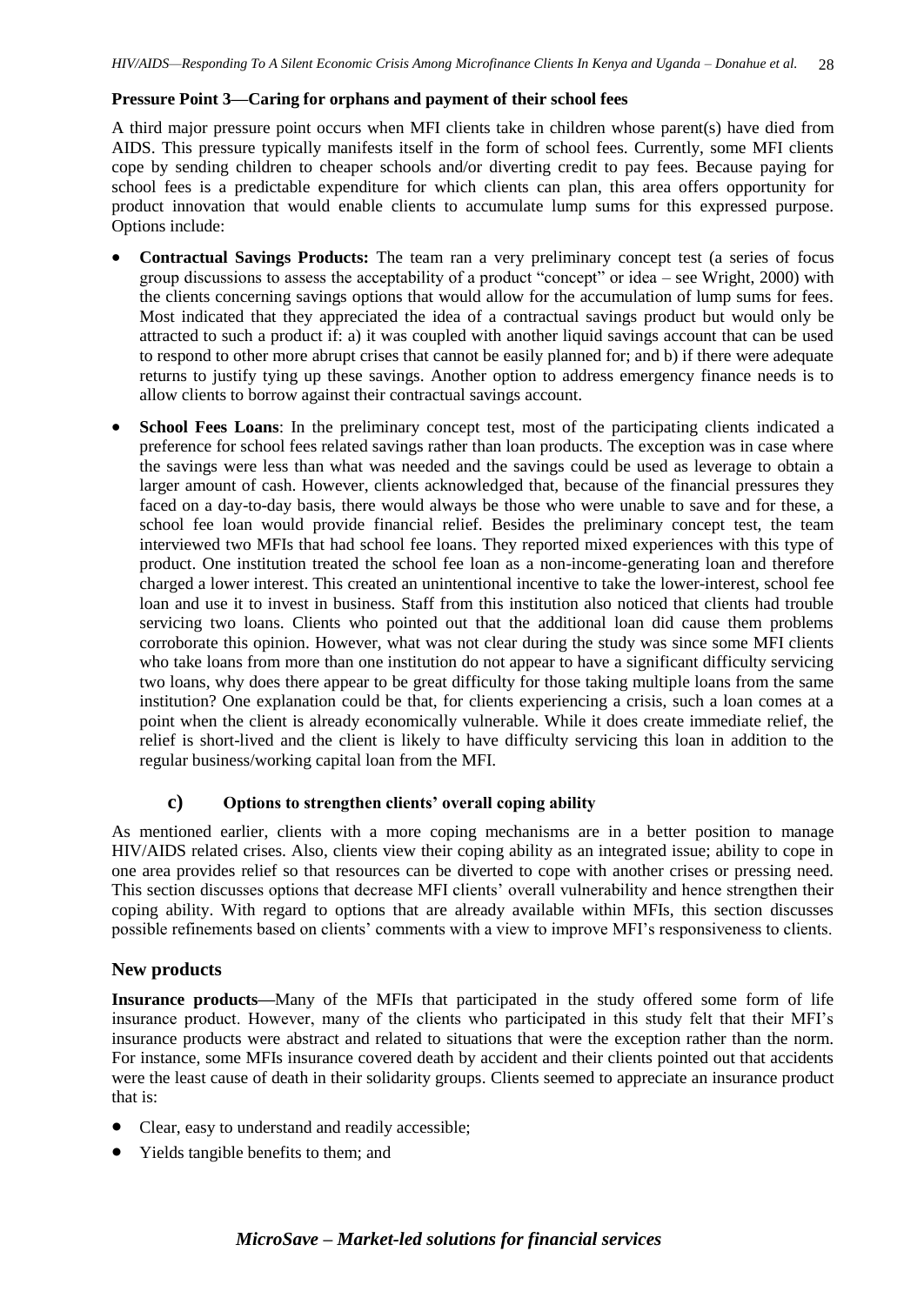Relevant to their circumstances (i.e. pay-out for crises they frequently experience as opposed to those they rarely experience).

MFIs might therefore consider:

- Allowing an insurance product to apply to all causes of death with the understanding by clients that once it has run out, they must resort to use of informal internal group mechanisms until the fund accumulates again. However, this is likely to increase the size of premium and make it unaffordable for clients. Therefore, the MFI should give clients the option to select a higher premium product that covers death from other causes;
- Allowing clients to have more input into the design of insurance products so that the result is products that they understand and find relevant; and/or
- Linking up with insurance companies to enable their clients access to types of insurance that they as an MFI deem too risky to provide directly $^{12}$ .

**Emergency loans**—Again, the experience with this product is similar to that of the school fee loans. In some cases, it creates an additional burden just when a client was at his/her most economically vulnerable. Absorbing more debt at such a point is not necessarily the wisest recourse, but is often too tempting to pass up. In addition, clients reported dissatisfaction with delays in disbursing this type of loan—cancelling out its effectiveness in responding to a crisis. MFIs need to conduct their own research to determine how to package such a product.

# **Promoting informal coping mechanisms**

**Group-based mechanisms—**Many client groups already use informal coping mechanisms that play a significant role in reducing financial strain caused by crises. While MFIs cannot and should not try to imitate these mechanisms, they can however influence clients to create and exploit them. It would be especially beneficial to encourage clients to become involved in developing strategies **before** crises occur. Another broad area would be to promote mutual support, but to assist the group to think through where this is beneficial and at what point an individual's crisis will pull the group down with her/him. Some specific types of informal arrangements that MFIs could promote include:

- **Burial funds** that are internal to the group and help take care of the expenses incurred by a group member who has lost a close family member, preventing death from becoming an overwhelming financial burden to that member.
- **RoSCAs** that finance daily household expenditures, rent and recurrent costs and can relieve some pressure for lump sums of cash. RoSCAs are an important part of clients' coping strategies. They are especially popular because they rely on small contributions that do not strain clients, at the same time they allow the client to access a lump sum of cash with no interest payments. The RoSCA is especially favoured for its predictability; the client knows exactly when it will be his/her turn and they can borrow against this money or plan ahead using this as a potential source of cash inflows. MFIs should encourage their clients to use these mechanisms because they strengthen clients' economic ability and provide something for them to fall back on during times of crisis. Thus, when crises hit, clients do not significantly risk their MFI membership with poor performance.
- **Internal Savings funds/ASCAs** that would provide something for clients to draw on in times of crisis while demanding little administrative time from the MFI staff.
- **Emergency Funds** to which all members contribute regularly and against which they can access 'soft loans<sup>13</sup> to make loan repayments or resolve crises. Also, these can become ASCAs offering high interest loans from which members would share the profit. ASCAs are especially popular because of the notion of shared profits. Some MFIs have perceived group ASCAs as a potential competitor and have sought to abolish them. However, their role should be viewed as complementary rather than competitive. They provide a system in which clients can draw on lumps sums during an emergency unlike the scheduled administration of loans provided by MFIs.

-

 $12$  This has been started by FINCA-Uganda, which is working with American Insurance General to offer a life-loan-accident product (see *MicroSave*'s MicroInsurance Centre: [www.microinsurancecentre.org](http://www.microinsurancecentre.org/) for detailed documentation of this).

At subsidised interest rates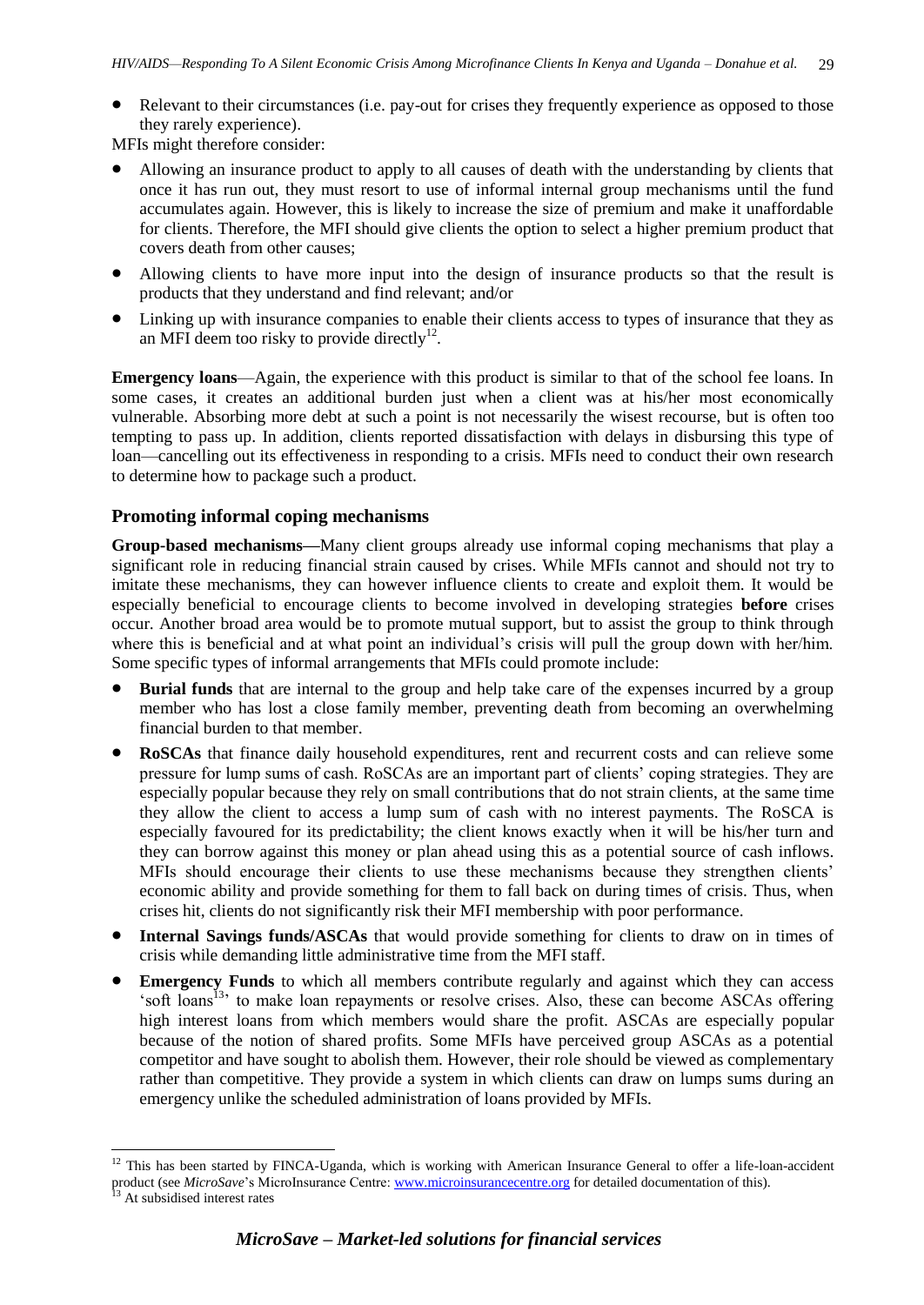Ultimately, each institution must choose which of these arrangements it will promote based on the institutional implications of the different arrangements. Similarly, each group must choose which of the arrangements it will adapt. Many MFI credit groups already have one or more of these arrangements existing informally among their members.

### **Cultivating linkages with social service organisations**

The more an MFI cultivates linkages on its clients' behalf, the better equipped they are to handle crises. This puts clients in a position to weather crises such that the affect on their performance within the MFI is minimized. Focus group participants ranked MFIs that pursued a 'credit only' approach as least important in their communities. On the other hand, clients ranked MFIs that created linkages between them and other organisations as very important. Even though clients were aware that an autonomous institution separate from the MFI delivered the additional services, they still ranked the MFI as one of the most valued organisations in their community. Clients appreciate **access** to the non-financial service and they saw value in an organisation that facilitated that access.

While one cannot expect MFIs to directly address the non-financial needs of their clients, they are in the position to facilitate linkages that would result in meeting these needs. Many interventions are already available through separate and specialised organisations in and around the communities in which MFIs work. The basis of the linkage would be a common geographic area where both organisations serve the market, but would remain operationally independent. These synergies would significantly empower MFI clients to deal with crises, which has a positive influence on their performance in the MFI. However, in order to build effective linkages, MFIs must take the time to listen to their clients and to understand the issues that affect them as these differ from one community to another. The following are linkages in which focus group participants expressed an interest.

- **Orphan and Vulnerable Children (OVC) projects**—These are frequently NGOs or CBOs that usually target widows and other care takers of orphans. General areas of emphasis are on affording orphans and vulnerable children access to education and on providing support to widows. They sometimes try to create scholarship funds and work with school officials to reduce financial requirements for especially needy children. The best projects also catalyse community action to address the needs of OVCs and widows.
- **Health care service providers**—This includes access to training and information on preventive health measures (e.g. nutrition, sanitation, malaria and diarrhoea). It also includes possible linkages to prepaid health care services—both preventative and curative.
- **Legal aid organisations**—This covers clients' need for information on their rights, how to write a will, and how to avoid "property grabbing" in order to protect the interests of widows and orphans.

# <span id="page-36-0"></span>**7. TARGETED PROGRAMMES**

Although focus group discussion groups were comprised primarily of mainstream MFI clients, clients of programmes that mixed credit with targeted social welfare services to AIDS infected and affected people were also included. In each case, the organisations started out by providing social and health services to people infected with AIDS, to widows whose husbands had died of AIDS or to care takers of children whose parents had died of AIDS. In general, the programmes exhibited a common evolution towards credit as follows:

- Initial access to free goods and services;
- Inability to sustain services because of donor need to spread resources more widely and increasing pressure from target clientele to address the economic effects of HIV/AIDS;
- Decision to "help people to help themselves" through encouraging/supporting their income generating capacity using training, grants and/or credit; and
- (For those who started out serving PLWA) Eventual expansion of service from infected to affected care takers.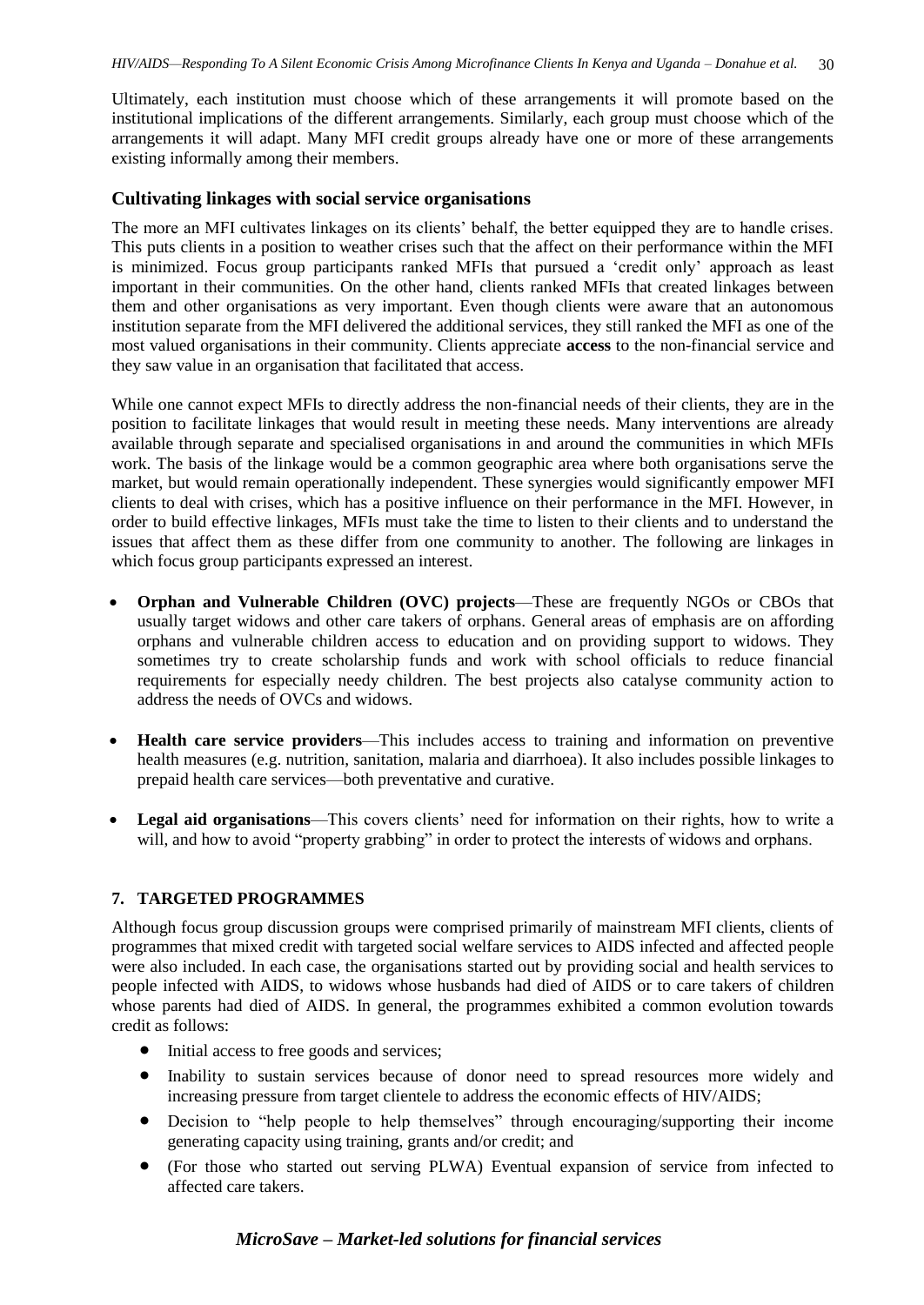Common trends in supply side issues:

- **Poor repayment rates**. The repayment rate among the organisations interviewed ranged between 65 and 86%. Staff observed that when late payers suffered no consequences from nonrepayment, those previously paying on time began falling behind in their payments.
- **Eroding loan capital and/or devolving loan fund.** Most programme staff referred to their loan capital as a revolving fund. However, in every case, the loan fund decreased by as much 50% in two years – primarily as a result of the repayment problems alluded to above. Eventually, they would need to replenish the capital—however plans to do so were sketchy at best.
- **Very limited outreach capacity**. Organisations have other services to provide to their clients. Staff typically divide their time among the various services (including credit). The numbers of clients they can reach is small. Organisations interviewed for this study served between 50 and 1,200 clients each. MFIs that specialise in delivering microfinance services in East Africa reach between 3,000 and 300,000 clients.
- **Mission drift.** Should MFIs consider themselves as NGOs providing social services or rather as being in the business of giving out and recovering credit? All programme staff reported that their clients identified the financial services with the social aspect of the organisation and consequently expected it to have "soft" policies on repayment. Over time, the organisations have been able to weed out people who were merely taking advantage of the policies. However, this has taken an inordinate amount of staff time. In one case, the organisation tapped into community knowledge of potential borrowers and avoided lending to opportunists. Another organisation observed that their target clientele no longer seemed interested in the original purpose of serving the best interests of children—they simply wanted access to credit.

Building credit into a programme with a social agenda has typically been a development challenge for social/community development-focused NGOs. Nevertheless, because of the strong demand for such services, organisations feel compelled to respond. On the other hand, social service organisations have also felt the need to provide microfinance services to the potential clients not yet reached by MFIs. Clearly, coverage has not yet reached its potential and services do not reach all potential clients – particularly in remote rural areas. As a result, in the absence of a specialized institution that knows how to deliver microfinance services, many take on the task without the benefit of experienced staff.

Over time, most organisations conclude that if they are going to offer financial services to their target clients, they need to create a separate mechanism to do so. They have also learned that such a mechanism needs to adhere to sound lending and savings practices. They discovered that serving the poor should not serve as an excuse for relaxed repayment policies or loan terms or peer pressure or the solidarity function. Relaxed policies have unpredictable consequences; it muddies the water for the operators of the scheme such that they can no longer clearly determine why people are not repaying. There are numerous examples in which slow or non-payers affect the repaying behaviour of other clients. When one person does not pay, and suffers no consequences, other clients wonder why they should repay. This attitude can then spread to other specialised MFIs in the area (or country).

In the end, some of these social development organisations conclude that they are not well suited to deliver microfinance services and either abandon the effort or seek out a specialized institution which can serve clients more effectively.

#### <span id="page-37-0"></span>**8. CONCLUSIONS**

**AIDS is not just about the declining health and death of PLWA, it is also about those who care for them, who experience erosion of economic resources, but who must continue with the business of life.** The economic degradation experienced by a client who is a care giver to someone living with AIDS or to his/her child(ren) is not much different that that experienced by the person with AIDS. Their economic burden continues after the person dies in the form of the orphaned children and repaying debts, or paying any outstanding hospital bills of the deceased.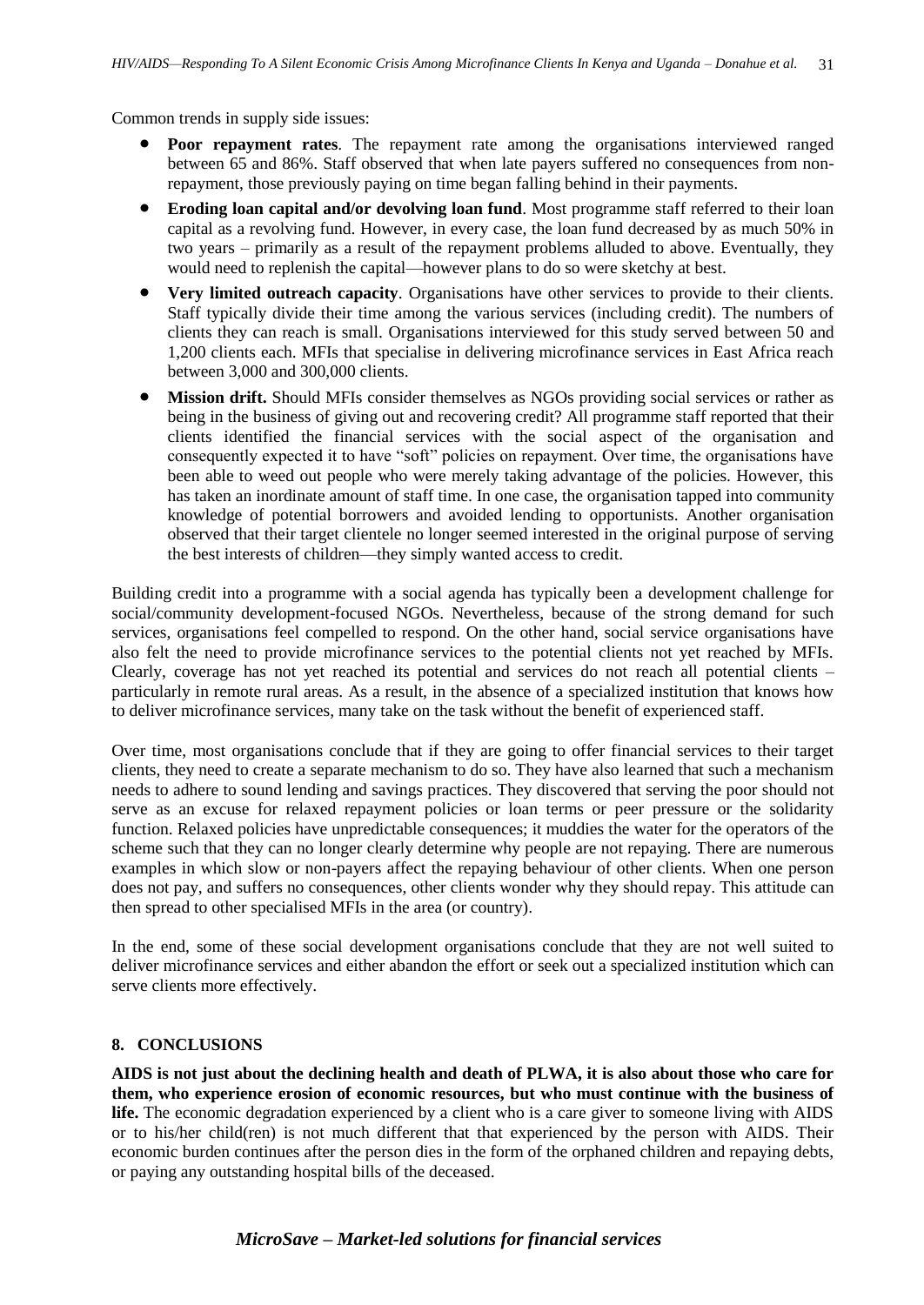**Microfinance Institutions and AIDS Support Organisations can best respond to the impact of AIDS by building on their respective institutional and technical strengths.** Supporting income generation through microfinance services is important, but HIV/AIDS project implementers do not have the background for this. It would be difficult, at best, for an organisation whose purpose is social welfare or health services to manage a sustainable microfinance programme effectively. The clash of objectives at the community level between a compassionate response to those in need and loan collection are difficult to manage within a single programme. On the other hand, mobilising communities to respond to the impacts of HIV/AIDS is also crucial, but this is not the aim of microfinance. Attempting to design and manage HIV/AIDS initiatives and deliver microfinance services according to state-of–the-art principles is probably beyond the capacities of most any single organisation.

**The better MFI clients cope, the less it affects their performance within the MFI and the more likely they are to stay as a client.** Clients have developed very effective ways of dealing with crisis. MFIs should not underestimate this dimension. Understanding it provides an opportunity to develop innovative new products that reflect what clients find relevant and valuable.

**The more resources an MFI client has before HIV/AIDS-related crises hit them, the better able they are to cope with it.** A variety of coping mechanisms to gain and protect resources is also important. The two most important individual resources to build up ahead of a crisis are savings (or easily liquidated assets) and business volume or diversity in business activities. People cope by piecing together several mechanisms with the goal to reduce pressure in at least one area of cash needs. Their preference is for mechanisms that provide regular and reliable access to lump sums of cash that do not negatively affect their future income earning capacity.

**HIV/AIDS related crises are worst when multiple needs for lump sums of cash converge.** Pressure is especially acute when these needs are unplanned or repeated in close succession. A major preoccupation is to keep the business going and to avoid drawing on capital to convert to cash. Thus, **clients are likely to divert a loan to crisis needs for lump sums of cash at some point.** If the business is still stable, this is not particularly dangerous. When the loan is the client's sole source of steady income, it adds to their vulnerability. When economic stress is at its peak, it would be best for a care giver to not take out a loan or "rest" from the consecutive loan cycle, instead drawing on informal mechanisms (including nonfinancial linkages). After a crisis passes, access to credit is exceptionally important—it is a key factor to a care giver's ability to recover financially.

**Where individual financial capital (savings, business assets, etc.) is weak or drained, many informal and community-based coping mechanisms can provide a substitute buffer.** Belonging to a variety of mutual aid networks and knowing what resources and information are available can also make a significant difference in a person's ability to cope. These two elements can have the same effect on strengthening a care taking client's safety net and avert a final slide into destitution. In the face of seemingly insurmountable difficulties, very poor people have taken the initiative. Their spirit in seeking to mobilise external and community resources and networks is an important indicator of potential approaches that could form the basis of partnerships between MFIs and ASOs.

**While MFI clients value access to credit, credit alone is not enough.** Microfinance institutions do not need to directly deliver social services to their clients in order for their clients to benefit from such services. Clients value linkages to non-financial service providers. They attach great importance to access and by extension, to the organisation that afforded them the access.

**MFIs should not target HIV/AIDS infected/affected people.** Best practice in microfinance advises (with good reason) against deliberate targeting of loans to specific types of clients. When they do so, they compromise the integrity and sustainability of their services. This is a disservice to the other clients who genuinely want MFI services over the long term. In addition, targeting client segments within a broader clientele with preferential loan terms or products does not get good results. It tends to create a negative dynamic where the general clientele resents the perceived preferential treatment of the targeted group. This will increase stigma when others feel that their economic circumstances also warrant special considerations.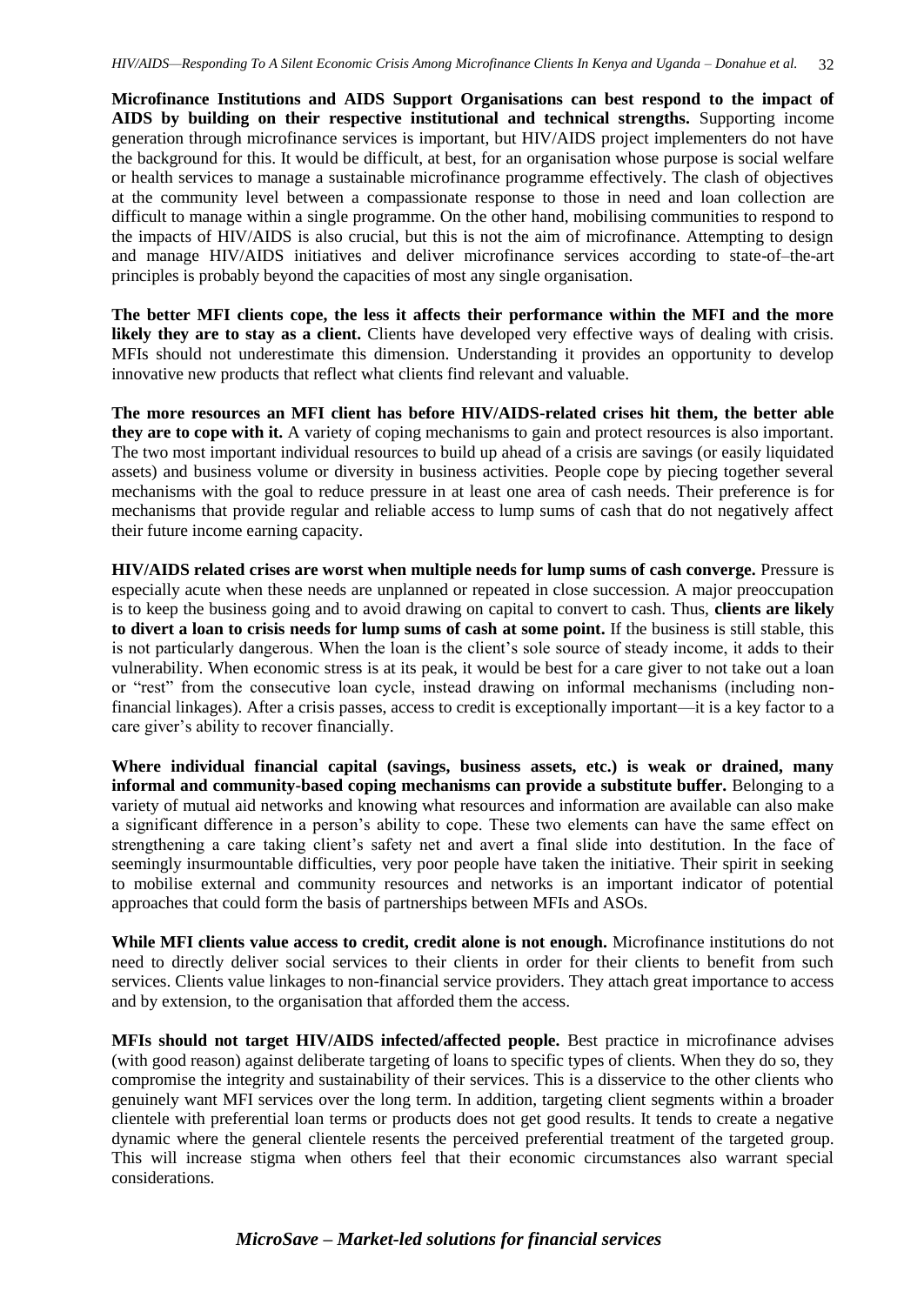### **Changing the paradigm**

During this study, several microfinance practitioners were wary about delving into the HIV/AIDS related issues of their clients. A common refrain was, "We cannot get embroiled in the social problems of our clients. We can't solve all their problems for them." It is the team's hope that this study will catalyse a new attitude among mainstream microfinance—listening and learning from clients to create truly responsive services. One participant at the team's presentation said it best, "Our clients are not mere transactions. They are valuable in good health and ill health—we must make an investment in them."

Clients value institutions that listen to them and treat them as a valuable asset. This does not mean that MFIs should forgo sound practices and undermine institutional integrity. However, it does mean that "business as usual" is no longer adequate. Innovation is urgently needed to inject flexibility and responsiveness into MFI systems such that clients are served and the institution thrives. Moreover, if the industry does not concern itself with the economic struggles of its marketplace, who will? And if not now—when?

#### **References**

<span id="page-39-0"></span>**Armstrong**, Susan, "Caring for Carers: Managing Stress in those who Care for People living with HIV and AIDS", *UNAIDS Best Practice Collection*, 2000.

**Chen**, Martha Alter and **Dunn**, Elizabeth, "Household Economic Portfolios." *AIMS Paper.* Harvard University and University of Missouri-Columbia, June 1996.

**Donahue, Jill, "**Community-Based Economic Support for Households Affected by HIV/AIDS", *Discussion Paper on HIV/AIDS Care and Support No. 6,* Arlington, VA: Health Technical Services (HTS) Project, for USAID, June 1998.

**Hulme**, David, "Impact Assessment Methodologies For Microfinance: A Review", *mimeo prepared for the CGAP Working Group on Impact Assessment, Institute For Development Policy And Management, University Of Manchester*, 1997.

**Kenya National Aids Control Council**, "AIDS IN Kenya: Background, Projections, Impact, Interventions and Policy', 2000.

Kenya's Central Bureau of Statistics, 1998.

**Sebstad**, Jennifer and **Cohen**, Monique, "Microfinance, Poverty and Risk Management." *AIMS* s*ynthesis study commissioned for the World Bank's World Development Report 2000/01 (WDR)*. March 2000

**Over**, Mead, "Coping with the Impact of AIDS," *Finance and Development,* April 1998. (This article was based on World Bank 1997.)

**Wright**, Graham A. N., Deborah Kasente, Germina Ssemogerere and Leonard Mutesasira, "Vulnerability, Risks, Assets And Empowerment – The Impact Of Microfinance On Poverty Alleviation", *1999*.

**Wright**, Graham A.N., "Market Research and Client-Responsive Product Development", *MicroSave*, Nairobi, 2000.

**Wright**, Graham A.N., "MicroFinance Systems: Designing Quality Financial Services for the Poor", *University Press Limited*, Dhaka and *Zed Books*, London and New York, 2000a.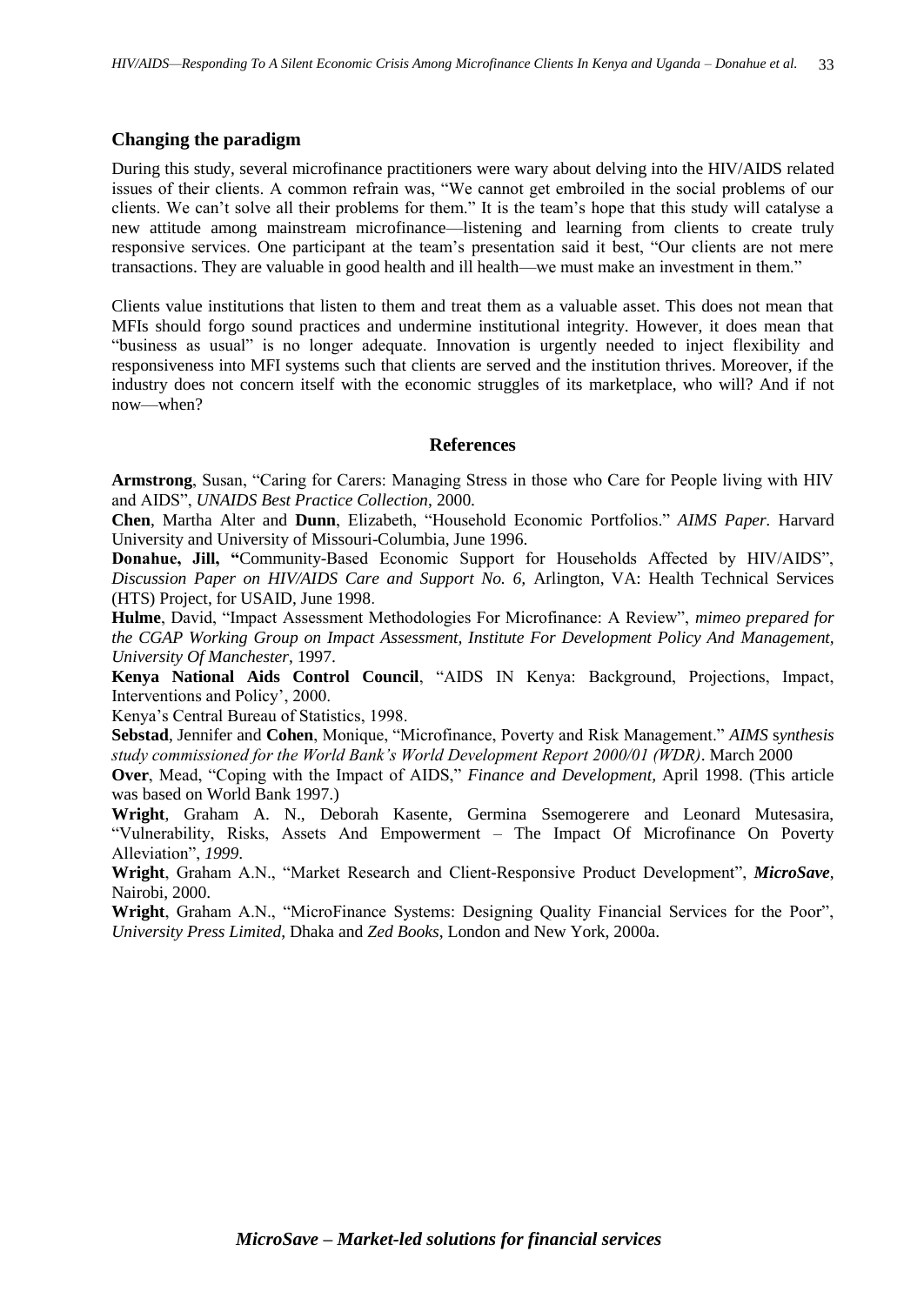# **Appendix 1**

### <span id="page-40-0"></span>**Research team**

**Kamau Kabbucho** is the Director of **Fineline Systems & Management Ltd—**a Kenyan-based consulting firm specialized in institutional capacity building of microfinance and MSE development institutions. He has twenty years' hands on experience in training curricula development, training and institutional capacity building for organisations involved in microfinance and micro and small enterprise (MSE) development. An educationist by profession, he has been involved in the design and implementation of training for informal sector entrepreneurs and staff of microfinance and MSE support institutions. For ten years up to 1998, he worked for K-Rep with major responsibility for the institutional development and staff training of K-Rep and its partner institutions. As K-Rep's consultant for training and institutional capacity building, he has been involved in technical support of MFIs locally as well as in the Eastern, Central and Southern Africa regions to design or redesign their credit schemes and identify suitable institutional mechanisms.

**Sylvia Osinde** has 6 years' experience in Microfinance work. She has worked in the industry both as a practitioner and as a provider of consultancy and training services to MFIs in the East African Region. Ms Osinde has carried out training for staff from MFIs in East and Central Africa in the development of Business Plans using Microfin a CGAP developed programme, in addition to carrying out consulting in the area of Market Research. Studies carried out this year include one into the potential for development of leasing products and a more recent one on HIV/AIDS and microfinance.

**Jill Donahue** is a microenterprise development specialist with 16 years experience in project design, management and evaluation. Ms. Donahue has been an independent consultant since 1994, focusing on select NGOs interested in employing sub sector analysis methodology to stimulate market linkages and create business development services. In addition, since 1996 Jill has acted as a part time technical advisor to USAID's Displaced Children and Orphan's Fund (DCOF). Her assistance to DCOF funded projects concentrates on analysing household economics and the role of microenterprise services to improve the ability of families and communities to cope with the impact of the HIV/AIDS epidemic.

# **Appendix 2**

| <b>Uganda</b> | Kenva         |  |
|---------------|---------------|--|
| Kampala       | Nairobi slums |  |
| Mbale         | Thika         |  |
| Kumi          | Matuu         |  |
| Soroti        | Machakos      |  |

# <span id="page-40-1"></span>**Research locations**

# **Appendix 3**

#### <span id="page-40-2"></span>**Microfinance institutions participating in the research**

| Uganda<br>Kenya                             |                                                        |
|---------------------------------------------|--------------------------------------------------------|
|                                             | <b>WEEC—Women's Economic Empowerment</b>               |
| <b>FINCA</b> —Foundation for International  | Consortium                                             |
| <b>Community Assistance</b>                 | <b>KEPP—Kenya Enterprise Promotion Project</b>         |
| <b>Feed the Children</b>                    | <b>Feed the Children</b>                               |
| <b>Action for Children</b>                  | <b>JCS</b> —Jitegemea Credit Scheme                    |
| Faulu                                       | <b>Faulu</b>                                           |
| <b>UWESO—Uganda Women's Efforts to Save</b> | <b>WOFAK—Women Fighting AIDS in Kenya</b>              |
| Orphans                                     | <b>KWFT</b> —Kenya Women's Finance Trust               |
| <b>FOCCAS</b>                               | <b>SISDO</b> —Small Investors Development Organisation |
| <b>PRIDE</b>                                | <b>BIMAS</b>                                           |
| <b>UWFT—Uganda Women's Finance Trust</b>    | <b>SACCO—Machakos Trader's SACCO</b>                   |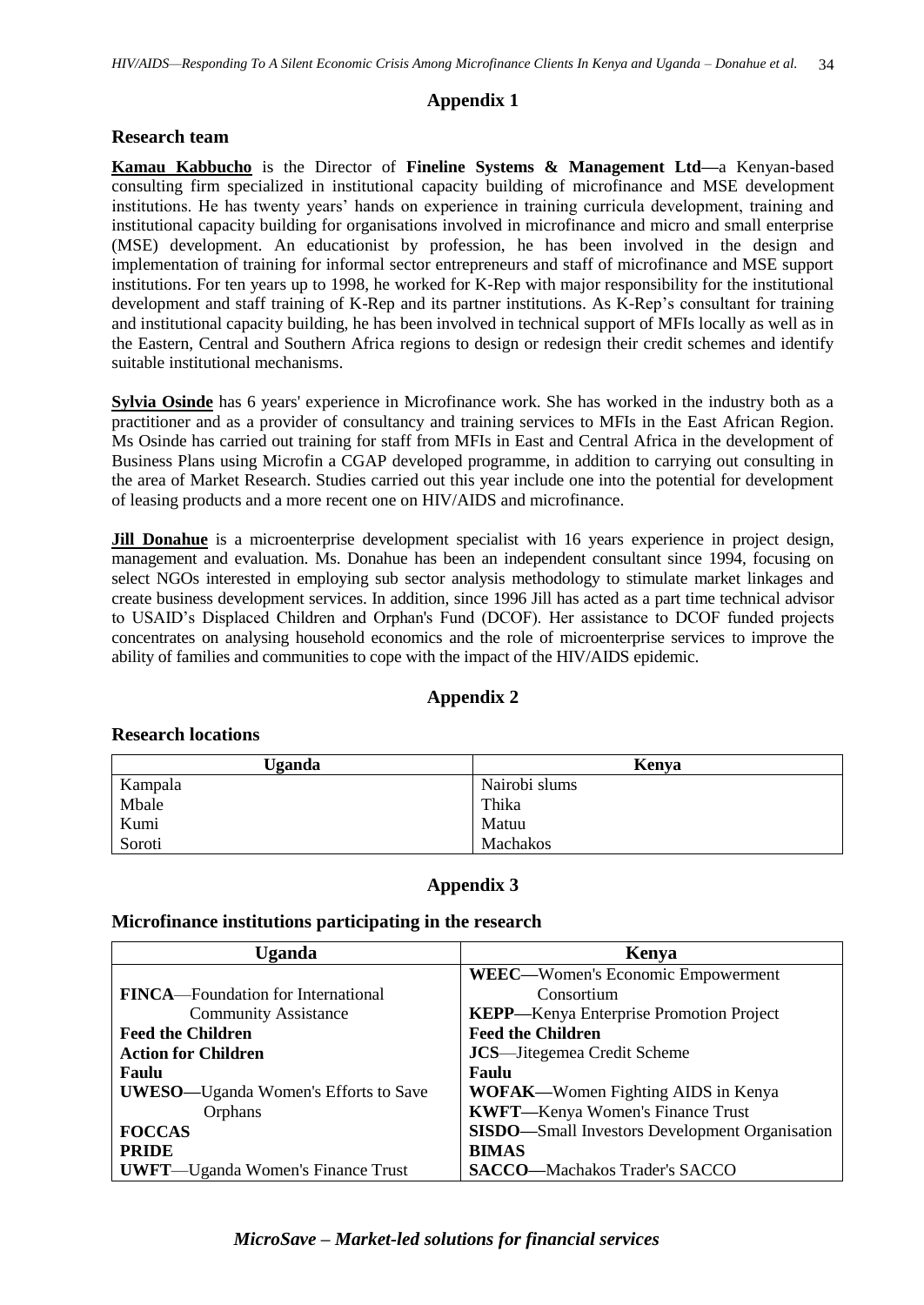# **Microfinance staff interviewed**

Faulu Credit Officers and Branch Manager—Kampala, Uganda Faulu Product Development manager—Nairobi, Kenya Feed the Children—Kibera, Kenya FOCCAS—Mbale, Uganda UWESO—Kampala and Soroti, Uganda

# **ASOs delivering awareness and AIDS education training of trainers**

ACET—David Kabiswa, Director

# **Health care financing**

MicroCare—Dr. Gerry Noble

# **ASOs delivering credit to targeted clientele**

AWOFs—AIDS Widows and Orphans Family Support, Kampala, Uganda Action for Children—Kisera, Uganda COBAP—Community Based Assistance to People affected by AIDS, Nankulabye, Uganda WOFAK—Women Fighting AIDS in Kenya, Nairobi, Kenya

# **Appendix 4**

#### <span id="page-41-0"></span>**Research programme and methods**

| <b>Issues examined</b>                            | Methods used to address them |
|---------------------------------------------------|------------------------------|
| Types of crises that create financial pressure    | Focus group discussion       |
|                                                   | Time series                  |
|                                                   | Wealth ranking               |
| Nature of HIV/AIDS-related crises and relative    | Focus group discussion       |
| financial pressure (as compared to other crises)  | Time series                  |
|                                                   | Crisis ranking               |
|                                                   | Life cycle                   |
|                                                   | Wealth ranking               |
|                                                   | Individual interview         |
| Point of most severe financial pressure           | Focus group discussion       |
|                                                   | Life cycle                   |
|                                                   | Wealth ranking               |
| Coping mechanisms and clients preference          | Focus group discussion       |
|                                                   | Coping ranking               |
|                                                   | Coping trends analysis       |
|                                                   | Venn diagram                 |
|                                                   | Individual interview         |
| Affect of crises on client performance in the MFI | Focus group discussion       |
|                                                   | Life cycle                   |
|                                                   | Coping trend analysis        |
|                                                   | Wealth ranking               |
|                                                   | Individual interview         |
| Role of microfinance services                     | Focus group discussion       |
|                                                   | Time series                  |
|                                                   | Coping trend analysis        |
|                                                   | Venn diagram                 |